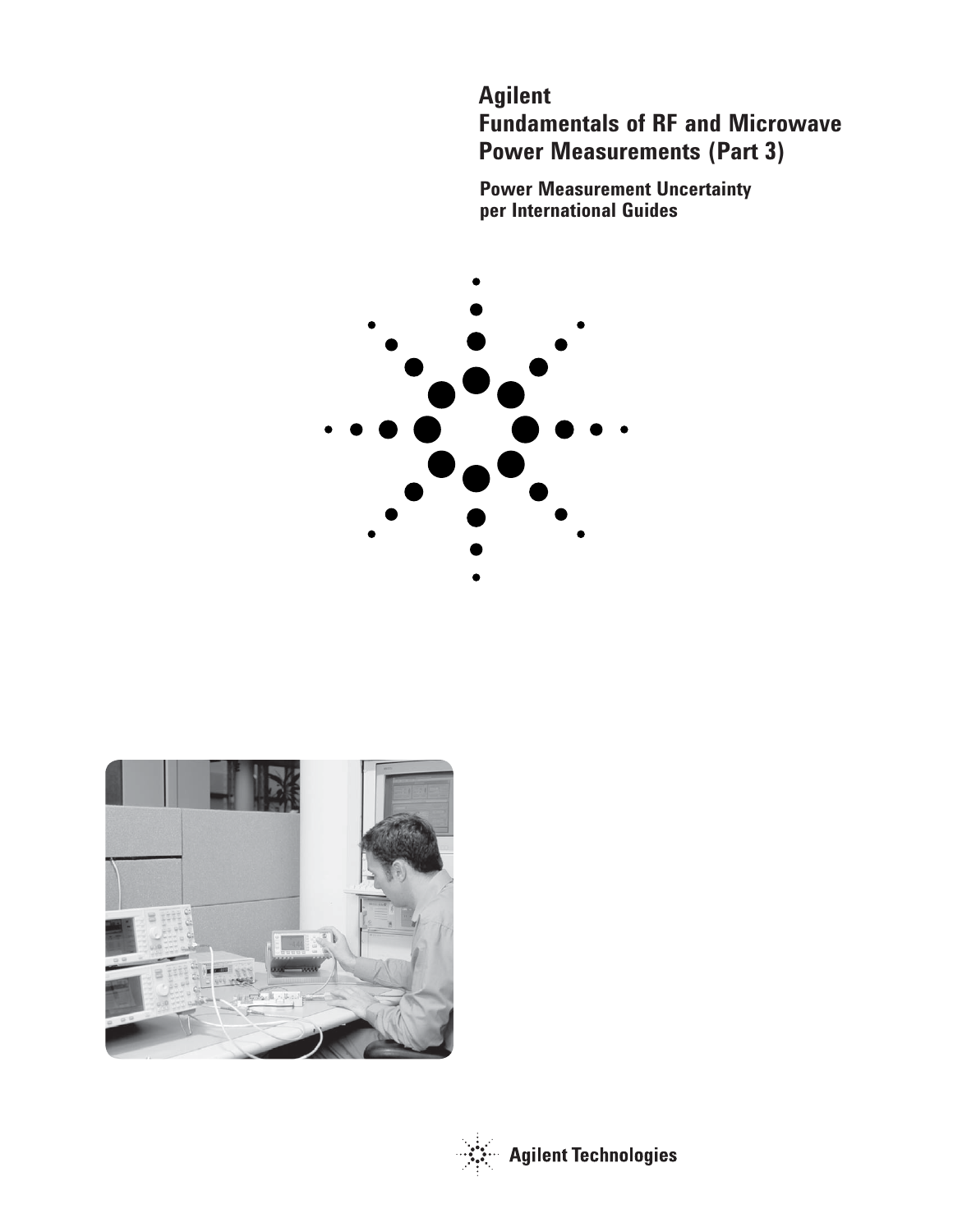For user convenience, Agilent's *Fundamentals of RF and Microwave Power Measurements*, application note 64-1, literature number 5965-6330E, has been updated and segmented into four technical subject groupings. The following abstracts explain how the total field of power measurement fundamentals is now presented.

## **Fundamentals of RF and Microwave Power Measurements (Part 1) Introduction to Power, History, Definitions, International Standards, and Traceability AN 1449-1, literature number 5988-9213EN**

Part 1 introduces the historical basis for power measurements, and provides definitions for average, peak, and complex modulations. This application note overviews various sensor technologies needed for the diversity of test signals. It describes the hierarchy of international power traceability, yielding comparison to national standards at worldwide National Measurement Institutes (NMIs) like the U.S. National Institute of Standards and Technology. Finally, the theory and practice of power sensor comparison procedures are examined with regard to transferring calibration factors and uncertainties. A glossary is included which serves all four parts.

## **Fundamentals of RF and Microwave Power Measurements (Part 2) Power Sensors and Instrumentation**

## **AN 1449-2, literature number 5988-9214EN**

Part 2 presents all the viable sensor technologies required to exploit the users' wide range of unknown modulations and signals under test. It explains the sensor technologies, and how they came to be to meet certain measurement needs. Sensor choices range from the venerable thermistor to the innovative thermocouple to more recent improvements in diode sensors. In particular, clever variations of diode combinations are presented, which achieve ultra-wide dynamic range and square-law detection for complex modulations. New instrumentation technologies, which are underpinned with powerful computational processors, achieve new data performance.

## **Fundamentals of RF and Microwave Power Measurements (Part 3)**

## **Power Measurement Uncertainty per International Guides AN 1449-3, literature number 5988-9215EN**

Part 3 discusses the all-important theory and practice of expressing measurement uncertainty, mismatch considerations, signal flowgraphs, ISO 17025, and examples of typical calculations. Considerable detail is shown on the ISO 17025, *Guide for the Expression of Measurement Uncertainties*, has become the international standard for determining operating specifications. Agilent has transitioned from ANSI/NCSL Z540-1-1994 to ISO 17025.

## **Fundamentals of RF and Microwave Power Measurements (Part 4)**

## **An Overview of Agilent Instrumentation for RF/Microwave Power Measurements**

### **AN 1449-4, literature number 5988-9216EN**

Part 4 overviews various instrumentation for measuring RF and microwave power, including spectrum analyzers, microwave receivers, network analyzers, and the most accurate method, power sensors/meters. It begins with the unknown signal, of arbitrary modulation format, and draws application-oriented comparisons for selection of the best instrumentation technology and products.

Most of the note is devoted to the most accurate method, power meters and sensors. It includes comprehensive selection guides, frequency coverages, contrasting accuracy and dynamic performance to pulsed and complex digital modulations. These are especially crucial now with the advances in wireless communications formats and their statistical measurement needs.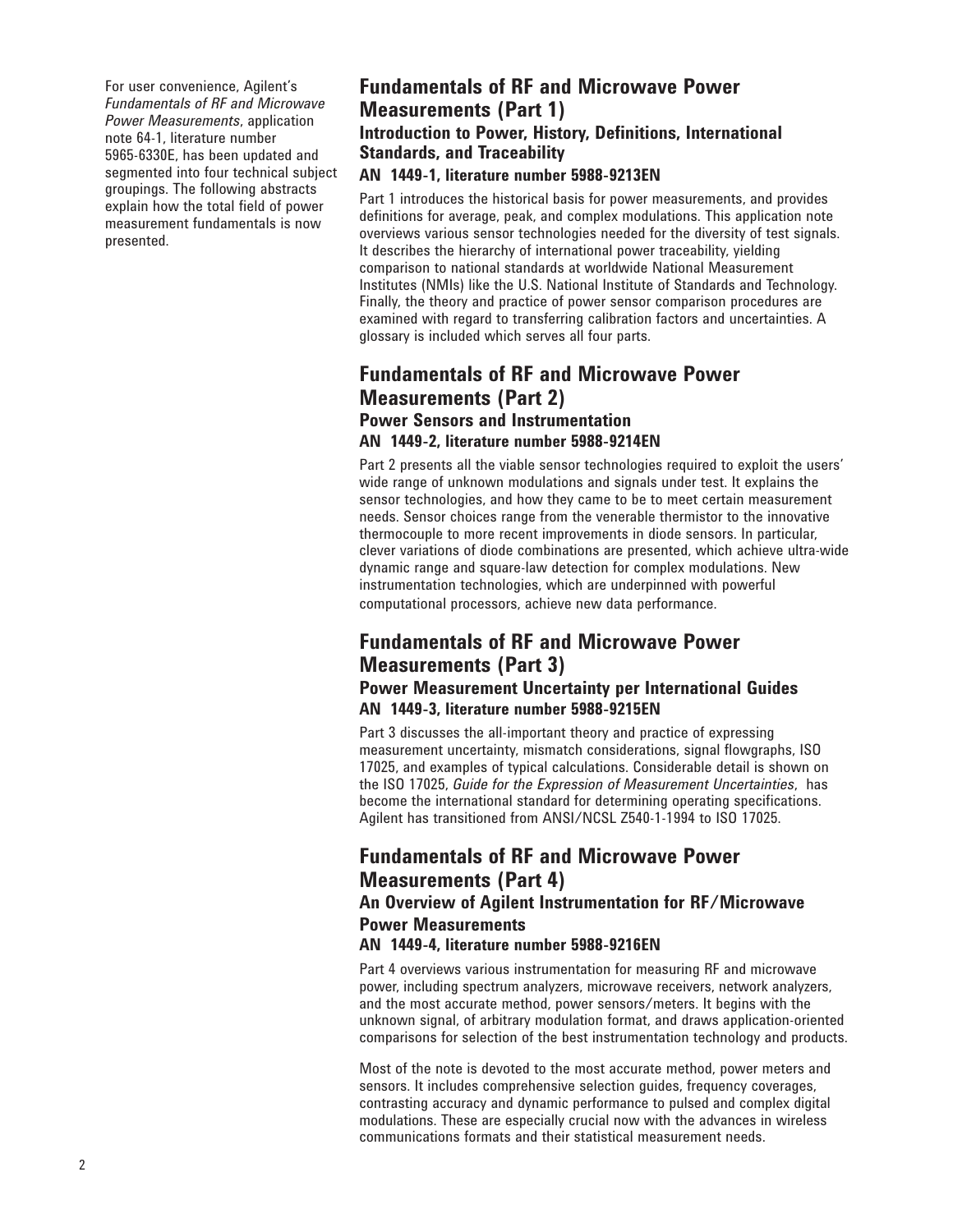# **Table of Contents**

| Simple techniques to reduce mismatch loss uncertainty  13                                                                    |  |
|------------------------------------------------------------------------------------------------------------------------------|--|
| Advanced techniques to improve mismatch uncertainty  17                                                                      |  |
| Eliminating mismatch uncertainty by measuring source and<br>load complex reflection coefficients and computer correcting  18 |  |
|                                                                                                                              |  |
|                                                                                                                              |  |
|                                                                                                                              |  |
|                                                                                                                              |  |
| <b>IV. Alternative Methods of Combining Power</b>                                                                            |  |
|                                                                                                                              |  |
|                                                                                                                              |  |
|                                                                                                                              |  |
|                                                                                                                              |  |
|                                                                                                                              |  |
| A new international guide to the expression of uncertainty in                                                                |  |
|                                                                                                                              |  |
|                                                                                                                              |  |

 Standard uncertainty of mismatch model ................................................... 31 Example of calculation of uncertainty using ISO model ........................... 32

ISO model ....................................................................................................... 35

Example of calculation of uncertainty of USB sensor using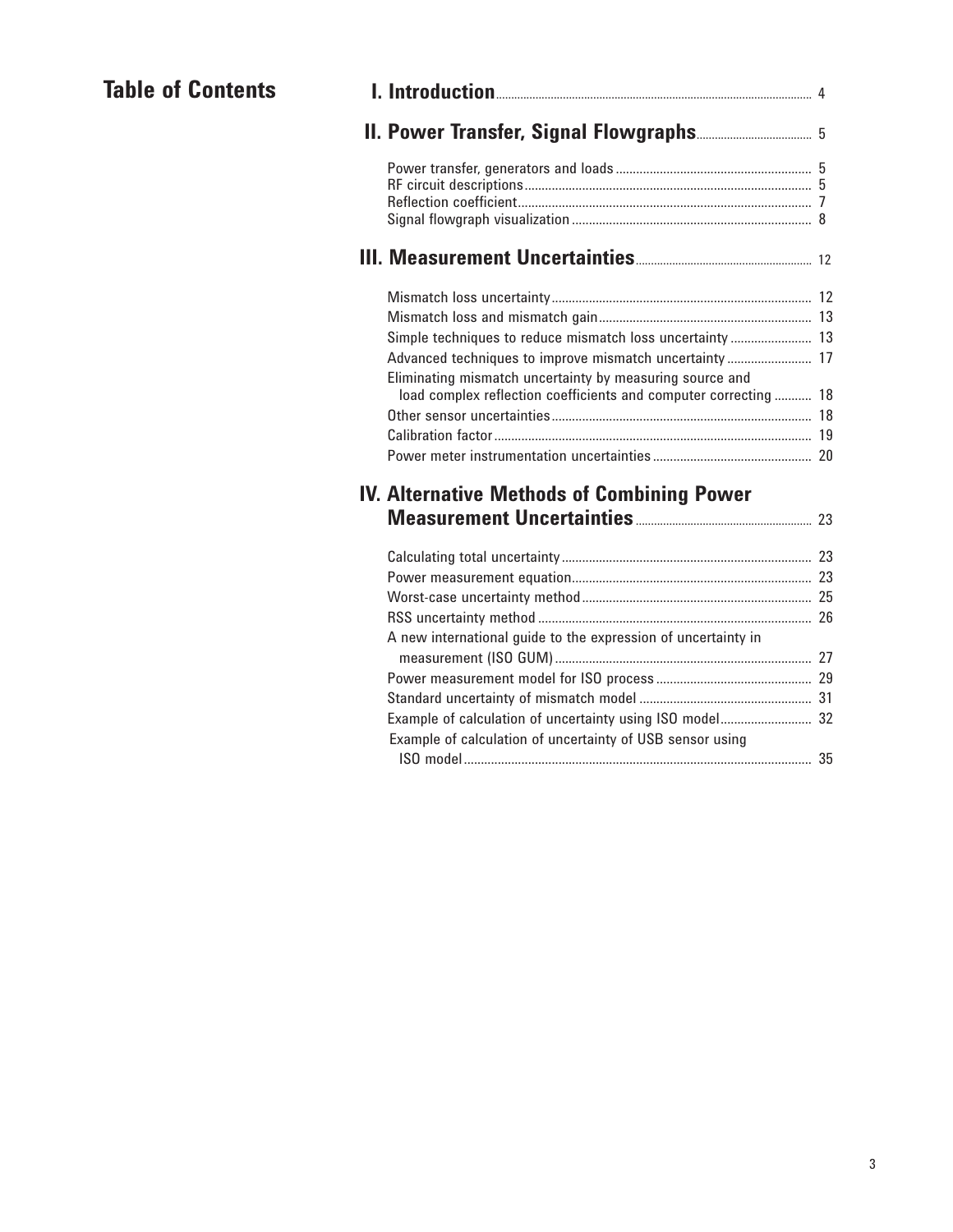## **I. Introduction**

The purpose of the new series of Fundamentals of RF and Microwave Power Measurements application notes, which were leveraged from former note 64-1, is to

- 1) Retain tutorial information about historical and fundamental considerations of RF/microwave power measurements and technology which tend to remain timeless.
- 2) Provide current information on new meter and sensor technology.
- 3) Present the latest modern power measurement techniques and test equipment that represents the current state-of-the-art.

Part 3 of this series, Power Measurement Uncertainty per International Guides, is a comprehensive overview of all the contributing factors (there are 12 described in the International Standards Organization (ISO) example) to power measurement uncertainty of sensors and instruments. It presents signal flowgraph principles and a characterization of the many contributors to the total measurement uncertainty.

Chapter 2 examines the concept of signal flow, the power transfer between generators and loads. It defines the complex impedance, its effect on signal reflection and standing waves, and in turn its effect on uncertainty of the power in the sensor. It introduces signal flowgraphs for better visualizations of signal flow and reflection.

Chapter 3 breaks down all the various factors that influence measurement uncertainty. It examines the importance of each and how to minimize each of the various factors. Most importantly, considerable space is devoted to the largest component of uncertainty, mismatch uncertainty. It presents many practical tips for minimizing mismatch effects in typical instrumentation setups.

Chapter 4 begins by presenting two traditional methods of combining the effect of the multiple uncertainties. These are the "worst-case" method and the "RSS" method. It then examines in detail the increasingly popular method of combining uncertainties, based on the *ISO Guide to the Expression of Uncertainty in Measurement*, often referred to as the GUM.[1] ISO is the International Standards Organization, an operating unit of the International Electrotechnical Commission (IEC). The reason the GUM is becoming more crucial is that the international standardizing bodies have worked to develop a global consensus among National Measurement Institutes (such as NIST) and major instrumentation suppliers as well as the user community to use the same uncertainty standards worldwide.

**Note:** In this application note, numerous technical references will be made to the other published parts of the series. For brevity, we will use the format *Fundamentals Part X*. This should insure that you can quickly locate the concept in the other publication. Brief abstracts for the four-part series are provided on the inside front cover.

<sup>[1] &</sup>quot;ISO Guide to the Expression of Uncertainty in Measurement," International Organization for Standardization, Geneva, Switzerland, ISBN 92-67-10188-9, 1995.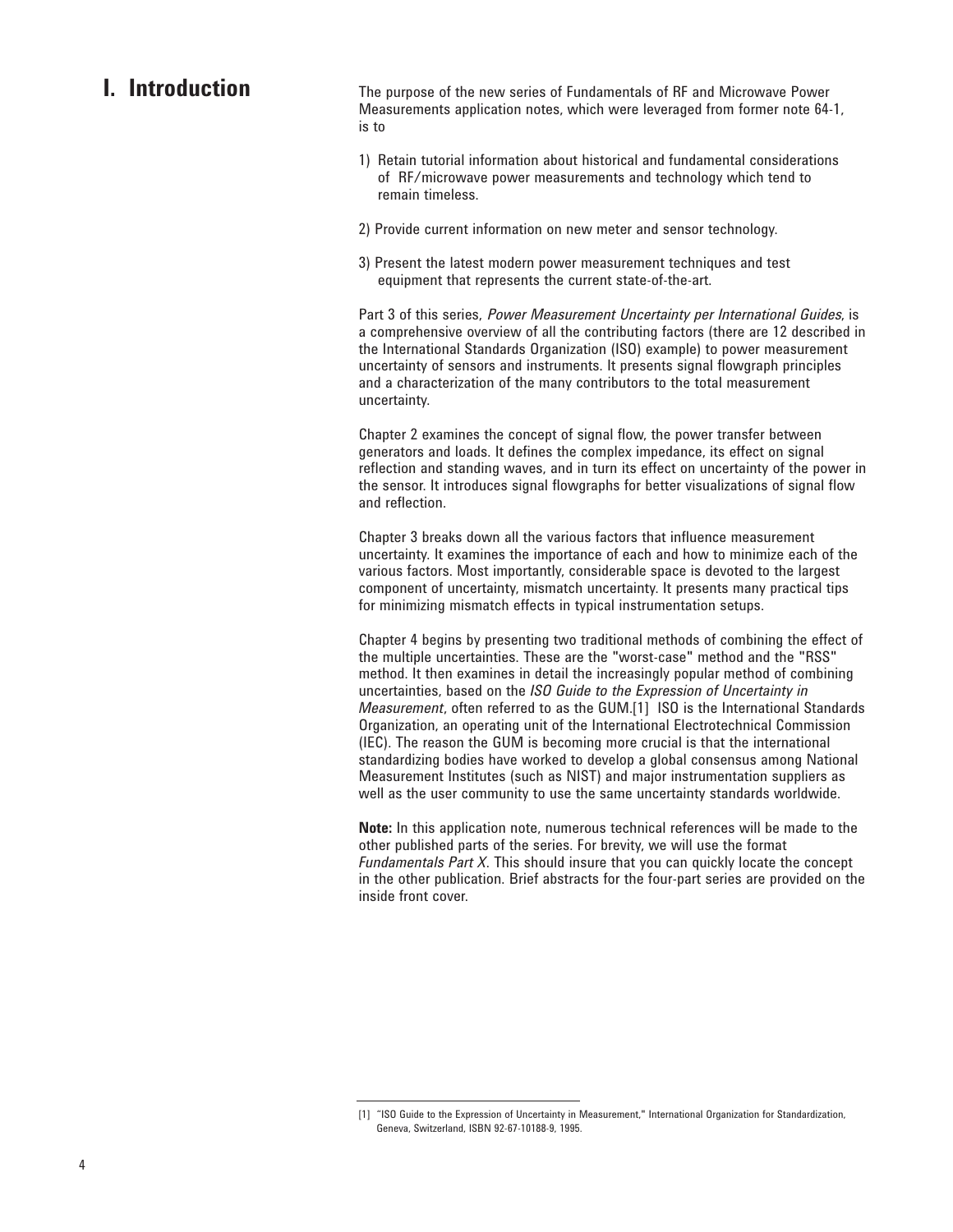## **II. Power Transfer, Signal Flowgraphs**

## **Power transfer, generators and loads**

The goal of an absolute power measurement is to characterize the unknown power output from some source (for example a generator, transmitter, or oscillator). Sometimes the generator is an actual signal generator or oscillator where the power sensor can be attached directly to that generator. On other occasions, however, the generator is actually an equivalent generator. For example, if the power source is separated from the measurement point by such components as transmission lines, directional couplers, amplifiers, mixers, etc., then all those components may be considered as parts of the generator. The port that the power sensor connects to, would be considered the output port of the equivalent generator.

To analyze the effects of impedance mismatch, this chapter explains mathematical models that describe loads, including power sensors and generators, which apply to the RF and microwave frequency ranges. The microwave descriptions begin by relating back to the equivalent low-frequency concepts for those familiar with those frequencies. Signal flowgraph concepts aid in analyzing power flow between an arbitrary generator and load. From that analysis, the terms mismatch loss and mismatch loss uncertainty are defined.

## **RF circuit descriptions**

At low frequencies, methods for describing a generator include the Thevenin and Norton equivalent circuits. The Thevenin equivalent circuit of a generator, for example, has a voltage generator,  $e_s$ , in series with an impedance,  $Z_q$ , as shown in Figure 2-1. For a generator, even if composed of many components,  $e_s$  is defined as the voltage across the output port when the load is an open circuit.  $Z_{n}$ is defined as the impedance seen looking back into the generator when all the sources inside the generator are reduced to zero.



Figure 2-1. A Thevenin equivalent generator connected to an arbitrary load.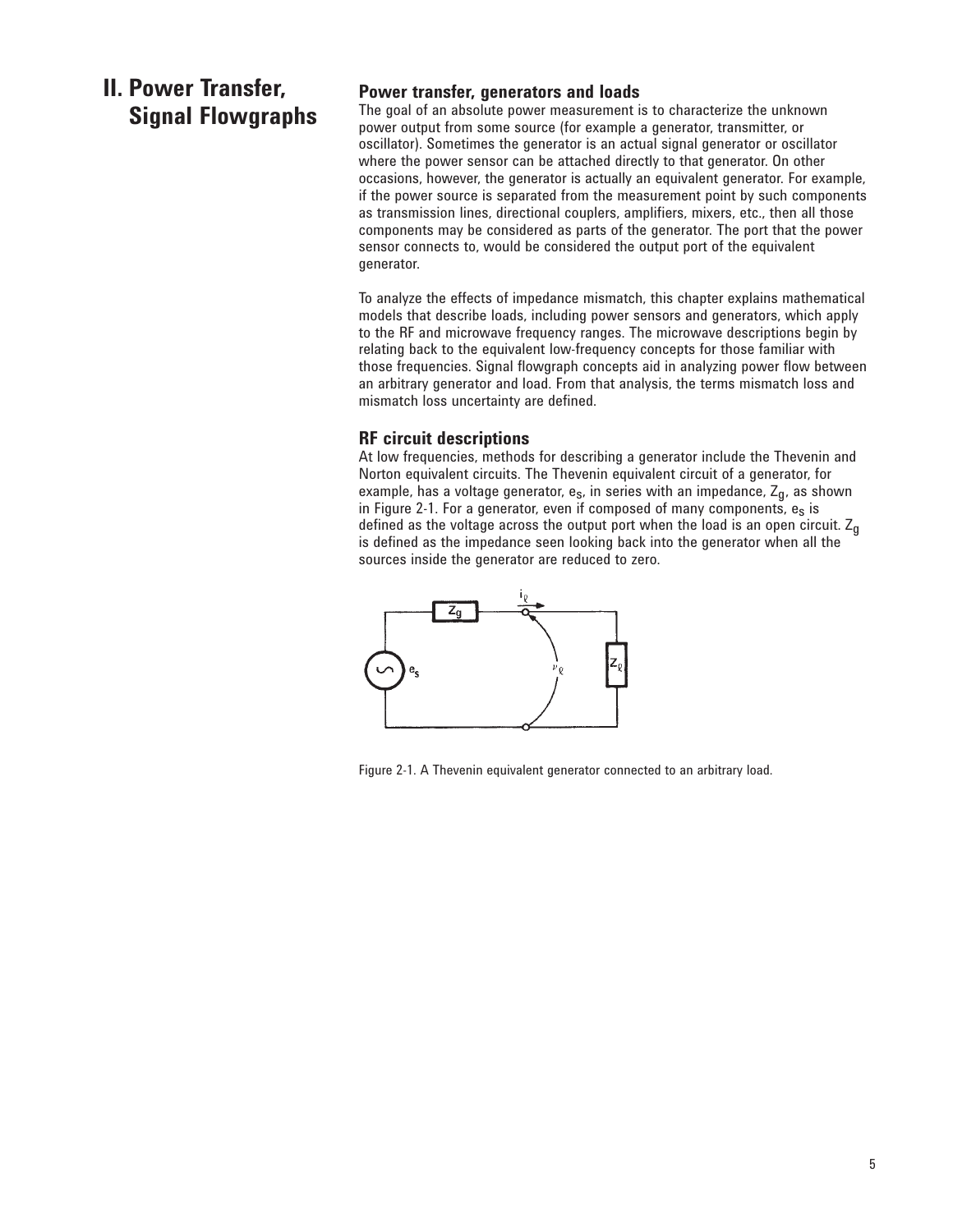The power delivered by a generator to a load is a function of the load impedance. If the load is a perfect open or short circuit, the power delivered is zero. Analysis of Figure 2-1 would show that the power delivered to the load is a maximum when load impedance,  $Z_{\varphi}$ , is the complex conjugate of the generator impedance,  $Z_{q}$ . This power level is called the "power available from a generator," or "maximum available power," or "available power." When  $Z_{\rho} = (R_{\rho} + jX_{\rho})$  and  $Z_g = (R_g + jX_g)$ are complex conjugates of each other, their resistive parts are equal and their imaginary parts are identical in magnitude but of opposite sign; thus  $R_\ell = R_g$  and  $\bm{\mathsf{X}}_\ell$  =  $-\bm{\mathsf{X}}_{\mathsf{g}}$ . Complex conjugate is written with an \* so that  $\bm{\mathsf{Z}}_\ell$  =  $\bm{\mathsf{Z}}_{\mathsf{g}}$ \* is the required relationship for maximum power transfer.

The Thevenin equivalent circuit is not very useful at microwave frequencies for a number of reasons. First, the open circuit voltage is difficult to measure because of fringing capacitance and the loading effect of a voltmeter probe. Further, the concept of voltage loses usefulness at microwave frequencies where it is desired to define the voltage between two points along a transmission path, separated by a significant fraction of a wavelength. If there is a "standing wave" along a transmission line, the voltage varies along the line. Also, there are problems with discussing voltage in rectangular waveguide. As a result, the concept of power is much more frequently used than voltage for characterizing generators at RF and microwave frequencies.

The open circuit that defines the Thevenin equivalent voltage generator is useless for measuring power because the power dissipated in an open termination is always zero. The reference impedance used for characterizing RF generators is almost always 50  $\Omega$ . The reason for this is that 50  $\Omega$  is easy to realize over the entire frequency range of interest with a transmission line of 50  $\Omega$  characteristic impedance and with a reflection-less termination.

The standard symbol for characteristic impedance,  $Z_0$ , is also the standard symbol for reference impedance. In some cases, for example, where  $75 \Omega$  transmission lines are used in systems with a 50  $\Omega$  reference impedance, another symbol, such as  $Z_r$ , should be used for reference impedance.  $Z_0$  will be used in this application note to mean reference impedance. A generator is characterized, therefore, by the power it delivers to a reference load  $Z_0 = 50$  Ω. In general, that power is not equal to the maximum available power from the generator; they are equal only if  $Z_{q} = Z_{0}$ .

As frequencies exceed 300 MHz, the concept of impedance loses usefulness and is replaced by the concept of reflection coefficient. The impedance seen looking down a transmission line toward a mismatched load, varies continuously with the position along the line. The magnitude and the phase of impedance are functions of line position. Reflection coefficient is well-behaved; it has a magnitude that is constant and a phase angle that varies linearly with distance from the load.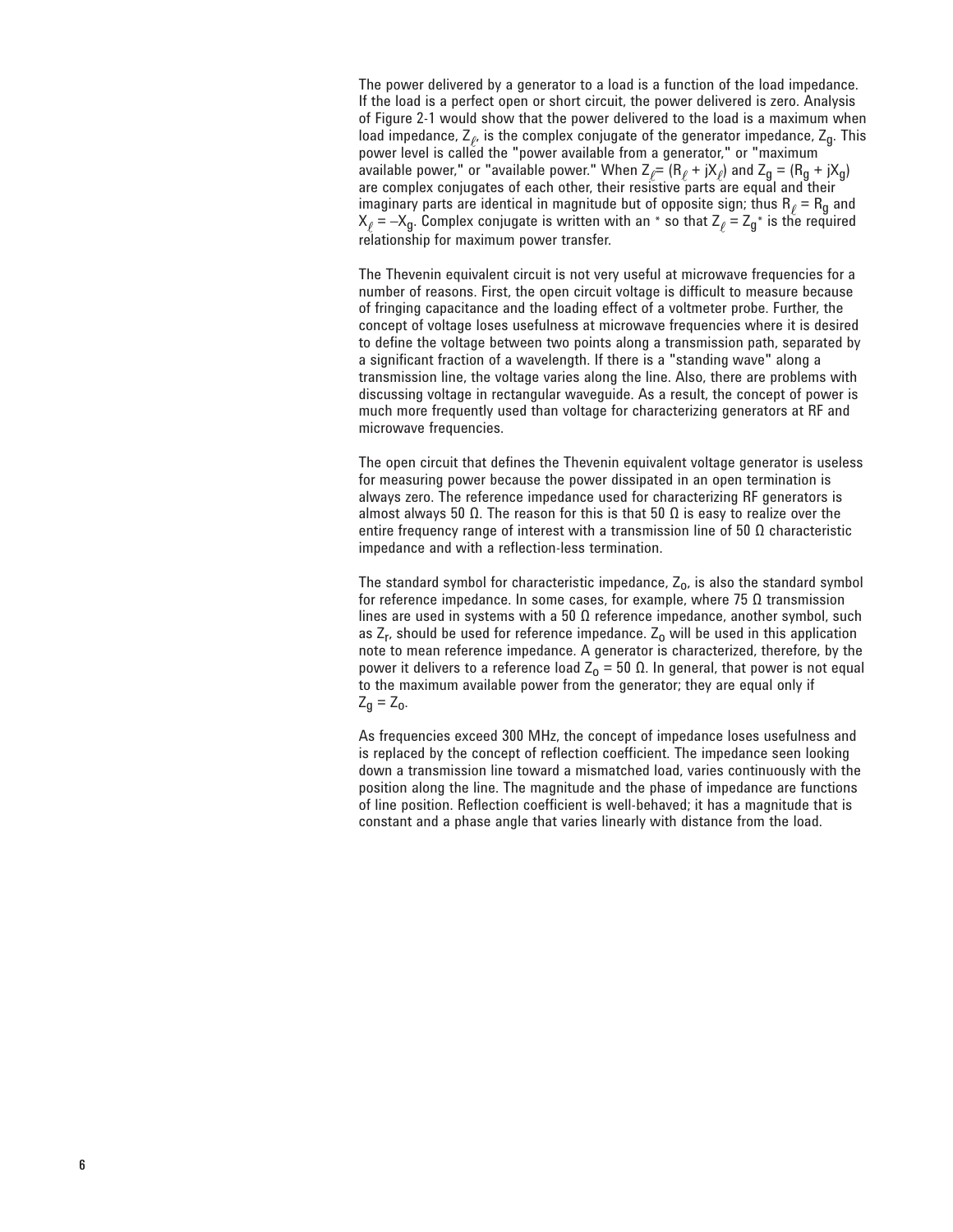### **Reflection coefficient**

At microwave frequencies where power typically is delivered to a load by a transmission line that is many wavelengths long, it is very convenient to replace the impedance description of the load, involving voltage and current and their ratio (Ohm's law), with a reflection coefficient description involving incident and reflected traveling waves, and their ratio. To characterize a passive load, Ohm's law is replaced by:

$$
\frac{\mathbf{b}_{\ell}}{\mathbf{a}_{\ell}} = \Gamma_{\ell} \tag{Equation 2-1}
$$

where  $a_\ell$  is proportional to the voltage of the incident wave,  $b_\ell$  is proportional to the voltage of the reflected wave, and  $\Gamma_\ell$  is defined to be the reflection coefficient of the load. All three quantities are, in general, complex numbers and change with frequency. The quantities  $\mathsf{a}_\ell$  and  $\mathsf{b}_\ell$  are normalized<sup>1</sup> in such a way that the  $\overline{\phantom{a}}$ following equations hold:

$$
|a_{\ell}|^2 = P_i
$$
 (Equation 2-2)

$$
|\mathbf{b}_{\ell}|^2 = \mathbf{P}_{\mathbf{r}} \tag{Equation 2-3}
$$

where  $P_i$  is power incident on the load and  $P_r$  is power reflected by it. The net power dissipated by the load,  $P_d$ , is given by:

$$
P_{d} = P_{i} - P_{r} = |a_{\ell}|^{2} - |b_{\ell}|^{2}
$$
 (Equation 2-4)

This power is the total power obtained from the source; it includes not only power converted to heat, but also power radiated to space and power that leaks through accessory cables to other pieces of equipment.

Transmission line theory relates the reflection coefficient,  $\Gamma$  of a load to its impedance,  $Z_{\ell}$ , as follows:

$$
\Gamma_{\ell} = \frac{Z_{\ell} - Z_{o}}{Z_{\ell} + Z_{o}}
$$
 (Equation 2-5)

where  $Z_0$  is the characteristic impedance of the system. Further, the load voltage,  $v_{\rho}$ , and load current, i<sub> $\ell$ </sub>, are given by:

$$
V_{\ell} = \text{Incident voltage} + \text{reflected voltage}
$$
 (Equation 2-6)  
=  $\sqrt{Z_0} (a_{\ell} + b_{\ell})$ 

 $i_e$  = Incident current – reflected current  $=\frac{1}{\sqrt{2}}$  (a<sub>(</sub> – b<sub>(</sub>) √Zo (Equation 2-7)

since current in a traveling wave is obtained from the voltage by dividing by  $Z_{0}$ . Solving for  $a_\ell$  and  $b_\ell$  results in:

$$
a_{\ell} = \frac{1}{2\sqrt{Z_0}} \quad (v_{\ell} + Z_0 i_{\ell})
$$
 (Equation 2-8)

$$
\mathbf{b}_{\ell} = \frac{1}{2\sqrt{Z_0}} \quad (\mathbf{v}_{\ell} - Z_0 \mathbf{i}_{\ell})
$$
 (Equation 2-9)

<sup>1.</sup> If the transmission line characteristic impedance is Z<sub>o</sub> the normalization factor is  $\sqrt{Z_n}$ ; that is, a<sub>l</sub> is obtained from the voltage of the incident wave by dividing by  $\sqrt{Z_{0}}$ . Similarly, b<sub>l</sub> is obtained from the voltage of the reflected wave by dividing by  $\sqrt{Z_{0}}$ .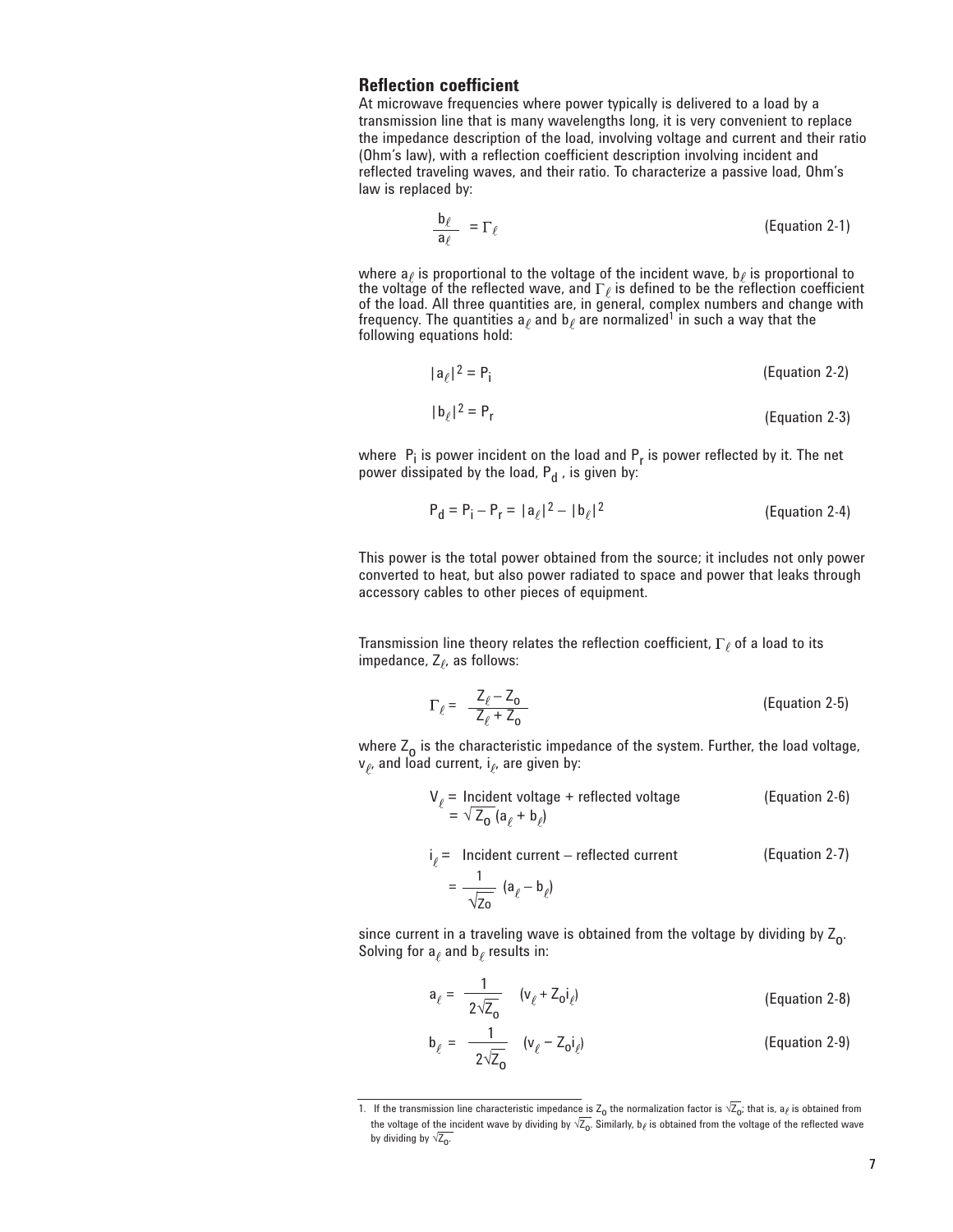These equations are used in much of the literature to define  $a_\ell$  and  $b_\ell$  (see the reference by Kurakawa.)[1] The aim here, however, is to introduce  $a_{\ell}$  and  $b_{\ell}$  more intuitively. Although equations 2-8 and 2-9 appear complicated, the relationships to power (equations 2-2, 2-3, and 2-4) are very simple. The Superposition Theorem, used extensively for network analysis, applies to  $a_\ell$  and  $b_\ell$ ; the Superposition Theorem does not apply to power.

Reflection coefficient,  $\Gamma_{\ell}$ , is frequently expressed in terms of its magnitude,  $\rho_{\ell}$ , and phase,  $\phi_{\ell}$ . Thus  $\mathsf{P}_{\ell}$  gives the magnitude of  $\mathsf{b}_{\ell}$  with respect to  $\mathsf{a}_{\ell}$  and  $\phi_{\ell}$  gives the phase of  $b_{\ell}$  with respect to  $a_{\ell}$ .

The most common methods of measuring reflection coefficient involve observing a  $\rho$  and b $\rho$  separately and then taking the ratio. Sometimes it is difficult to observe a  $\bar{\ell}$  and b $\bar{\ell}$  separately, but it is possible to observe the interference pattern of the counter-travelling waves formed by a and b on a transmission line. This pattern is called the standing wave pattern. The interference pattern has regions of maximum and of minimum signal strength. The maximums are formed by constructive interference between  $a_\ell$  and  $b_\ell$  and have amplitude  $|a_\ell| + |b_\ell|$ . The minimums are formed by destructive interference and have amplitude  $|a_\ell| - |b_\ell|$ . The ratio of the maximum to the minimum is called the standing-wave ratio (SWR, sometimes referred to as voltage-standing-wave-ratio, VSWR).1 It can be measured with a slotted line and moveable probe, or more commonly with network analyzers. SWR is related to the magnitude of reflection coefficient  $P_{\ell}$  by:

$$
SWR = \frac{|\mathbf{a}_{\ell}| + |\mathbf{b}_{\ell}|}{|\mathbf{a}_{\ell}| - |\mathbf{b}_{\ell}|} = \frac{1 + |\mathbf{b}_{\ell}/\mathbf{a}_{\ell}|}{1 - |\mathbf{b}_{\ell}/\mathbf{a}_{\ell}|} = \frac{1 + \rho_{\ell}}{1 - \rho_{\ell}}
$$
 (Equation 2-10)

## **Signal flowgraph visualization**

A popular method of visualizing the flow of power through a component or among various components is by means of a flow diagram called a signal flowgraph.[1,2] This method of signal flow analysis was popularized in the mid-1960's, at the time that network analyzers were introduced, as a means of describing wave travel in networks.

The signal flowgraph for a load (Figure 2-2) has two nodes, one to represent the incident wave,  $a_{\ell}$ , and the other to represent the reflected wave,  $b_{\ell}$ . They are connected by branch  $\Gamma_{\rho}$ , which shows how a<sub> $\rho$ </sub> gets changed to become b<sub> $\rho$ </sub>.

Just as the Thevenin equivalent had two quantities for characterizing a generator, generator impedance, and open circuit voltage, the microwave equivalent has two quantities for characterizing a microwave or RF generator,  $\Gamma_{q}$  and b<sub>s</sub>.



Figure 2-2. Signal flowgraph for a load.

<sup>1.</sup> Traditionally VSWR and PSWR referred to voltage and power standing wave ratio. Since PSWR has fallen to dis-use, VSWR is shortened to SWR.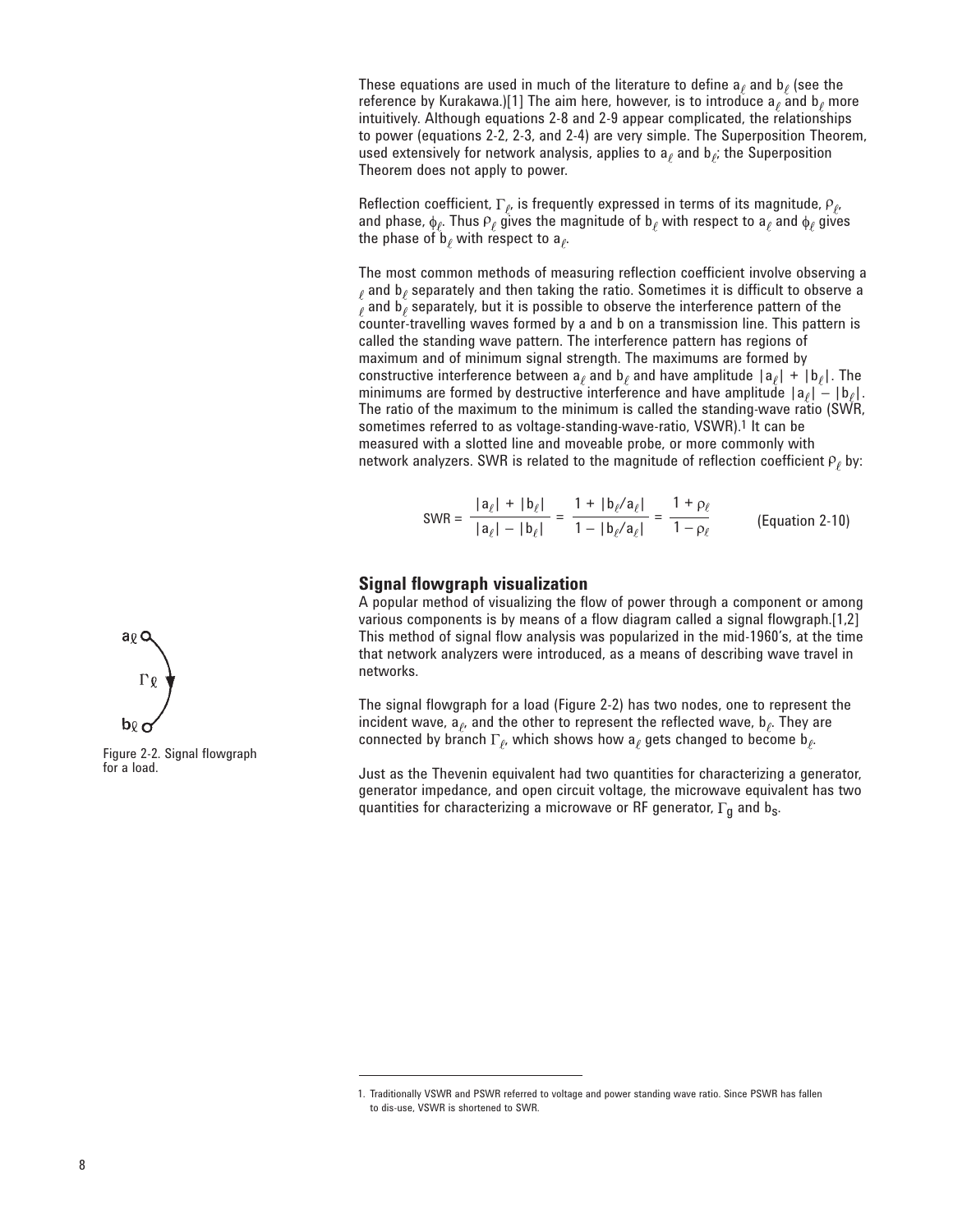The equation for a generator is (see Figure 2-3):

$$
b_g = b_s + \Gamma_g a_g \tag{Equation 2-11}
$$

where:

- $b_{q}$  is the wave emerging from the generator
- $a_{\overline{g}}$  is the wave incident upon the generator from other components
- $\mathsf{r}_{\mathsf{g}}$  is the reflection coefficient looking back into the generator
- $b_s$  is the internally generated wave

 $\Gamma$ <sub>g</sub> is related to Z<sub>g</sub> by:

$$
\Gamma_g = \frac{Z_g - Z_o}{Z_g + Z_o}
$$
 (Equation 2-12)

which is very similar to Equation 2-5. The  $b<sub>s</sub>$  is related to the power to a reference load from the generator,  $Pg_{z0}$ , by:

$$
Pg_{Z0} = |b_S|^2
$$
 (Equation 2-13)

 $b_s$  is related to the Thevenin voltage, e<sub>s</sub>, by:

$$
b_{s} = \frac{e_{s} \sqrt{2_{0}}}{Z_{0} + Z_{g}}
$$
 (Equation 2-14)

The signal flowgraph of a generator has two nodes representing the incident, wave  $a_g$  and reflected wave  $b_g$ . The generator also has an internal node,  $b_s$ , that represents the ability of the generator to produce power. It contributes to output wave,  $b_g$ , by means of a branch of value one. The other component of  $b_g$  is that portion of the incident wave,  $a_{q}$ , that is reflected off the generator.

Now that equivalent circuits for a load and generator have been covered, the flow of power from the generator to the load may be analyzed. When the load is connected to the generator, the emerging wave from the generator becomes the incident wave to the load and the reflected wave from the load becomes the incident wave to the generator. The complete signal flowgraph (Figure 2-4) shows the identity of those waves by connecting node  $b_q$  to a<sub>l</sub> and node  $b_\ell$  to a<sub>g</sub> with branches of value one.

Figure 2-4 shows the effect of mismatch or reflection. First, power from the generator is reflected by the load. That reflected power is re-reflected from the generator and combines with the power then being created by the generator, generating a new incident wave. The new incident wave reflects and the process continues on and on. It does converge, however, to the same result that will now be found by algebra.

The equation of the load (2-1) is rewritten with the identity of  $a_{\alpha}$  to  $b_{\beta}$  added as:

$$
\mathbf{b}_{\ell} = \Gamma_{\ell} \, \mathbf{a}_{\ell} = \mathbf{a}_{g} \tag{Equation 2-15}
$$

The equation of the generator (2-11) is also rewritten with the identity of  $a_{\ell}$  to  $b_g$  added as:

$$
b_g = b_s + \Gamma_g a_g = a_\ell
$$
 (Equation 2-16)



Figure 2-3. Signal flowgraph of a microwave generator.



Figure 2-4. The complete signal flowgraph of a generator connected to a load.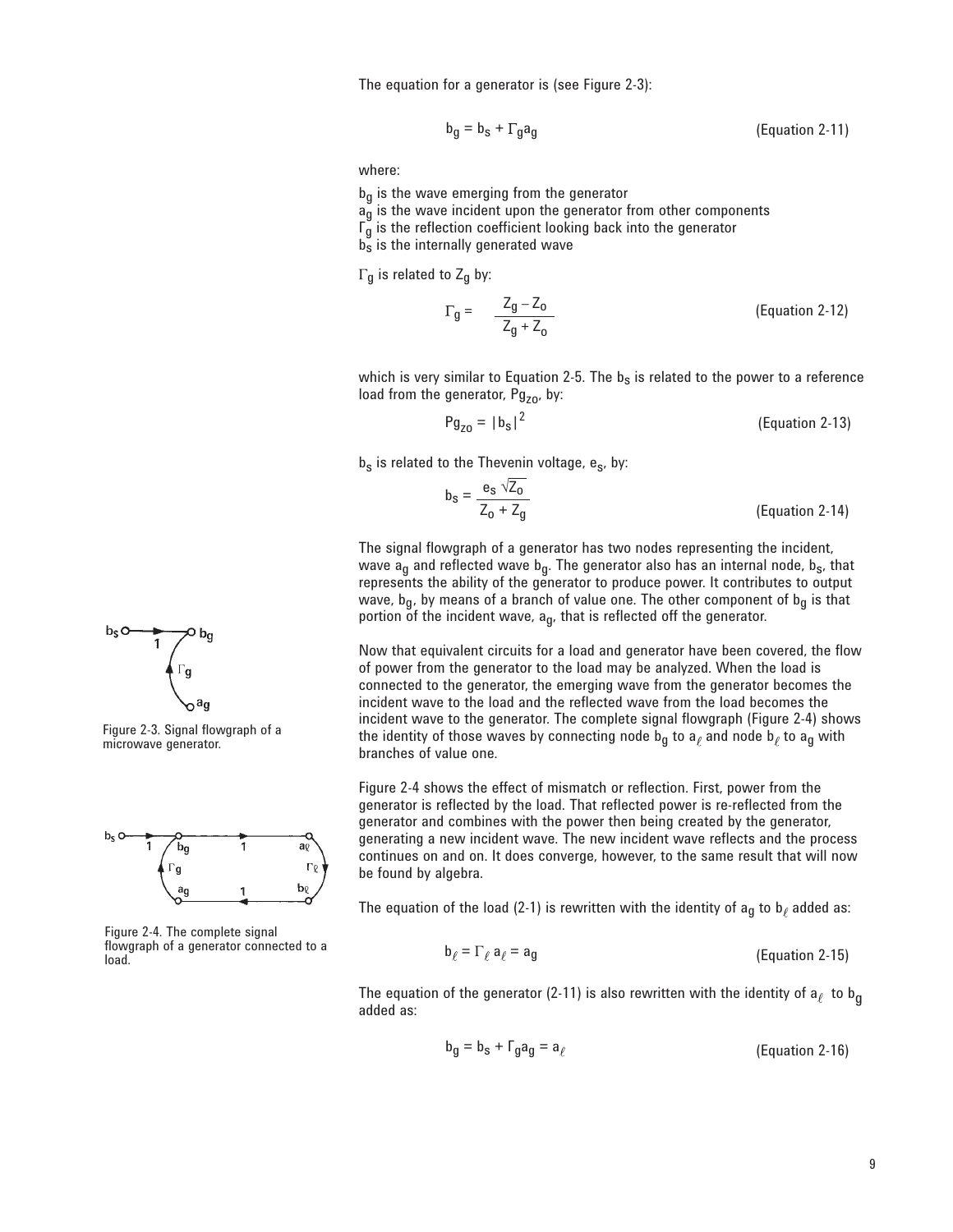Equations 2-15 and 2-16 may be solved for  $a_\ell$  and  $b_\ell$  in terms of  $b_S$  ,  $\Gamma_\ell$  and  $\Gamma_g$ :

$$
a_{\ell} = \frac{b_{s}}{1 - \Gamma_{g} \Gamma_{\ell}} \tag{Equation 2-17}
$$

$$
b_{\ell} = \frac{b_S \Gamma_{\ell}}{1 - \Gamma_g \Gamma_{\ell}} \tag{Equation 2-18}
$$

From these solutions the load's incident and reflected power can be calculated:

$$
P_i = |a_{\ell}|^2 = |b_s|^2 \frac{1}{|1 - \Gamma_g \Gamma_{\ell}|^2}
$$
 (Equation 2-19)

$$
P_r = |b_{\ell}|^2 = |b_s|^2 \frac{\Gamma_{\ell}^2}{|1 - \Gamma_g \Gamma_{\ell}|^2}
$$
 (Equation 2-20)

Equation 2-19 yields the somewhat surprising fact that power flowing toward the load depends on the load characteristics.

The power dissipated,  $P_d$ , is equal to the net power delivered by the generator to the load,  $P_{q}$ .

$$
P_{\mathbf{d}} = P_{g\ell} = P_{\mathbf{i}} - P_{\mathbf{r}} = |b_{\mathbf{s}}|^2 \frac{1 - |\Gamma_{\ell}|^2}{|1 - \Gamma_{g}\Gamma_{\ell}|^2}
$$
 (Equation 2-21)

Two particular cases of Equation 2-21 are of interest. First, if  $\Gamma_\ell$  were zero, that is if the load impedance were  $Z_0$ , Equation 2-21 would give the power delivered by the generator to a  $Z_0$  load:

$$
P_{g_{\ell}}|_{Z_{\ell}} = Z_0 = P_{gZ_0} = |b_s|^2
$$
 (Equation 2-22)

This case is used to define  $b_s$  as the generated wave of the source.

The second case of interest occurs when:

$$
G_{g} = \Gamma_{\ell}^{*}
$$
 (Equation 2-23)

where  $*$  indicates the complex conjugate. Interpreting Equation 2-23 means that the reflection coefficient looking toward the load from the generator is the complex conjugate of the reflection coefficient looking back toward the generator. It is also true that the impedances looking in the two directions are complex conjugates of each other. The generator is said to be "conjugately matched." If  $\Gamma_\ell$ is somehow adjusted so that Equation 2-23 holds, the generator puts out its "maximum available power," P<sub>av</sub>, which can be expressed as:

$$
P_{av} = \frac{|b_s|^2}{1 - |\Gamma_g|^2}
$$
 (Equation 2-24)

Comparing Equations 2-22 and 2-24 shows that  $P_{av} \ge P_{qZo}$ .

Unfortunately, the term "match" is popularly used to describe both conditions,  $\mathsf{Z}_{\ell}$  =  $\mathsf{Z}_{\mathsf{o}}$  and  $\mathsf{Z}_{\ell}$  =  $\mathsf{Z}_{\mathsf{g}}$  \*. The use of the single word "match" should be dropped in favor of "Z<sub>o</sub> match" to describe a load of zero reflection coefficient, and in favor of "conjugate match" to describe the load that provides maximum power transfer.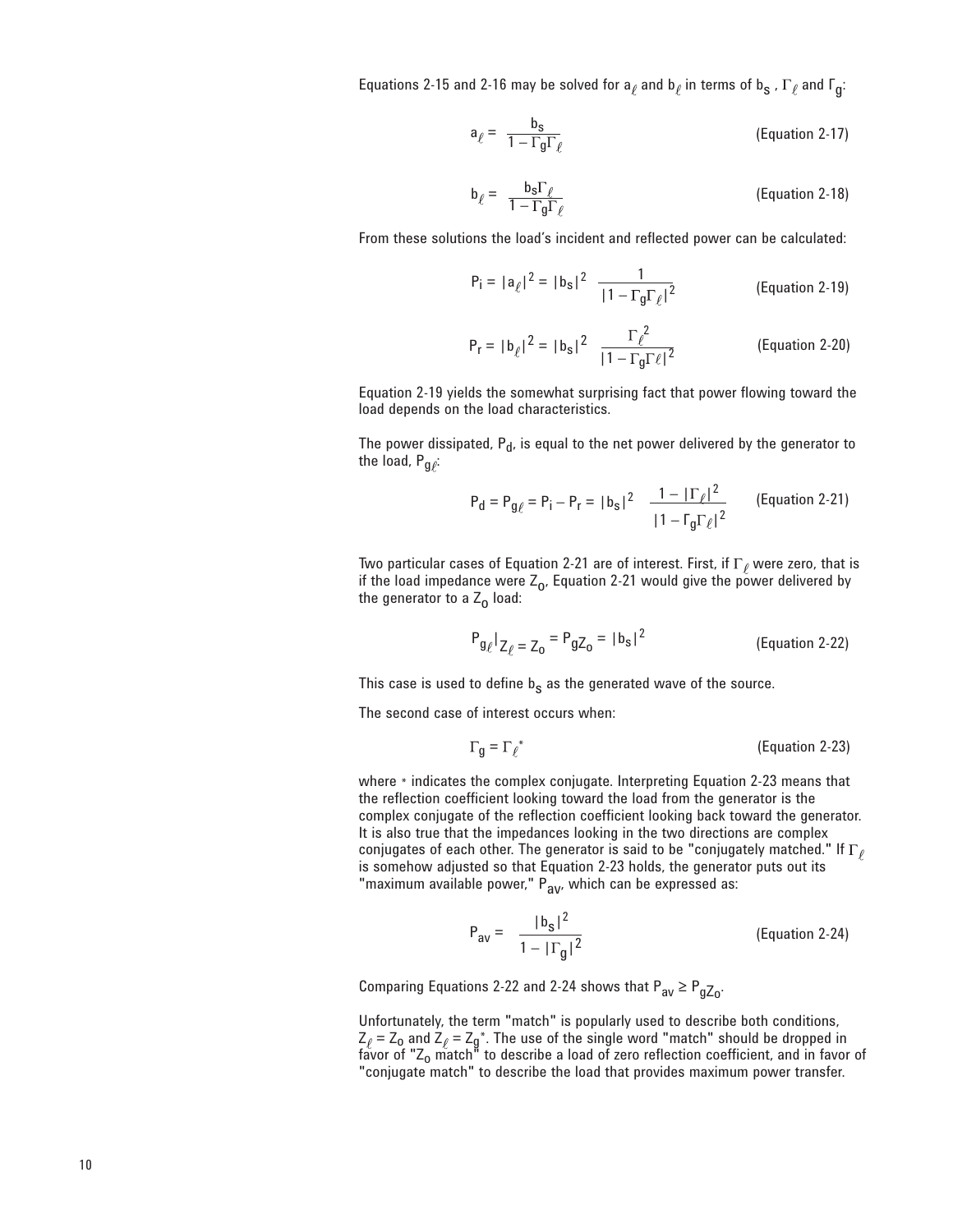Now the differences can be plainly seen. When a power sensor is attached to a generator, the measured power that results is  $Pg_{z0}$  of Equation 2-21, but the proper power for characterizing the generator is  $Pg_{z0}$  of Equation 2-22. The ratio of equations 2-22 to 2-21 is:

$$
\frac{P_{g_{ZO}}}{P_{g_{\ell}}} = \frac{|1 - \Gamma_g \Gamma_{\ell}|^2}{1 - |\Gamma_{\ell}|^2}
$$
 (Equation 2-25)

or, in dB:

dB = 10 log 
$$
\frac{Pg_{ZO}}{Pg_{\ell}}
$$
 (Equation 2-26)  
= 10 log  $|1 - \Gamma_g \Gamma_{\ell}|^2 - 10$  log  $(1 - |\Gamma_{\ell}|^2)$ 

This ratio (in dB) is called the " $Z_0$  mismatch loss." It is quite possible that Equation 2-25 could yield a number less than one. Then Equation 2-26 would yield a negative number of dB.

In that case more power would be transferred to the particular load being used than to a  $Z_0$  load, where the  $Z_0$  mismatch loss is actually a gain. An example of such a case occurs when the load and generator are conjugately matched.

A similar difference exists for the case of conjugate match; the measurement of  $P_{q\ell}$  from Equation 2-21 differs from  $P_{\text{av}}$  of Equation 2-24. The ratio of those equations is:

$$
\frac{P_{av}}{P_{g\ell}} = \frac{|1 - \Gamma_g \Gamma_\ell|^2}{(1 - |\Gamma_g|^2)(1 - |\Gamma_\ell|^2)}
$$
 (Equation 2-27)

or, in dB:  
\ndB = 10 log 
$$
\frac{P_{av}}{P_{g\ell}}
$$
  
\n= 10 log  $|1 - \Gamma_{\ell} \Gamma_g|^2 - 10$  log  $(1 - |\Gamma_g|^2) - 10$  log  $(1 - |\Gamma_{\ell}|^2)$   
\n(Equation 2-28)

This ratio in dB is called the "conjugate mismatch loss."

If  $\Gamma_\ell$  and  $\Gamma_\mathfrak{g}$  were completely known, or easily measured versus frequency, the power corrections would be simplified. The power meter reading of Pg<sub>l</sub> would be combined with the proper values of  $\Gamma_\ell$  and  $\Gamma_g$  in Equations 2-25 or 2-27 to calculate Pg<sub>zo</sub> or P<sub>av</sub>. The mismatch would be corrected and there would be no uncertainty. Yet in the real world, most power measurements are made without the  $\Gamma_\ell$  and  $\Gamma_\alpha$  corrections in the interest of time. For certain special procedures, such as power sensor calibrations, where utmost accuracy is required, the time is taken to characterize the generator and load (sensor) complex reflection coefficients versus frequency, and corrections made for those effects.

<sup>[1]</sup> K. Kurakawa, "Power Waves and the Scattering Matrix," IEEE Trans. on Microwave Theory and Techniques, Vol. 13, No. 2, Mar 1965.

<sup>[2]</sup> N.J. Kuhn, "Simplified Signal Flow Graph Analysis," Microwave Journal, Vol 6, No 10, Nov. 1963.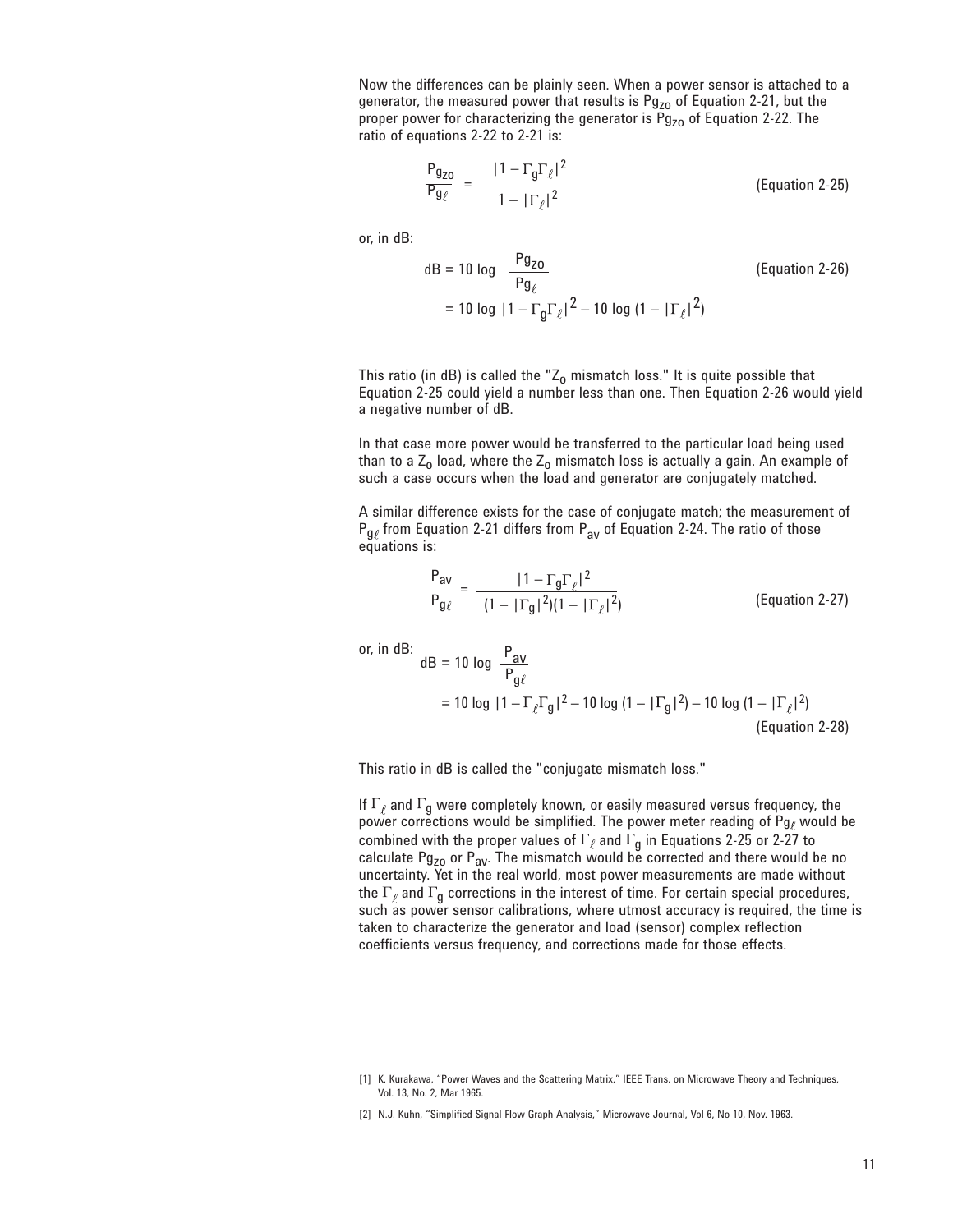## **III. Measurement Uncertainties**

This chapter examines most of the power measurement uncertainty factors in detail. One example enumerates 12 different factors, some dominant and some almost trivial. Because the mismatch term almost always predominates, it will receive extra attention, especially in simple procedures for reducing and minimizing its effect.



Figure 3-1. This chart shows a typical distribution of uncertainty values for its three largest causes: mismatch, sensor and meter specifications. It reveals why low SWR specifications for the power sensor and source is so crucial.

#### **Mismatch loss uncertainty**

 $\Gamma_\ell$  and  $\Gamma_\mathbf{q}$  are seldom completely known for both magnitude and phase. Only the magnitudes  $\rho_{\ell}$  and  $\rho_g$  are usually measured or specified. In these cases, the first term of the right side of Equations 2-26 and 2-27 cannot be exactly calculated because of the lack of phase information, but the maximum and minimum values can be found. The maximum and minimum values of 10 log  $|1-\Gamma_{\mathfrak{g}}|\Gamma_{\ell}|^2$  are called "mismatch loss uncertainty limits" and are given the symbol  $\mathsf{M}_{\mathsf{u}}$ . The maximum occurs when  $\Gamma_{\mathsf{g}} \, \Gamma_{\ell}$  combines with "one" in phase to yield:

$$
M_{u \text{ max}} = 10 \log (1 + \rho_{g} \rho_{\ell})^2
$$
 (Equation 3-1)

This maximum limit will always be a positive number but it cannot be larger than 6 dB (this occurs when  $\rho_{\ell}$  =  $\rho_{\text{g}}$  = 1). The minimum value of the mismatch loss uncertainty occurs when  $\Gamma_{\bf g} \, \Gamma_\ell$  combines with "one" exactly out of phase to yield:

$$
M_u_{min} = 10 \log (1 - \rho_g \rho_\ell)^2
$$
 (Equation 3-2)

The minimum limit will always be a negative number. It is also true that the magnitude of the minimum limit will be greater than the magnitude of the maximum limit, but usually by a very small amount.

Sometimes the mismatch loss uncertainty limits are given in percent deviation from "one" rather than in dB. In this case:

$$
%M_{u} = 100 [(1 \pm \rho_{0} \rho_{\ell})^{2} - 1]
$$
 (Equation 3-3)

Mismatch loss uncertainty limits can be calculated by substituting the values of  $\rho_{\ell}$  and  $\rho_{q}$  into Equations 3-1, 3-2, and 3-3. For mismatches less than 2 percent, this approximation can be used;  $M_{\text{H}}$  >  $\pm 200 \rho_{0} \rho_{\ell}$ %.

Modern engineering electronic calculators have a series of programs available especially suited for electrical engineering problems. One of the programs is intended for calculating mismatch loss uncertainty limits, either in terms of SWR or of ρ. Computer-aided engineering models often contain routines for such transmission line calculations.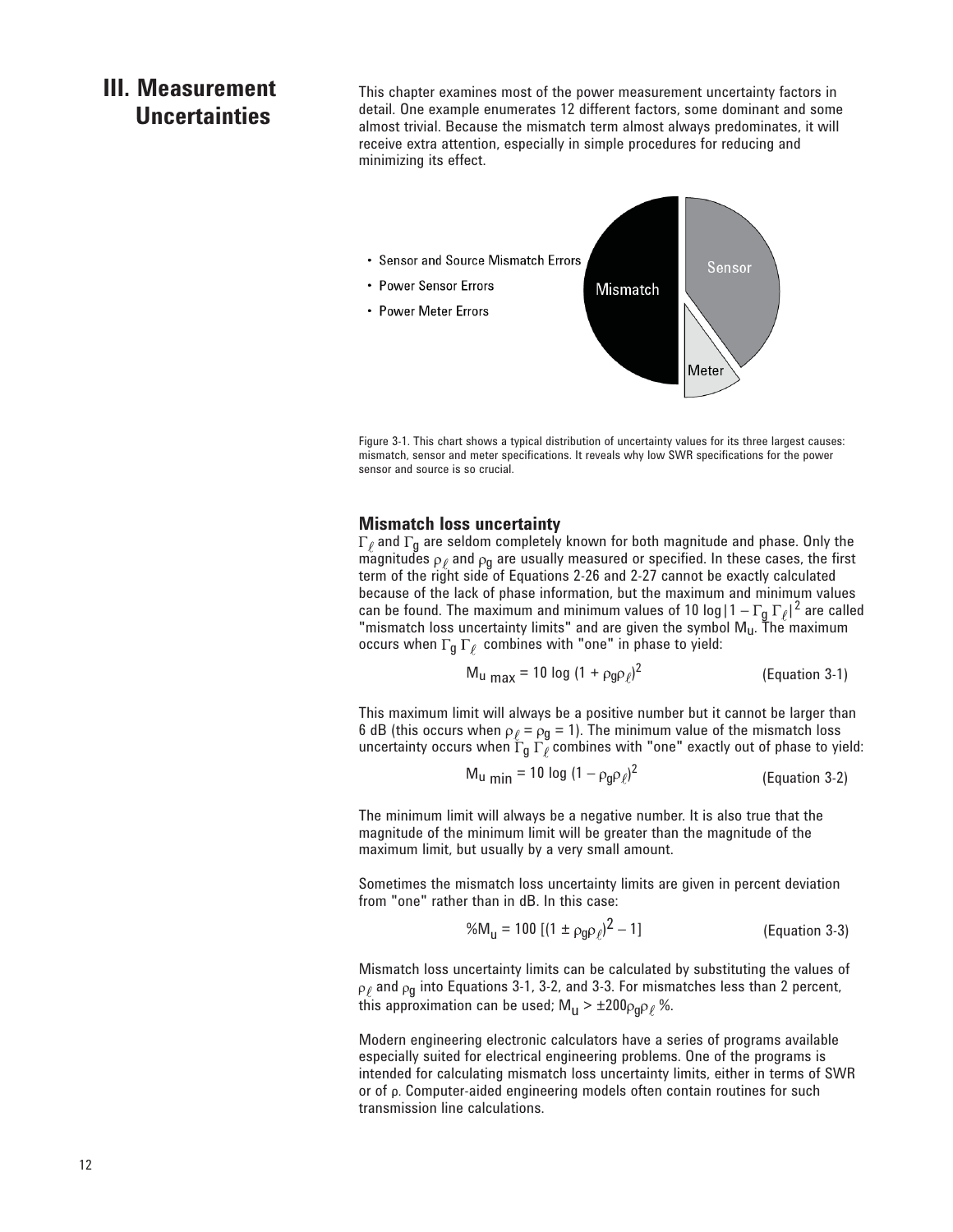## **Mismatch loss and mismatch gain**

Traditionally, the transmission power loss due to signal reflection was termed mismatch loss. This was done in spite of the fact that occasionally the two reflection coefficient terms would align in a phase that produced a small "gain." More recent usage finds the term mismatch gain more popular because it is a more inclusive term and can mean either gain (positive number) or loss (negative number). Similarly, it is more difficult to think of a negative mismatch loss as a gain. In this note, we use the terms interchangeably, with due consideration to the algebraic sign.

The second term on the right side of Equation 2-26, -10 log  $(1 - |\Gamma_{\ell}|^2)$ , is called mismatch loss. It accounts for the power reflected from the load. In power measurements, mismatch loss is usually taken into account when correcting for the calibration factor of the sensor, to be covered below.

The conjugate mismatch loss of Equation 2-28 can be calculated, if needed. The uncertainty term is the same as the  $Z_0$  mismatch loss uncertainty term and the remaining terms are mismatch loss terms, one at the generator and one at the load. The term conjugate mismatch loss is not used much anymore. It was used when reflections were tuned out by adjusting for maximum power (corresponding to conjugate match). Now the various mismatch errors have been reduced to the point where the tedious tuning at each frequency is not worth the effort. In fact, modern techniques without tuning might possibly be more accurate because the tuners used to introduce their own errors that could not always be accounted for accurately.

Mismatch in power measurements generally causes the indicated power to be different from that absorbed by a reflection-less power sensor. The reflection from the power sensor is partially accounted for by the calibration factor of the sensor which is considered in the next chapter. The interaction of the sensor with the generator (the re-reflected waves) could be corrected only by knowledge of phase and amplitude of both reflection coefficients,  $\Gamma_\ell$  and  $\Gamma_\mathbf{d}$ . If only the standing wave ratios or reflection coefficient magnitudes  $\rho_{\ell}$  and  $\rho_{q}$  are known, then only the mismatch uncertainty limits can be calculated. The mismatch uncertainty is combined with all the other uncertainty terms later where an example for a typical measurement system is analyzed.

#### **Simple techniques to reduce mismatch loss uncertainty [1]**

Before embarking on some practical tips for controlling mismatch uncertainties, Figure 3-2 shows a graphical perspective for the mismatch uncertainty that occurs when a signal passes between two different reflection coefficients. The power equations can easily compute the exact uncertainties based on the magnitude of  $\Gamma$  (ρ). One of the unknown reflection coefficients is plotted on the horizontal and the other on the vertical axis. For example, if the source and load both had a ρ of 0.1, the approximate mismatch uncertainty would be approximately 0.09 dB.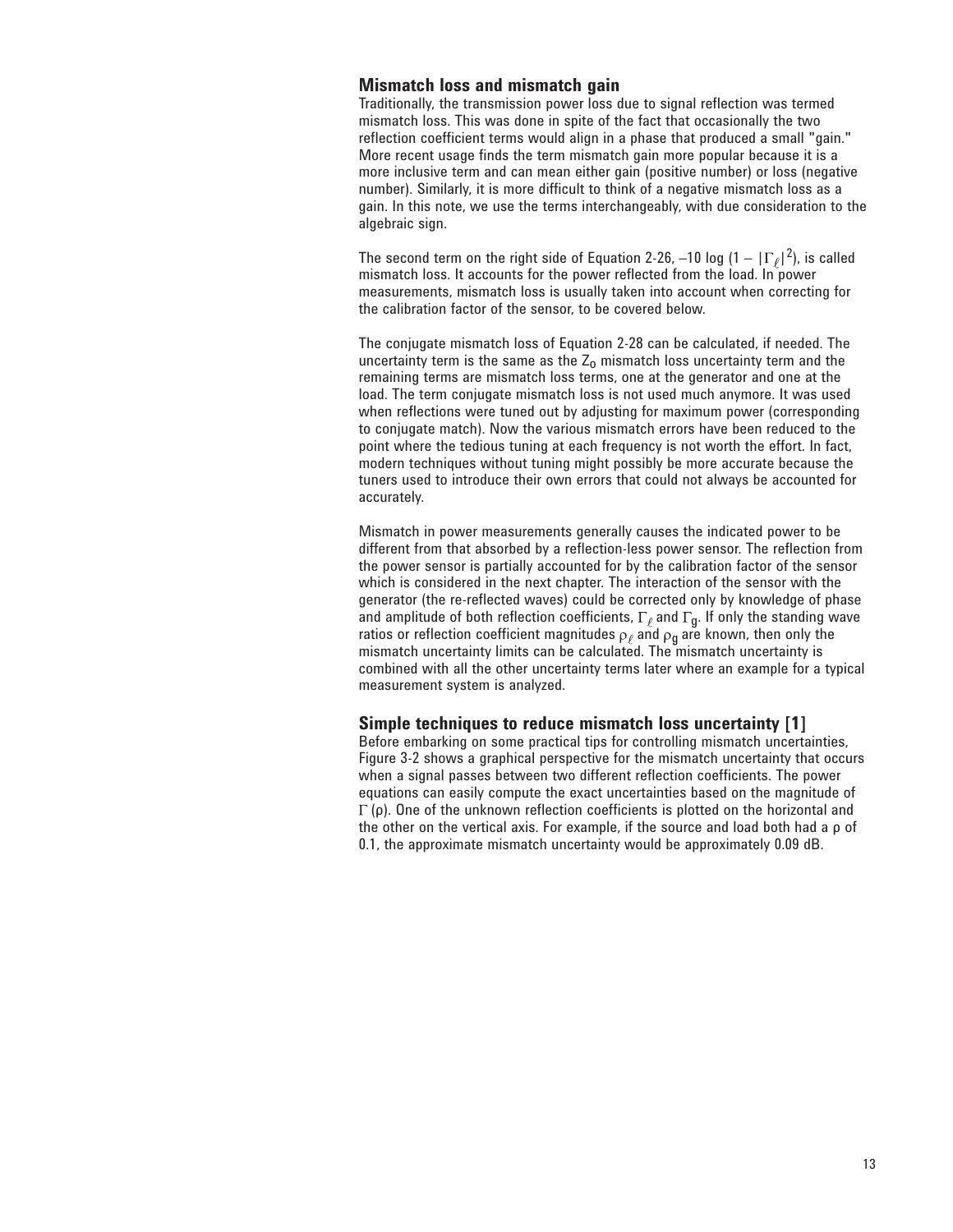

Figure 3-2. A profile of mismatch uncertainty (dB) values resulting from two reflection coefficients.

One important conclusion to draw from this chart is that if one of the reflection coefficients  $(P_1)$  is less than, for example 0.05 (SWR is about 1.1), you can look along the horizontal line and see that even if the  $P_2$  reflection coefficient goes up to 0.5 (SWR = 3.0), the mismatch uncertainty only increases to about 0.2 dB. This gives us a strong hint that choosing a power sensor with the lowest SWR specification is recommended.

Controlling mismatch uncertainty is as simple as reducing the reflection coefficient on any transmission lines or components that are part of the test arrangement. Assuming that equipment with the lowest practical SWR has been selected, many other simple measures can be taken to ensure that the performance of the test system does not become degraded.

At lower frequencies, for example less than 300 MHz, minimize the length of the transmission lines to reduce the changes of phase with frequency. This is not a viable method for higher frequencies, because even short lengths of cable form significant fractions of a wavelength, as shown in Example 1 below.

The use of good quality cables intended for many instrumentation and measurement applications is highly recommended. This means that connectors should be designed for hundreds of connection/disconnection cycles. The popular and inexpensive SMA coaxial connector would not be used because it is not designed to endure dozens or hundreds of connections.

This is particularly important for the connection to the unit-under-test (UUT), as this connection may be repeatedly made and broken. Some manufacturers produce cables with specified SWR and loss values at frequencies up to 18 GHz. This is a good indication of the intended purpose of these cables. They should be far more reliable than general-purpose test cables intended for use at lower frequencies.

Semi-rigid cables are preferred if the equipment is fixed in place. However, it is important not to use semi-rigid cables for connections to the UUT where it may often be flexed and will soon become damaged. In this regard, do not go below the minimum bend radius, specified by the cable manufacturer, or it may be permanently damaged.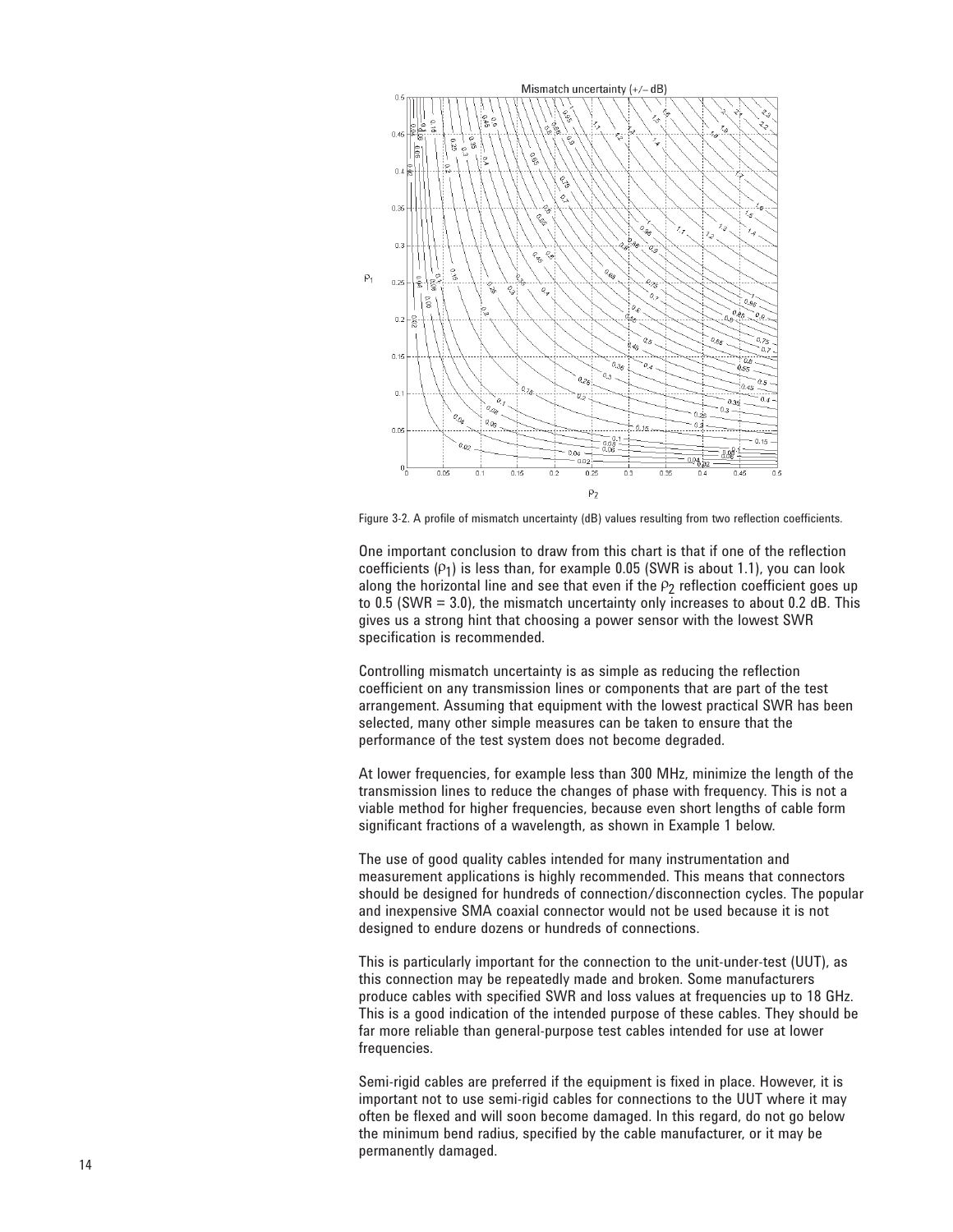#### **Example 1. A 75-Ω cable used between a 50-Ω impedance signal generator and 50-Ω power meter**

You pull out an unmarked cable with BNC connectors from a drawer, or borrow one from a colleague. Unknowingly, you connect a 75-Ω cable into your 50-Ω testsystem. In that system, Figure 3-3, four components that do not individually vary with frequency, can cause the power dissipated in the load to vary with frequency. Figure 3-4 shows the simulated power dissipated in the load resistor for a  $75-\Omega$ transmission line with a 1 ns delay. In practice, this cable would be only 200 mm (8-in) long.



Figure 3-3. 50-Ω signal generator and 50-Ω power sensor connected by a 75-Ω cable.

At low frequencies, for example below 10 MHz, the system behaves as if the source and load were connected directly together. The load sees half the source voltage. However, as the frequency increases, the power dissipated in the load reduces at first and then increases again in cyclic fashion. When the two-way transit time of the cable is equal to one cycle of the generator frequency, the power cycle begins again. This is at 500 MHz with a 1-ns cable delay. The peakto-peak variation is about 0.7 dB, and can be calculated from the mismatch uncertainty limits.



Figure 3-4. Even a short (8-in) length of 75-Ω transmission line connecting two 50-Ω systems causes regular variations of power with frequency, with a peak excursion of 0.7 dB. All this is below 1000 MHz.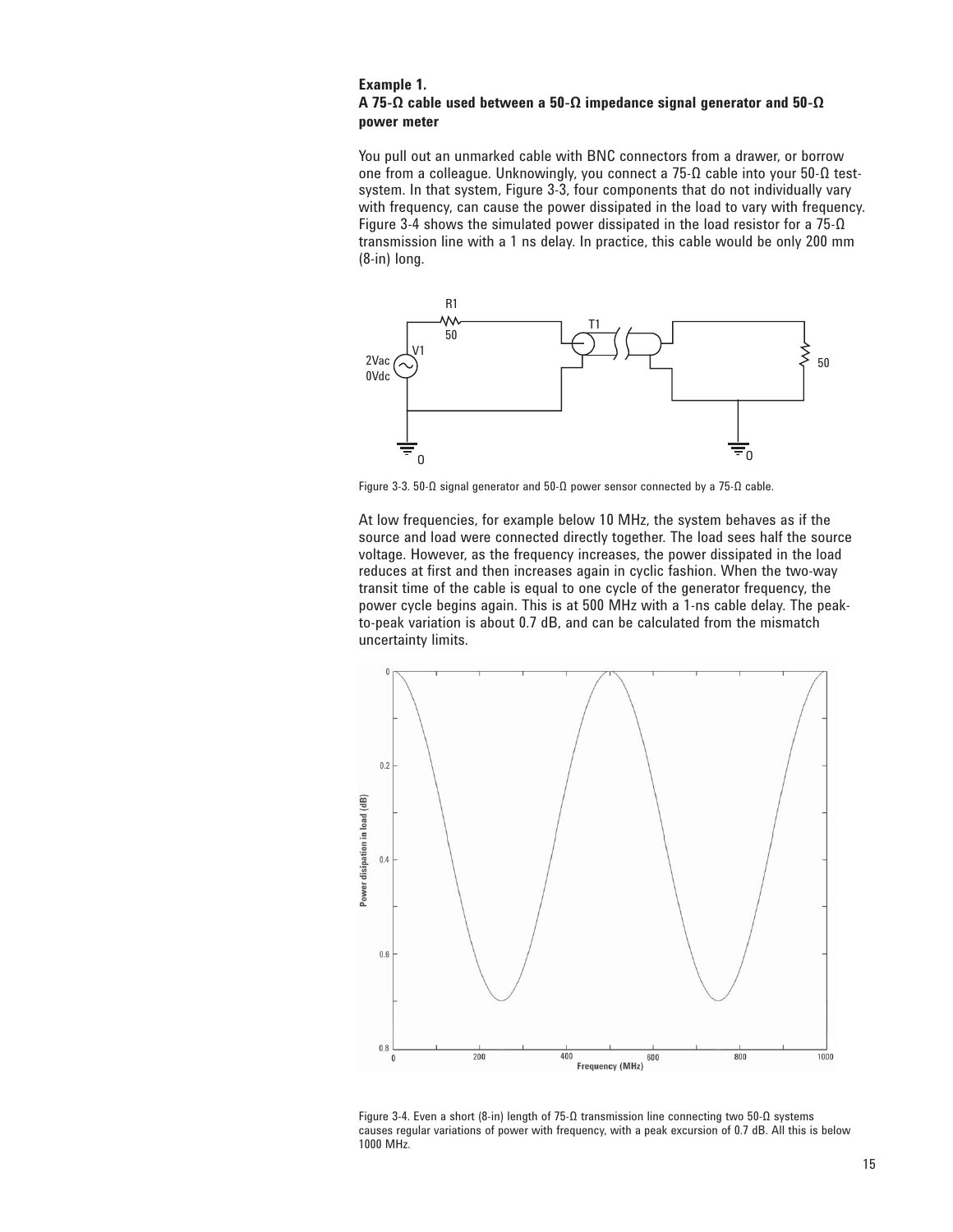#### **Example 2. A power meter connected to a signal generator**

Consider measuring the output power of a signal generator, using a power meter at 2.4 GHz. This is the RF frequency for Bluetooth™ and IEEE 802.11b wireless LAN radio systems. Consider further that the Agilent E4433A signal generator, E4418B power meter and 8481A power sensor are chosen for the measurements. The output SWR of the E4433B at 2.4 GHz is 1.9, with an electronically switched attenuator, or 1.35, with a mechanically switched attenuator.

The specified SWR of an 8481A sensor at 2.4 GHz is 1.18, with a reflection coefficient of 0.0826. The 1.9 SWR of the signal generator is equivalent to  $\rho_{\bf n}$  = 0.310, so the mismatch uncertainty is +0.219, -0.225 dB.

If the mechanical attenuator version of the signal generator is acceptable as a replacement for the electronically switched standard attenuator, the SWR comes down to 1.35, and the reflection coefficient equals 0.149. The mismatch uncertainty now is reduced by half, to +0.106 dB, –0.107 dB. Note that the manufacturer's accuracy specification cannot include mismatch uncertainty because the load SWR is unknown and variable. The electronically switched attenuator is likely to be more reliable in an automatic test system; however, the mechanically switched version shows less mismatch uncertainty and allows a higher maximum output-power level. The measurement application indicates the best choice, but knowledge of the effects of mismatch helps with the analysis.

Connector choice is also important. The connection on the UUT will probably not be under your control, but for the other cables, choose precision threaded connector types like type-N or APC-3.5 in preference to bayonet type, such as BNC, as they provide more repeatable results. When tightening the screw-type connectors, use a torque wrench to avoid over- or under-tightening the connector; then there will be little variation in tightness when another operator takes over.

Using adapters to convert between different families of connectors may be unavoidable, but should be minimized. Adapters should convert directly and should not be stacked. For example, do not convert from type-N to BNC, and then BNC to SMA. Use the proper type-N to SMA adapter. Also, be wary of mating between dissimilar connectors. For example, APC-3.5 and SMA look very similar but have different mechanical interfaces. The use of a precision adapter or "connection saver" is recommended between APC3.5 and SMA connectors.

There are several kinds of type-N connectors, two of which are the 50-Ω and the rarer 75-Ω type (which uses a smaller diameter center conductor). A male, 75-Ω type-N connector connected to a 50-Ω, female type-N connector will often result in an open circuit because the center-mating pin of a  $75-\Omega$  connector is smaller in diameter than the 50-Ω version. If a 50-Ω, male type-N connector is inserted into a 75-Ω, type-N female connector then the male connector will cause irreparable damage to the female connector. This is one reason why 75-Ω type-N connectors are rare! BNC connectors also come in 50-Ω and 75-Ω varieties, but usually mixing the two kinds does not cause damage, although premature wear is possible and the SWR will not be as good as it could be.

The best way to check the performance of cables and adapters is to use a vector network analyzer and record the results for comparison at the next regular audit of the test station. The ultimate connectors are sexless, meaning there is only one sex of connector. This means that male-male and female-female adapters are never required. Examples of this kind of connector are APC-7 and the older General Radio 874 connector.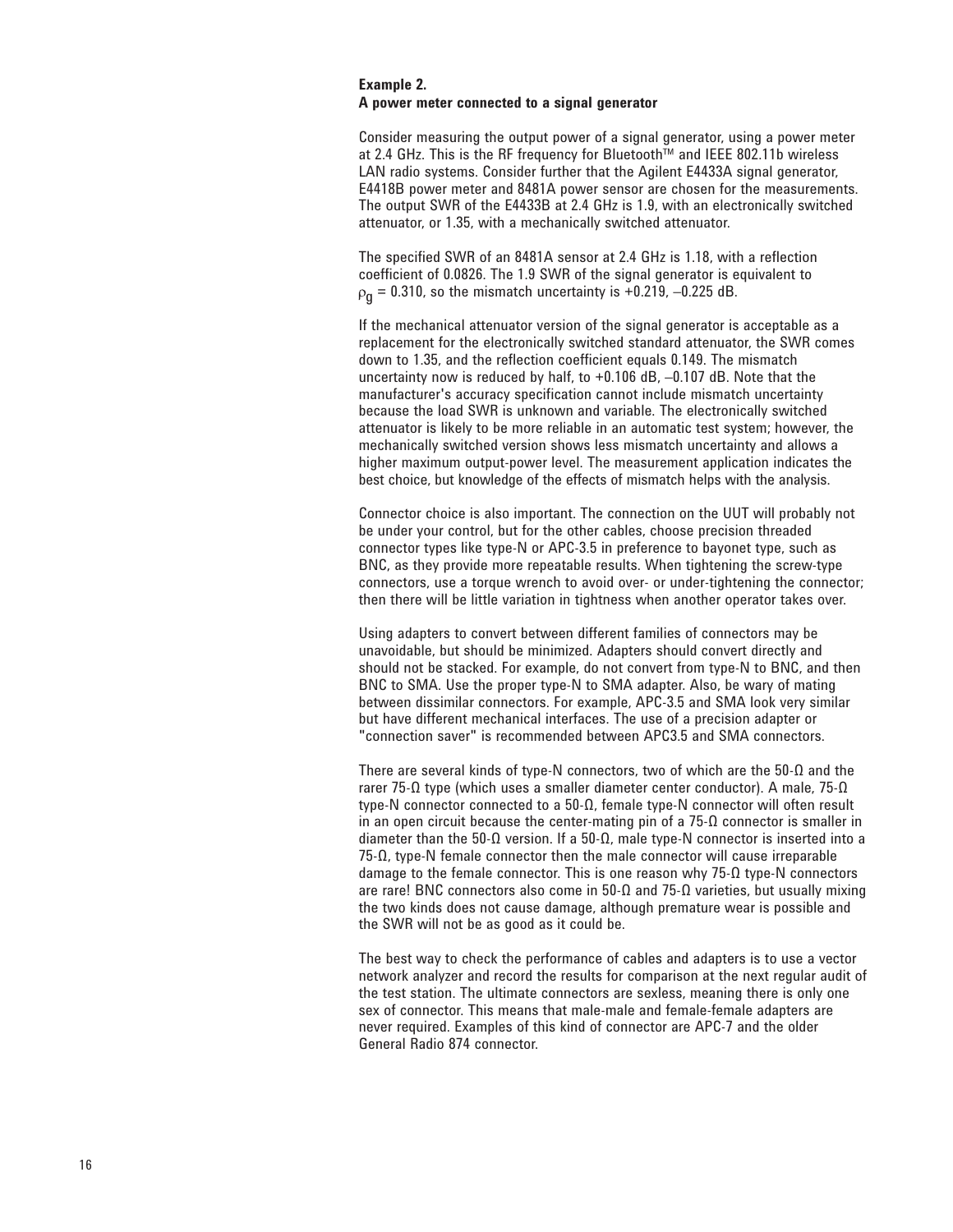Finally, precision connectors should be regularly cleaned and gauged—measured with a special dial gauge to ensure that they have not been mechanically damaged. A damaged connector can instantly ruin the mated part.

#### In summary,

- Select test equipment for lowest SWR.
- Keep cable length as short as possible.
- Use good quality cables.
- Select appropriate connectors.
- Keep the connectors clean.
- Measure (gauge) the connectors regularly.
- Replace faulty, worn, or damaged cables and connectors promptly.
- Do not make your own cables for use at high frequencies unless you test them first.
- Minimize the number of adapters.
	- If possible, use semi-rigid cables for permanently connected cables.
- Follow the cable manufacturer's recommendation for minimum bend-radius.
- Fix the measurement equipment to the bench if possible (or rack it up).
- Do not over-tighten connectors and do not allow them to become loose—use a torque wrench.
- Do not mate dissimilar families, for example APC-3.5 and SMA.
- Avoid temperature extremes.

### **Advanced techniques to improve mismatch uncertainty**

When the performance of a test arrangement is simply not good enough for the job, there are a number of techniques that allow an improvement in accuracy. These include adding an attenuator to one end of the transmission line to improve the test SWR. An isolator component can also reduce reflections from a load. Or, as in the case of the power-splitter method of sensor calibration described in *Fundamentals Part 1*, the use of a leveling loop, effectively creates a  $Z_0$  impedance at the centerpoint of the splitter, with the resulting "generator output impedance" being equivalent to the highly-matched microwave resistor in the second arm of the splitter. [2]

The use of an attenuator (pad) to improve the flatness of a transmission line depends on the fact that the return loss of the attenuator is better than the original source or load. The attenuator is usually placed at the end of the line with the worst return loss. Clearly, the generator level will need to be increased to keep the signal-level constant at the load, which may limit the applicability of this method to the mid-range of power levels.

Attenuators are usually broadband devices. In a similar fashion, you can use an isolator to reduce the reflected energy on the line. Isolators are applied at high power levels, where the economic cost of the power lost in an attenuator would be high, and at very low power levels, where the signal would be masked by thermal noise. They are narrow-band devices and are likely to be more expensive than attenuators.

A leveling loop uses low-frequency feedback to improve the effective source match to the line. This requires a two-resistor power splitter or a directional coupler. The output of the generator is measured on a power meter and the generator is adjusted so that the indicated power is at the level you need. This technique depends on having a power meter that is better matched than the signal generator, and an accurately matched two-resistor power-splitter or directional coupler.

As the measurement frequency increases, so does the importance of maintaining a low SWR on the transmission line. You can never completely eliminate mismatch uncertainty, but simple practical measures allow you to keep SWRs to a minimum.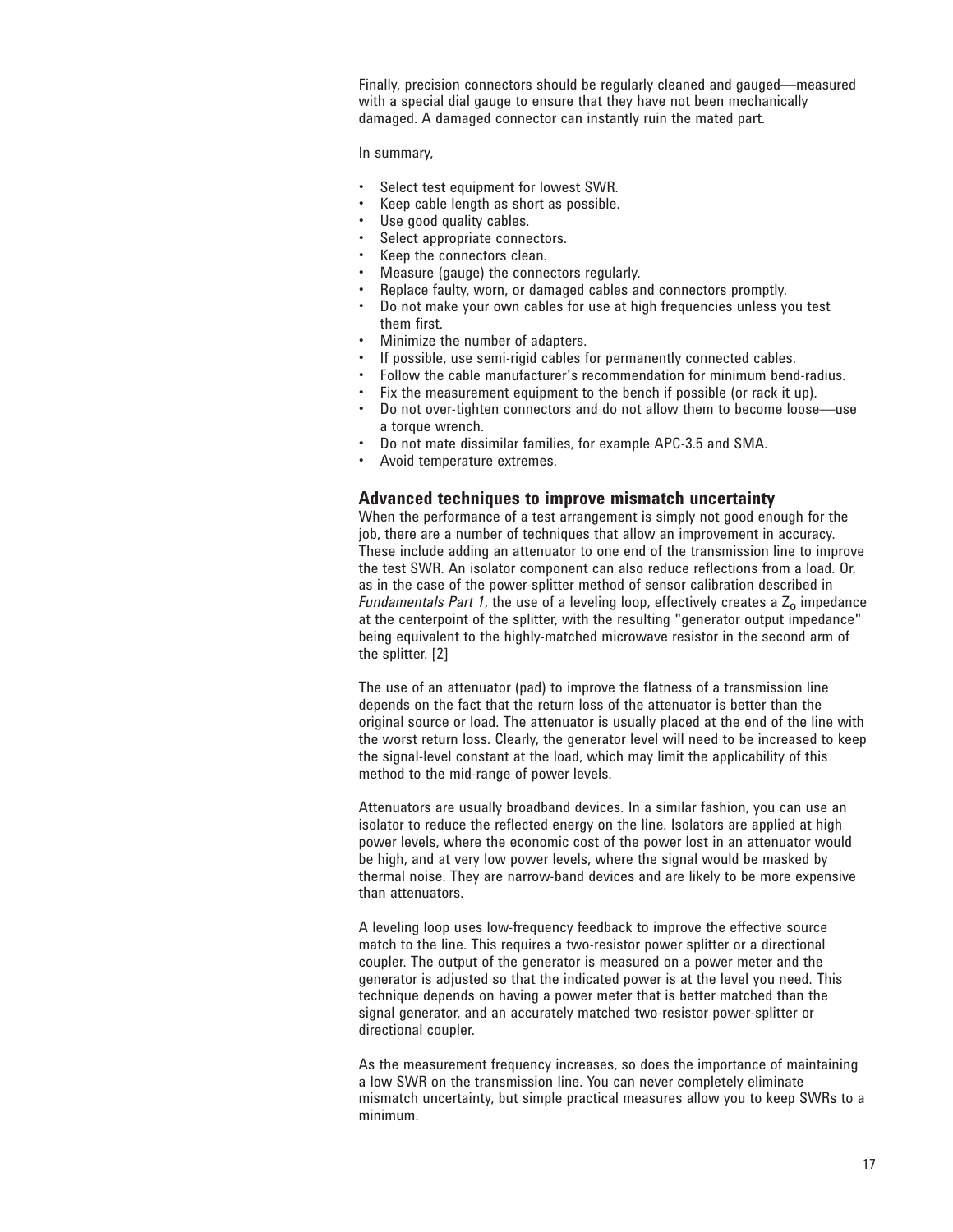## **Eliminating mismatch uncertainty by measuring source and load complex reflection coefficients and computer correcting**

As described in Fundamentals Part 1, Chapter 3, most modern sensor calibration systems utilize a method that all but eliminates the mismatch uncertainties between the signal source and the standard sensor or the sensor under test. By characterizing the complex reflection coefficient of both the source and sensor across the frequency range of interest, a software program can then provide signal transfer corrections using the individual phase/amplitude of each reflection coefficient at each frequency of calibration.

In critical power measurement applications, the user could resort to this technique, even though it requires extra test runs to characterize the reflection coefficient of each source and each load. However, it must be recognized that the ordinary power measurements made in production test or R&D labs rely on noncorrection procedures. By simply using power sensors with very low SWR, excellent and usually adequate uncertainties can be realized.

### **Other sensor uncertainties**

After mismatch uncertainty, the second source of error is the imperfect efficiency of the power sensor. There are two parameters that define the design efficiency of a sensor, effective efficiency and calibration factor. Although Agilent now furnishes only calibration factor data with its sensors, since both parameters are still available as measurement services for thermistor sensors from the NIST, they will be reviewed here.

For a power sensor, the power input is the net power delivered to the sensor; it is the incident power minus the reflected power  $(P_i - P_f)$ . However, not all that net input power is dissipated in the sensing element. Some might be radiated outside the transmission system or leaked into the instrumentation, some dissipated in the conducting walls of the structure, or in a capacitor component of the sensor, or a number of other places that are not metered by the instrumentation. The metered power indicates only the power that is dissipated into the power sensing element itself.

For metering, the dissipated high frequency power must go through a conversion process to an equivalent DC or low frequency level. The DC or low frequency equivalent is called P<sub>sub</sub>, for substituted power. There are errors associated with the substitution process. In thermistor sensors, for example, errors result from the fact that the spatial distributions of current, power, and resistance within the thermistor element are different for DC and RF power.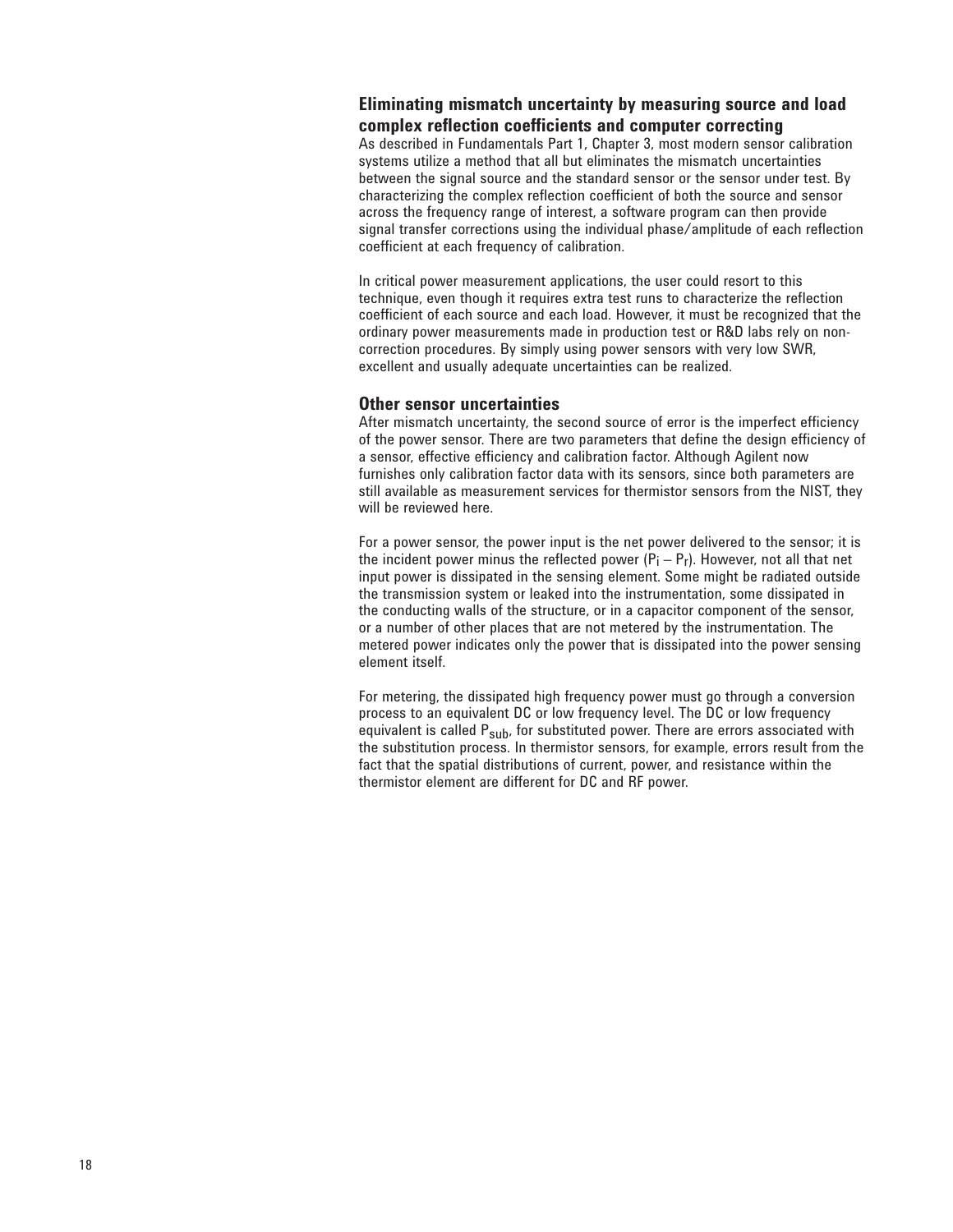To accommodate both the usual parasitic losses as well as the DC or low frequency substitution problem mentioned, a special term, effective efficiency  $\eta_{\alpha}$ , has been adopted for power sensors. Effective efficiency is defined by:

$$
\eta_e = \frac{P_{sub}}{Pg_\ell} \tag{Equation 3-4}
$$

 $P_{g}$  is the net power absorbed by the sensor during measurement.  $P_{sub}$  is the substituted low frequency equivalent for the RF power being measured. For thermistor sensors  $P_{sub}$  is the change in bias power required to bring the thermistor back to the same resistance as before the application of RF power. For thermocouple and diode sensors,  $P_{sub}$  is the amount of power from a reference power source, at a specified frequency, when it yields the same voltage to the metering circuits as  $P_{g_\ell}$ . The  $\eta_e$  normally changes with frequency, but changes with power level are usually negligible.

Effective efficiency is sometimes measured by the manufacturer when calibrating the sensor and furnished in a calibration chart with the product. Sometimes the data is printed on the label of the sensor, or delineated with dots on a label plot of efficiency. It is expressed in percentage and that factor is entered into the power meter by adjusting the analog dial to the appropriate number or entered digitally into digital power meters.

#### **Calibration factor**

There is another more frequently used term that has been defined for power measurements. It combines effective efficiency and mismatch loss and is called the calibration factor  $K_b$ . The  $K_b$  is defined by:

$$
K_b = \frac{P_{sub}}{P_i}
$$
 (Equation 3-5)

where  $P_i$  is the incident power to the sensor. The accurate measurement of calibration factor  $K_b$  is quite involved and performed mainly by standards laboratories and manufacturers.

The definitions of  $K_b$  and  $\eta_e$  can be combined to yield

$$
K_{b} = \eta_{e} \qquad \frac{P g_{\ell}}{P_{i}} = \eta_{e} (1 - \rho_{\ell}^{2})
$$
 (Equation 3-6)

where  $\rho_{\ell}$  is the magnitude of the sensor reflection coefficient. The relationship on the right, which is found by substituting for  $P_i$  and  $Pg_\ell$  from equations 2-19 and 2-21, shows that  $K_b$  is a combination of effective efficiency and mismatch loss.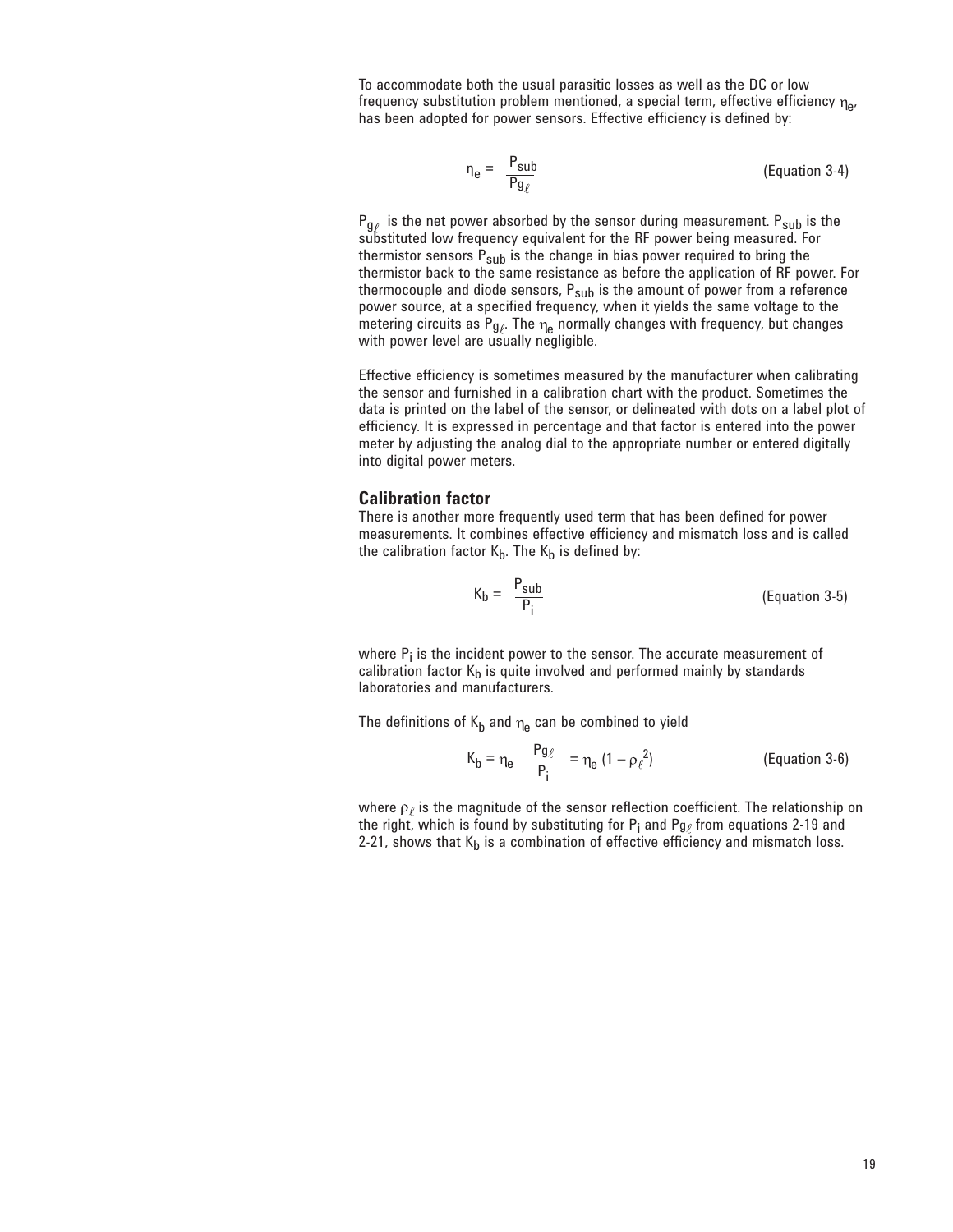Most modern power meters have the ability to correct their meter reading by setting a dial or keying in a digital number to the proper value of  $K_b$ . Then  $P_i$  is actually read off the meter. Values of K<sub>b</sub> for various frequencies are indicated on<br>each Agilent power sensor (except for the E series sensors, which have the data stored on EEPROM). When this feature is used, the indicated or metered power  $P_m$  is (using Equation 2-19):

$$
P_m = \frac{Pg_{zo}}{K_b} = P_i = \frac{|b_s|^2}{|1 - \Gamma_g \Gamma_\ell|^2}
$$
 (Equation 3-7)

But the desired quantity is usually not  $P_i$  to the sensor but  $Pg_{Z0}$ , the power that would be dissipated in a Z<sub>o</sub> load. Since P<sub>gzo</sub> is by definition  $|bs|^2$ , the ratio of  $P_{g_{70}}$  to the meter indication is:

$$
\frac{Pg_{ZO}}{P_m} = |1 - \Gamma_{\ell} \Gamma_g|^2
$$
 (Equation 3-8)

The right side of Equation 3-8 is the mismatch uncertainty. Since the use of  $K_h$ corrects for efficiency and mismatch loss, only the mismatch uncertainty remains. It should be pointed out that there is an additional, unavoidable uncertainty associated with  $K_{b}$ . That uncertainty is due to inaccuracies in the measurement of  $K_b$  by the manufacturer, NIST or standards laboratories and thus the uncertainty of  $K_b$  is specified by the calibration supplier.

#### **Power meter instrumentation uncertainties (including sensor)**

There are a number of uncertainties associated within the electronics of the power meter. The effect of these errors is to create a difference between P<sub>m</sub> and  $P_{sub}/K_h$ .

#### **Reference oscillator uncertainty**

Open-loop power measurements, such as those that use thermocouples or semiconductor diode sensors, require a known source of power to verify and adjust for the sensitivity of the sensor. Many power meters, such as the Agilent EPM and EPM-P, have a stable power reference built in. No matter what power reference is used, if it deviates from the expected power output, the calibration adjustment is in error. The uncertainty in the power output from the reference oscillator is specified by the manufacturer. Thermistor power measurements, being closed-loop and having no need for a reference oscillator, are free of this error.

Agilent has recently made improvements in the uncertainty specifications of the 50 MHz reference oscillator in all its power meters. It is now factory set to  $\pm 0.4$ percent and traceable to the National Physical Laboratory of the UK. Expansion of the operating specification includes the following aging characteristics, which are now valid for 2 years:

Accuracy: (for 2 years)  $\pm 0.5\%$  (23  $\pm 3$  °C)<br> $\pm 0.6\%$  (25  $\pm 10$  °C  $\pm 0.6\%$  (25  $\pm 10\degree$ C)<br> $\pm 0.9\%$  (0 to 55 °C)  $(0 to 55 °C)$ 

Since the reference oscillator represents a reasonably large portion of the ultimate power measurement uncertainty budget, these smaller accuracy numbers in the specification lead to a lower overall measurement uncertainty. Another positive note is that the meters require less downtime in the calibration lab, now having a 2-year calibration cycle.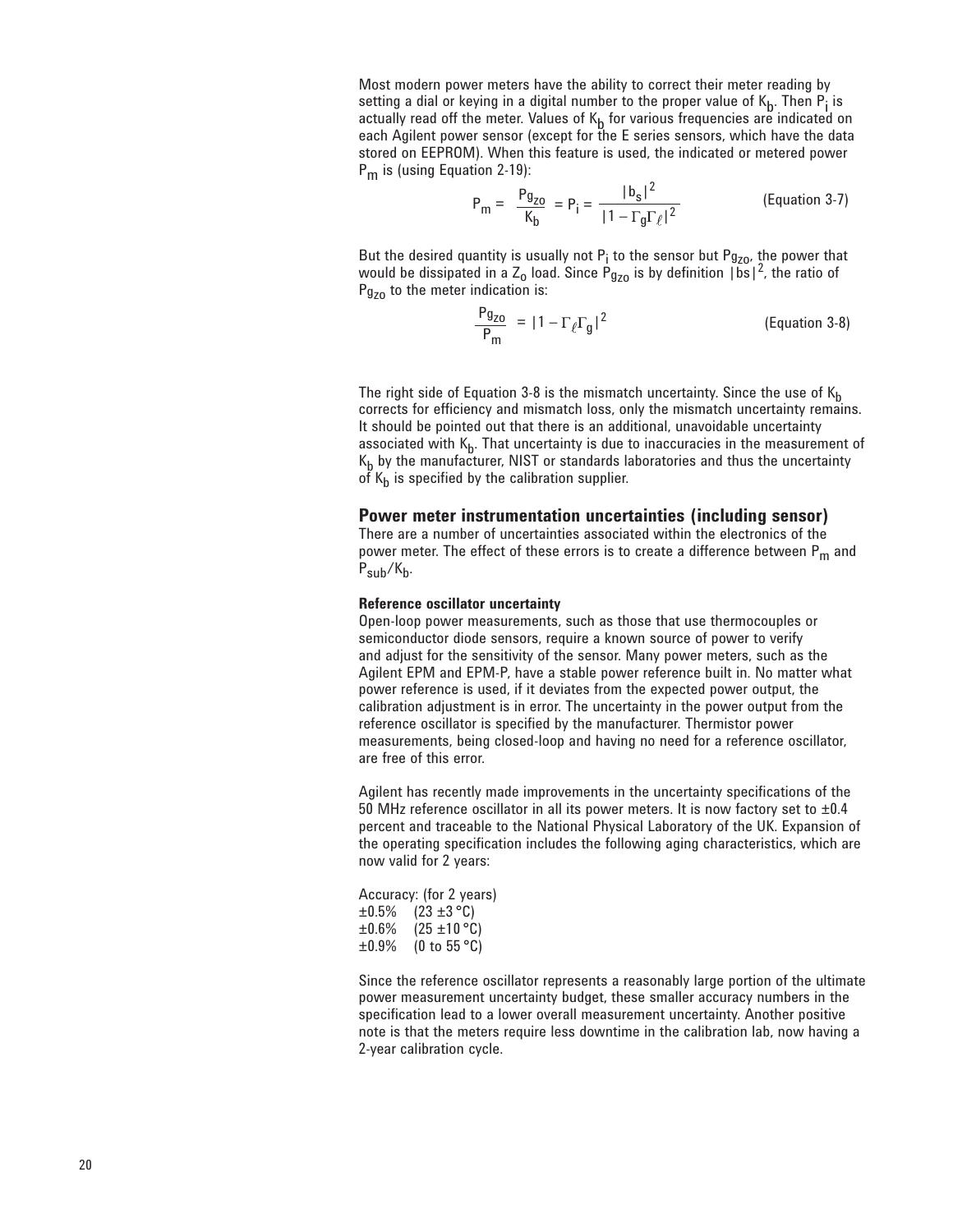#### **Reference oscillator mismatch uncertainty**

The reference oscillator has its own reflection coefficient at the operating frequency. This source reflection coefficient, together with that from the power sensor, creates its own mismatch uncertainty. Because the reference oscillator frequency is low, where the reflection coefficients are small, this uncertainty is small (approximately  $\pm 0.01$  dB or  $\pm 0.2$  percent).

#### **Instrumentation uncertainty**

Instrumentation uncertainty is the combination of such factors as meter tracking errors, circuit nonlinearities, range-changing attenuator inaccuracy, and amplifier gain errors. The accumulated uncertainty is guaranteed by the instrument manufacturer to be within a certain limit.

There are other possible sources of uncertainty that are, by nature or design, so small as to be included within the instrumentation uncertainty.

An example of one such error is the thermoelectric voltage that may be introduced by temperature gradients within the electronic circuits and interconnecting cables. Proper design can minimize such effects by avoiding junctions of dissimilar metals at the most sensitive levels. Another example is the small uncertainty which might result from the operator's interpolation of the meter indication.

#### **Zero set**

In any power measurement, the meter must initially be set to zero with no RF power applied to the sensor. Zero setting is usually accomplished within the power meter by introducing an offset voltage that forces the meter to read zero, by either analog or digital means. The offset voltage is contaminated by several sources including sensor and circuit noise. The zero set error is specified by the manufacturer, especially for the most sensitive range. On higher power ranges, error in zero setting is small in comparison to the signal being measured.

#### **Noise**

Noise is also known as short-term stability and it arises from sources within both the power sensor and circuitry. One cause of noise is the random motion of free electrons due to the finite temperature of the components. The power observation might be made at a time when this random fluctuation produces a maximum indication, or perhaps a minimum. Noise is specified as the change in meter indication over a short time interval (usually one minute) for a constant input power, constant temperature, and constant line voltage.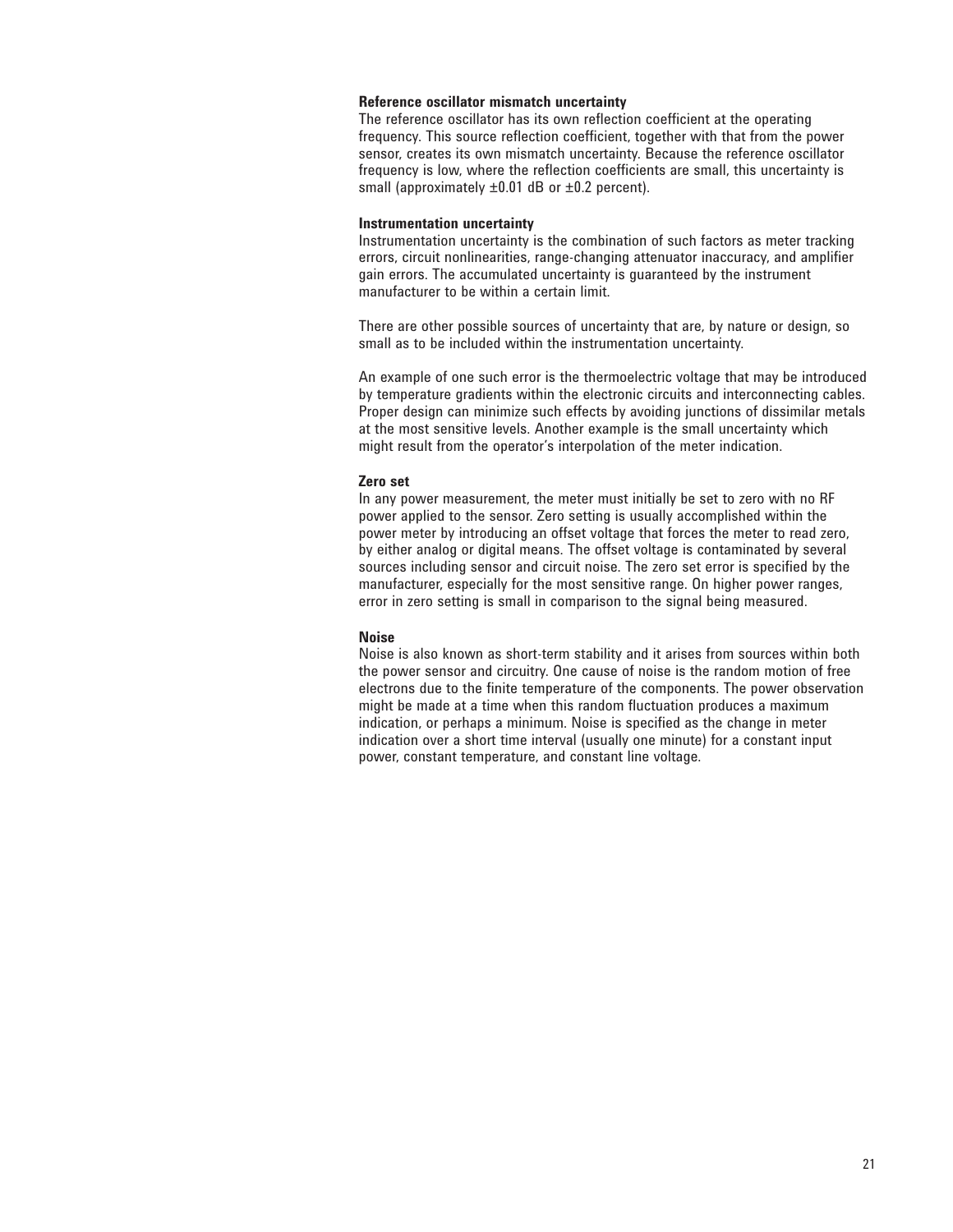#### **Drift**

This is also called long-term stability and is mostly sensor induced. It is the change in meter indication over a long time (usually one hour) for a constant input power, constant temperature, and constant line voltage. The manufacturer may state a required warm-up interval. In most cases the drift is actually a drift in the zero setting. This means that for measurements on the upper ranges, drift contributes a very small amount to the total uncertainty. On the more sensitive ranges, drift can be reduced to a negligible level by zero setting immediately prior to making a reading.

#### **Power linearity**

Power measurement linearity is mostly a characteristic of the sensor. Deviation from perfect linearity usually occurs in the higher power range of the sensor. For thermocouple sensors, linearity is negligible except for the top power range of +10 to  $+20$  dBm, where the deviation is specified at  $\pm 3$  percent.

For a typical Agilent 8481D Series diode sensor, the upper power range of  $-30$  to  $-20$  dBm exhibits a specified linearity deviation of  $\pm 1$  percent.

With their much wider dynamic power range, the Agilent E Series sensors exhibit somewhat higher deviations from perfect linearity. It is mostly temperature-driven effect and specifications are given for several ranges of temperature. For example, in the 25  $\pm$ 5 °C temperature range and the  $-70$  to  $-10$  dBm power range, the typical deviation from linearity is ±2 percent RSS.

<sup>[1]</sup> Lymer, Anthony, "Improving Measurement Accuracy by Controlling Mismatch Uncertainty." TechOnLine, September 2002. website: www.techonline.com.

<sup>[2]</sup> Johnson, Russell A., "Understanding Microwave Power Splitters," Microwave Journal, December 1975.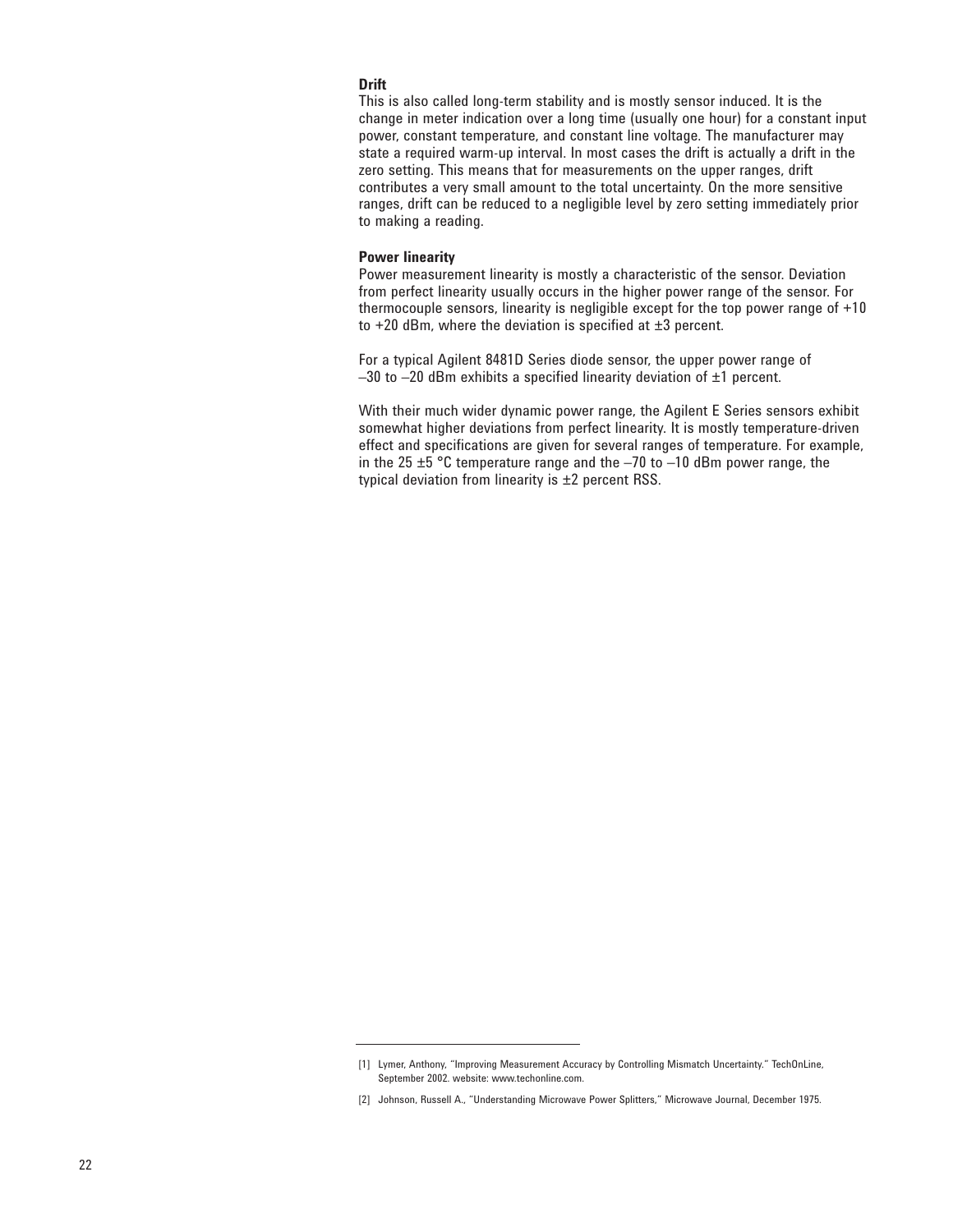## **IV. Alternative Methods of Combining Power Measurement Uncertainties**

## **Calculating total uncertainty**

In Chapter 3, only the individual uncertainties were discussed; now a total uncertainty must be found. The first descriptions will use the traditional analysis for combining the individual uncertainty factors. These are usually termed the "worst case" and the "RSS (root sum of squares) methods."

Most attention will be devoted to the new international process based on the ISO process, to be described below, since the world's test and measurement communities are converting over to a commonly agreed standard method.

#### **Power measurement equation**

The purpose of this section is to develop an equation that shows how a power meter reading,  $P_m$ , is related to the power a generator would deliver to a  $Z_0$  load,  $Pg_{Z0}$  (Figure 4-1). The equation will show how the individual uncertainties contribute to the difference between  $P_m$  and  $Pg_{Z0}$ .



Figure 4-1. Desired power output to be measured is  $P_{q_{z0}}$ , but measurement results in the reading  $P_{m}$ .

Starting from the generator in the lower part of Figure 4-1, the first distinction is that the generator dissipates power  $Pg_{\ell}$  in the power sensor instead of  $Pg_{ZO}$ because of mismatch effects. That relationship, from Equation 2-25 is:

$$
P_{g_{ZO}} = \frac{|1 - \Gamma_{\ell} \Gamma_{g}|^2}{1 - |\Gamma_{\ell}|^2} P_{g_{\ell}} \qquad \text{(Equation 4-1)}
$$

The next distinction in Figure 4-1 is that the power sensor converts Pg<sub>l</sub> to the DC or low frequency equivalent, P sub, for eventual metering. However, this conversion is not perfect due to the fact that effective efficiency,  $\eta_e$ , is less than 100 percent. If Pg<sub>l</sub> is replaced by P<sub>sub</sub>/ $\eta_e$  from Equation 3-4, then Equation 4-1 becomes:

$$
P_{g_{ZO}} = |1 - \Gamma_{\ell} \Gamma_{g}|^2
$$
  $\frac{1}{\eta_{e} (1 - \rho_{\ell}^2)}$   $P_{sub}$  (Equation 4-2)

The first factor on the right is the mismatch uncertainty term,  $M_{\text{u}}$ , discussed previously.  $M_{\text{u}}$  is also referred to as "gain due to mismatch." The denominator of the second factor is the calibration factor  $K_b$  from Equation 3-6. Now Equation 4-2 can be written:

$$
Pg_{Z0} = M_u \frac{1}{K_b} P_{sub}
$$
 (Equation 4-3)

The last distinguishing feature of Figure 4-1 is that the meter indication  $P_m$ , differs from P<sub>sub</sub>. There are many possible sources of error in the power meter electronics that act like improper amplifier gain to the input signal P<sub>sub</sub>. These include uncertainty in range changing attenuators and calibration-factor amplifiers, imperfections in the metering circuit and other sources totaled as instrumentation uncertainty. For open-loop power measurements this also includes those uncertainties associated with the calibration of amplifier gain with a powerreference oscillator. These errors are included in the symbol m for magnification.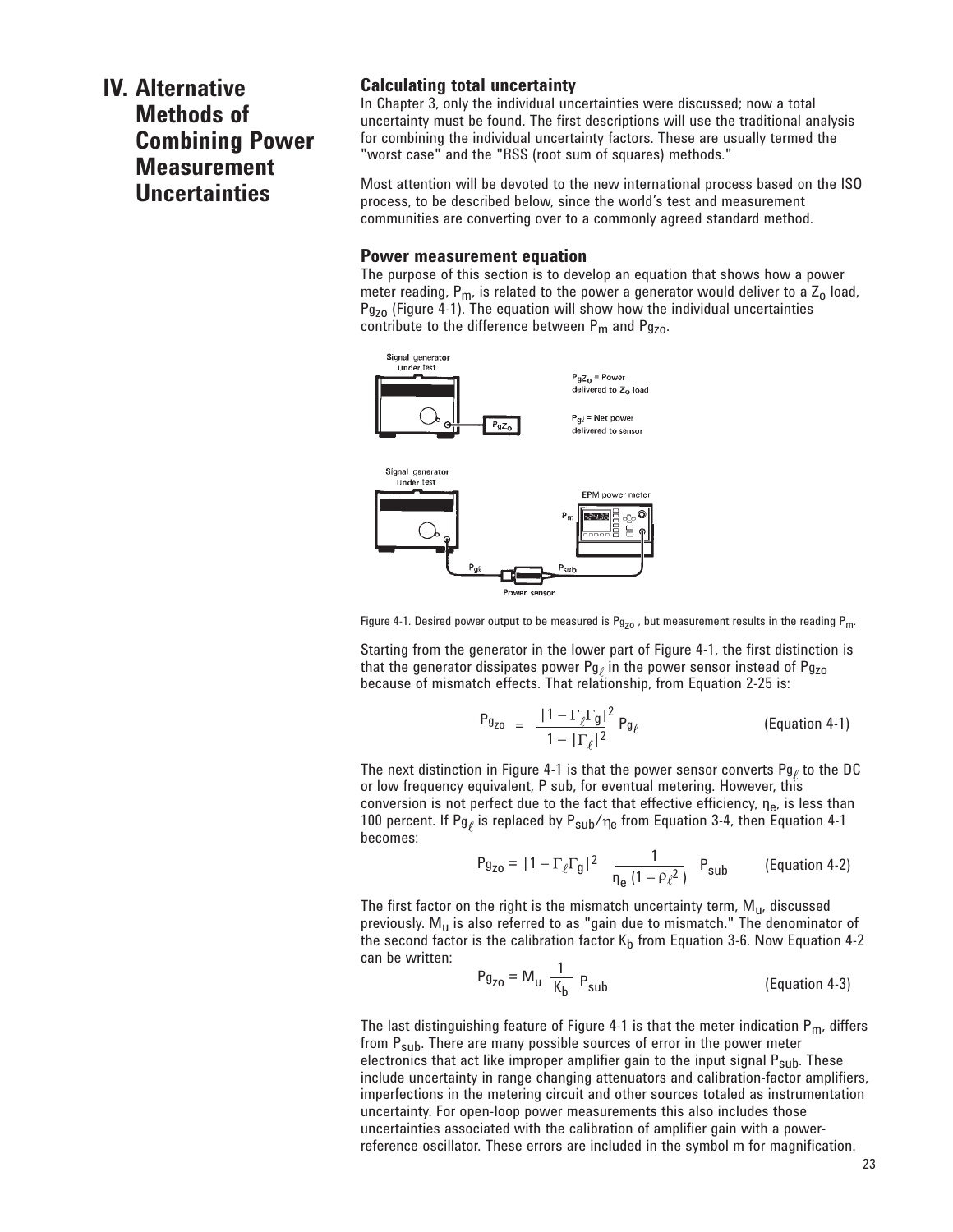There are other uncertainties associated with the electronics that cause deviation between P<sub>m</sub> and P<sub>sub</sub>. When P<sub>sub</sub> is zero, then P<sub>m</sub> should be zero. Improper zero setting, zero carryover, drift, and noise are likely contributors to  ${\sf P_m}$  not being zero. The meter reading is offset or translated from  $\mathsf{m}\mathsf{P}_{\mathsf{sub}}$  by a total amount t. A general linear equation gives  ${\sf P_m}$  in terms of  ${\sf P_{sub}}$ :

$$
P_m = mP_{sub} + t
$$
 (Equation 4-4)

Substituting Equation 4-4 into Equation 4-3 gives the power measurement equation:

$$
P_{g_{Z0}} = \frac{M_u (P_m - t)}{K_b m}
$$
 (Equation 4-5)

In the ideal measurement situation,  $M_u$  has the value of one, the m $K_b$  product is one, and t is zero. Under ideal conditions, meter reading  $P_m$  gives the proper value of Pg<sub>zo</sub>.

|  |  | Table 4-1. Chart of uncertainties for a typical absolute power measurement. |
|--|--|-----------------------------------------------------------------------------|
|--|--|-----------------------------------------------------------------------------|

| <b>Measurement conditions</b>              | $Pm = 50 \mu W$<br>$\rho$ $\leq$ 0.091 (SWR <sup>-</sup> $\leq$ 1.2)<br>$K_h$ = 93% ± 3% (worst case), ±1.5% (RSS) | Full scale (F.S.) = $100 \mu W$<br>$\rho_q \leq 0.2$ (SWR <sub>a</sub> ≤1.5) |                 |                                          |  |
|--------------------------------------------|--------------------------------------------------------------------------------------------------------------------|------------------------------------------------------------------------------|-----------------|------------------------------------------|--|
| <b>Error</b>                               | <b>Description</b>                                                                                                 | <b>Worst case values</b>                                                     |                 | <b>RSS component</b><br>$(\Delta X/X)^2$ |  |
|                                            |                                                                                                                    | $P_{qZ0}$ min<br>$P_{qZ0}$ max                                               |                 |                                          |  |
| M <sub>u</sub>                             | $(1 \pm P_q P_\rho)^2$                                                                                             | 1.0367                                                                       | 0.9639          | $(0.0367)^2$                             |  |
| <b>Kb uncertainty</b>                      | $\pm 3\%$ (w.c.), $\pm 1.5\%$ (RSS)                                                                                | 1.03                                                                         | 0.97            | $(0.015)^2$                              |  |
| <b>Components of m</b>                     |                                                                                                                    |                                                                              |                 |                                          |  |
| Ref. osc. unc.                             | $\pm 0.6\%$ (use 2-yr 25 $\pm 10$ °C value)                                                                        | 1.006                                                                        | 0.994           | $(0.006)^2$                              |  |
| Ref. osc. Mu                               | $SWRq = 1.05$ , SWR = 1.1                                                                                          | 1.002                                                                        | 0.998           | $(0.002)^2$                              |  |
| Instrumentation                            | $\pm 0.5\%$ of F.S.                                                                                                | 1.01                                                                         | 0.99            | $(0.01)^2$                               |  |
| <b>Total m</b>                             |                                                                                                                    | 1.018                                                                        | 0.982           |                                          |  |
| <b>Components of t</b>                     |                                                                                                                    |                                                                              |                 |                                          |  |
| Zero set                                   | $\pm 0.5\%$ F.S. (low range)                                                                                       | $+0.05 \mu W$                                                                | $-0.05 \mu W$   | $(0.001)^2$                              |  |
| Zero carryover                             | $\pm 0.2\%$ of F.S                                                                                                 | $+0.2 \mu W$                                                                 | $-0.2 \mu W$    | $(0.004)^2$                              |  |
| Noise                                      | $\pm 0.025$ µW                                                                                                     | $+0.025 \mu W$                                                               | $-0.025 \mu W$  | $(0.0005)^2$                             |  |
| <b>Total t</b>                             |                                                                                                                    | $+0.275 \mu W$                                                               | $-0.275 \mu W$  |                                          |  |
| <b>Expressions of</b><br>total uncertainty |                                                                                                                    |                                                                              |                 |                                          |  |
| $P_{\text{gzo}}$ max                       | Equation 4-8                                                                                                       | 54.7170 µW                                                                   |                 |                                          |  |
| $P_{\text{gzo}}$ min                       | Equation 4-9                                                                                                       |                                                                              | 45.7111 µW      |                                          |  |
| $\Delta \bar{P}_{gzo}$                     |                                                                                                                    | 4.7170 µW                                                                    | $-4.2889 \mu W$ |                                          |  |
| $\Delta P_{\text{gzo}}$ /Pm                |                                                                                                                    | $+9.43%$                                                                     | $-8.58%$        | $(0.001729)^{\frac{1}{2}}$               |  |
|                                            |                                                                                                                    |                                                                              |                 | $= \pm 4.2\%$                            |  |
|                                            |                                                                                                                    |                                                                              |                 | $+0.1769$ dB                             |  |
| Uncertainty in dB                          |                                                                                                                    | 0.3915 dB                                                                    | $-0.3895$ dB    | $-0.1844$ dB                             |  |
|                                            |                                                                                                                    |                                                                              |                 |                                          |  |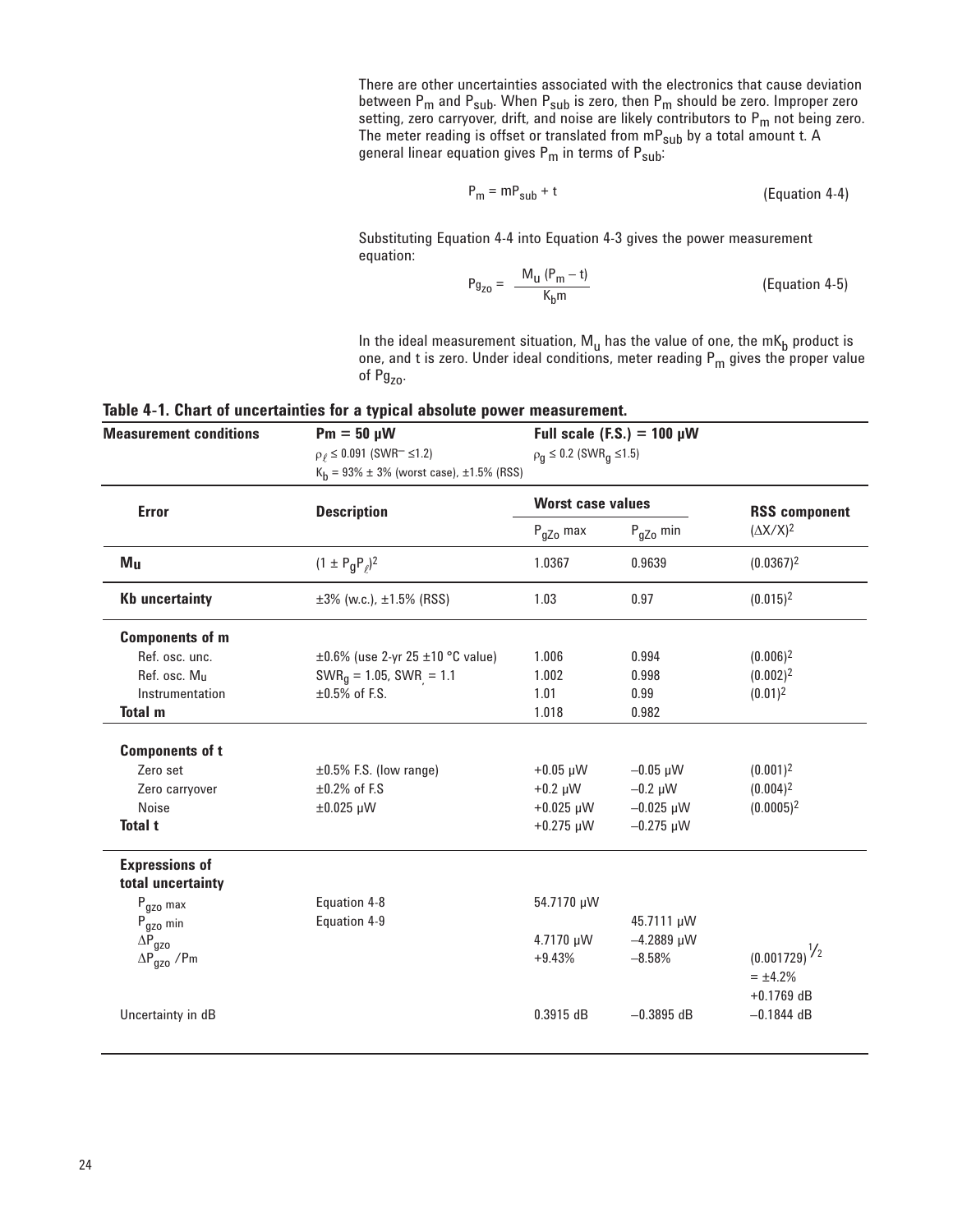## **Worst-case uncertainty**

One method of combining uncertainties for power measurements in a worst-case manner is to add them linearly. This situation occurs if all the possible sources of error were at their extreme values and in such a direction as to add together constructively, and therefore achieve the maximum possible deviation between  $P_m$ constructively, and therefore achieve the maximum possible deviation between P<sub>m</sub> and Pg<sub>zo</sub>. Table 4-1 is a chart of the various error terms for the power measurement of Figure 4-1. The measurement conditions listed at the top of Table 4-1 are taken as an example. The conditions and uncertainties listed are typical and the calculations are for illustration only. The calculations do not indicate what is possible using the most accurate technique. The description of most of the errors is from a manufacturer's data sheet. Calculations are carried out to four decimal places because of calculation difficulties with several numbers of almost the same size.

Instrumentation uncertainty, i, is frequently specified in percent of full scale (full scale =  $P_{fs}$ ). The contribution to magnification uncertainty is:

$$
m_i = \frac{(1 + i) P_{fs}}{P_m}
$$
 (Equation 4-6)

The several uncertainties that contribute to the total magnification uncertainty, m, combine like the gain of amplifiers in cascade. The minimum possible value of m occurs when each of the contributions to m is a minimum. The minimum value of m (0.9762) is the product of the individual factors (0.988 \* 0.998 \* 0.99). The factors that contribute to the total offset uncertainty, t, combine like voltage generators in series; that is, they add. Once t is found, the contribution in dB is calculated from:

$$
t_{dB} = 10 \log (1 \pm \frac{t}{P_m})
$$
 (Equation 4-7)

The maximum possible value  $Pg_{z0}$  using Equation 4-5 and substituting the values of Table 4-1, is:

$$
P_{g_{Z0 \text{ max}}} = \frac{M_{u \text{ max}} (P_m - t_{\text{min}})}{K_{b \text{ min}} m_{\text{min}}}
$$
 (Equation 4-8)  
= 
$$
\frac{1.0367 (50 \text{ }\mu\text{W} + 0.275 \text{ }\mu\text{W})}{(0.97) (0.982)}
$$
  
= 54.7170 \text{ }\mu\text{W} = 1.0943 P<sub>m</sub>

In Equation 4-8, the deviation of  $K_{bm}$  from the ideal value of one is used to calculate Pg<sub>zo</sub> max. In the same way, the minimum value of Pg<sub>zo</sub> is:

$$
P_{g_{Z0} \text{ min}} = \frac{M_{u \text{ min}} (P_{m} - t_{\text{max}})}{K_{b \text{ max}} m_{\text{max}}}
$$
 (Equation 4-9)  
= 
$$
\frac{0.9639 (50 \text{ }\mu\text{V} - 0.275 \text{ }\mu\text{W})}{(1.03) (1.018)}
$$
  
= 45.7111  $\mu$ W = 0.9142 P<sub>m</sub>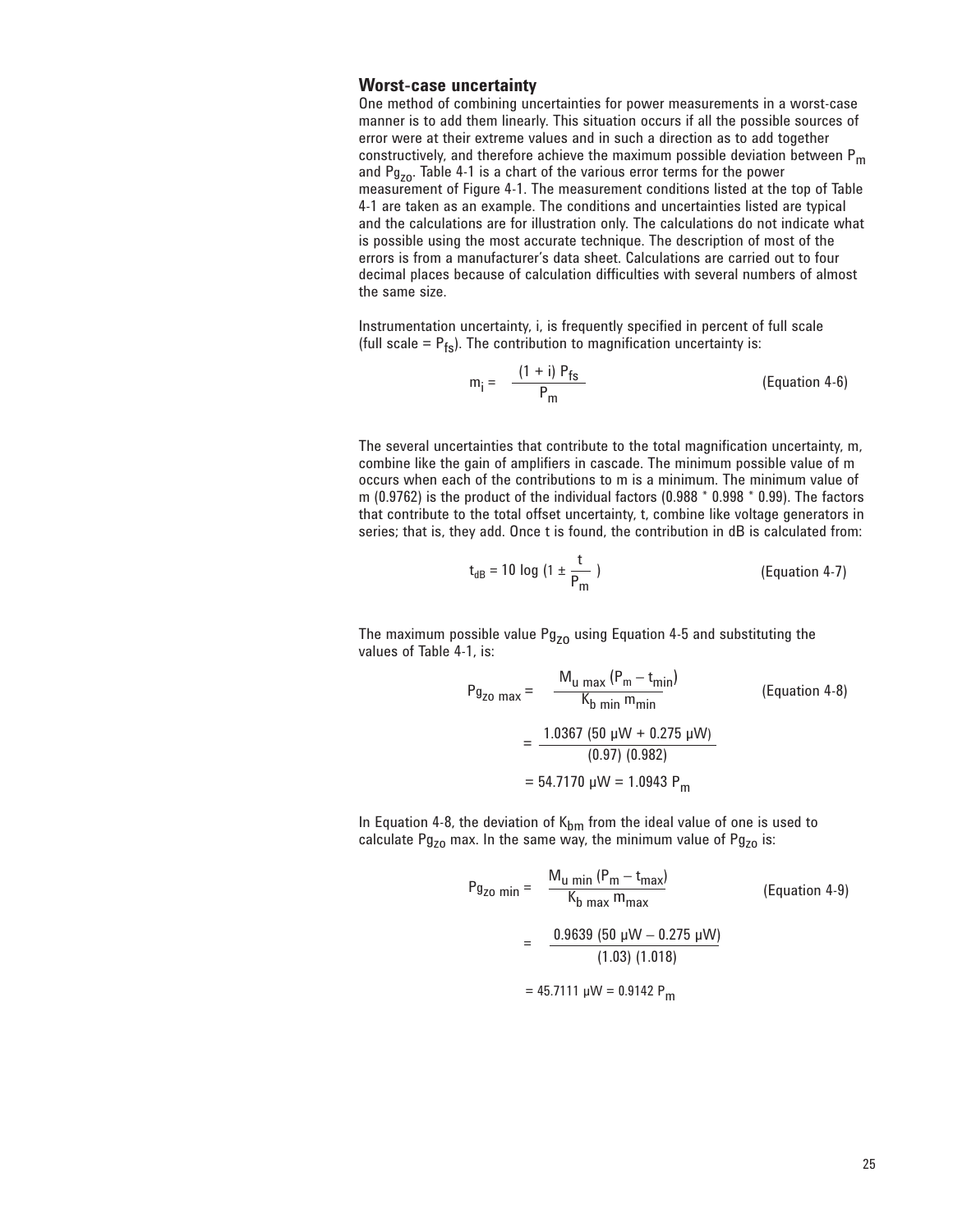The uncertainty in  $Pg_{z0}$  may be stated in several other ways:

(1) As an absolute differential in power:

$$
\Delta P_{g_{Z0}} = P_{g_{Z0}}_{\substack{max\\min}} - P_m = \frac{+4.7170}{-4.2889} \quad \mu W \qquad \text{(Equation 4-10)}
$$

(2) As a fractional deviation:

$$
\frac{\Delta P g_{ZO}}{P_m} = \frac{-4.2889}{50} = \frac{+0.0943}{-0.0858}
$$
 (Equation 4-11)



Figure 4-2. Graph of individual contributions to the total worst-case uncertainty.

(3) As a percent of the meter reading:

$$
100 \times \frac{\Delta P g_{ZO}}{P_m} = \frac{+9.43}{-8.58} \%
$$
 (Equation 4-12)

(4) As dB deviation from the meter reading:

dB = 10 log 
$$
\begin{pmatrix} 1.0943 \\ 0.9142 \end{pmatrix}
$$
 =  $\begin{pmatrix} +0.3915 \\ -0.3895 \end{pmatrix}$  dB (Equation 4-13)

An advantage to this last method of expressing uncertainty is that this number can also be found by summing the individual error factors expressed in dB.

Figure 4-2 is a graph of contributions to worst-case uncertainty shows that mismatch uncertainty is the largest single component of total uncertainty. This is typical of most power measurements. Magnification and offset uncertainties, the easiest to evaluate from specifications and often the only uncertainties evaluated, contribute less than one-third of the total uncertainty.

#### **RSS uncertainty method**

The worst-case uncertainty is a very conservative approach. A more realistic method of combining uncertainties is the root-sum-of-the-squares (RSS) method. The RSS uncertainty is based on the fact that most of the errors of power measurement, although systematic and not random, are independent of each other. Since they are independent, it is reasonable to combine the individual uncertainties in an RSS manner.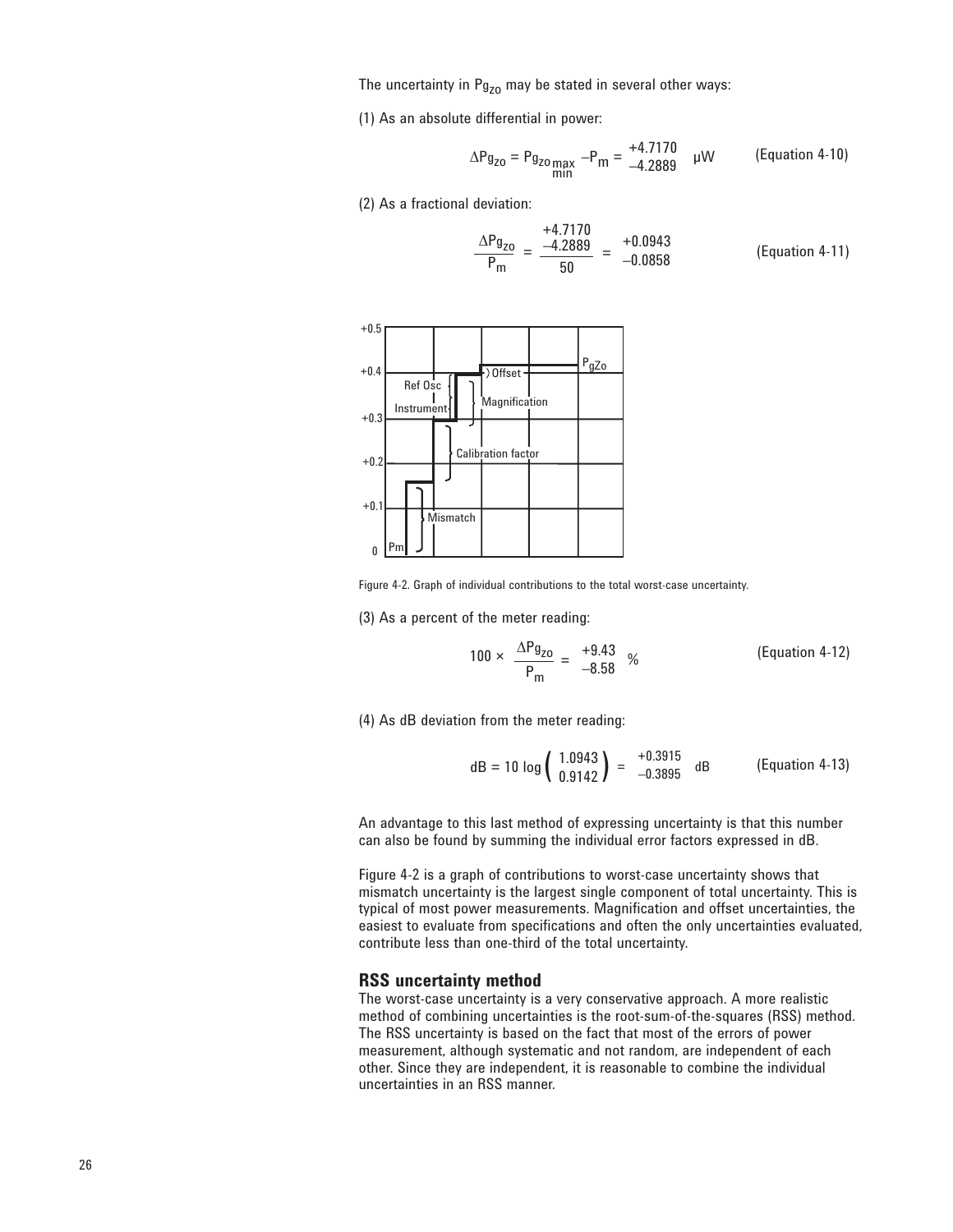Finding the RSS uncertainty requires that each individual uncertainty be expressed in fractional form. The RSS uncertainty for the power measurement Equation 4-5 is:

$$
\frac{\Delta P_{g_{ZO}}}{P_{g_{ZO}}} = \left[ \left( \frac{\Delta M_u}{M_u} \right)^2 + \left( \frac{\Delta K_b}{K_b} \right)^2 + \left( \frac{\Delta m}{m} \right)^2 + \left( \frac{\Delta t}{P_m} \right)^2 \right]^{1/2}
$$
\n(Equation 4-14)

Each of the factors of Equation 4-14, if not known directly, is also found by taking the RSS of its several components. Thus:

$$
\frac{\Delta m}{m} = \left[ \left( \frac{\Delta m_1}{m_1} \right)^2 + \left( \frac{\Delta m_2}{m_2} \right)^2 + \cdots \right]^{1/2}
$$
 (Equation 4-15)

Where  $m_1$ ,  $m_2$ , and so forth are the reference oscillator uncertainty, the instrumentation uncertainty, and so forth of Table 4-1. The extreme right hand column of Table 4-1 shows the components used to find the total RSS uncertainty. The result is ±4.3 percent, which is much less than the worst case uncertainty of +10.1 percent, –9.1 percent. One characteristic of the RSS method is that the final result is always larger than the largest single component of uncertainty.

## **A new international guide to the expression of uncertainty in measurement (ISO GUM)**

In recent years, the world's metrology, standards and quality communities have authorized and implemented a new process for calculating and reporting the uncertainties of measurement. The process is based on a standard promulgated by ISO in Geneva, Switzerland, an adjunct organization of IEC. This process is documented in *ISO Guide to the Expression of Uncertainty in Measurement*, often referred to as the GUM. [1]

The NCSL International (previously National Conference of Standards Laboratories) in Boulder, CO, cooperating with the ANSI, adopted the ISO document as a U.S. National Standard, and introduced it in the U.S. as an industry document, ANSI/NCSL Z540-2-1996, *U.S. Guide to the Expression of Uncertainty in Measurement*. [2]

Both of the uncertainty standards operate within a larger metrology context, specified by ISO Guide 25, *General Requirements for the Competence of Calibration and Testing Laboratories*. [3] This document was adapted to a U.S. version with the identical title, ANSI/NCSL Z540-1-1994. [4]

Over the last several years, the ISO has replaced ISO Guide 25 with ISO/IEC 17025, *General Requirements for the Competence of Calibration and Testing Laboratories*. [4] It has been promulgated internationally, and achieved considerable standing in the test and standards communities.

In the U.S., the ANSI/NCSLI Standards Writing Committee determined that world metrology would be best served with a single standard for general laboratory requirements. It has adopted the ISO/IEC 17025 document as a U.S. National Standard in cooperation with the American Society of Testing Materials (ASTM) and the American Society of Quality (ASQ). To meet the needs of those U.S. users who rely on the older ANSI/NCSL Z-540-1-1994, that standard has been officially extended for 5 years.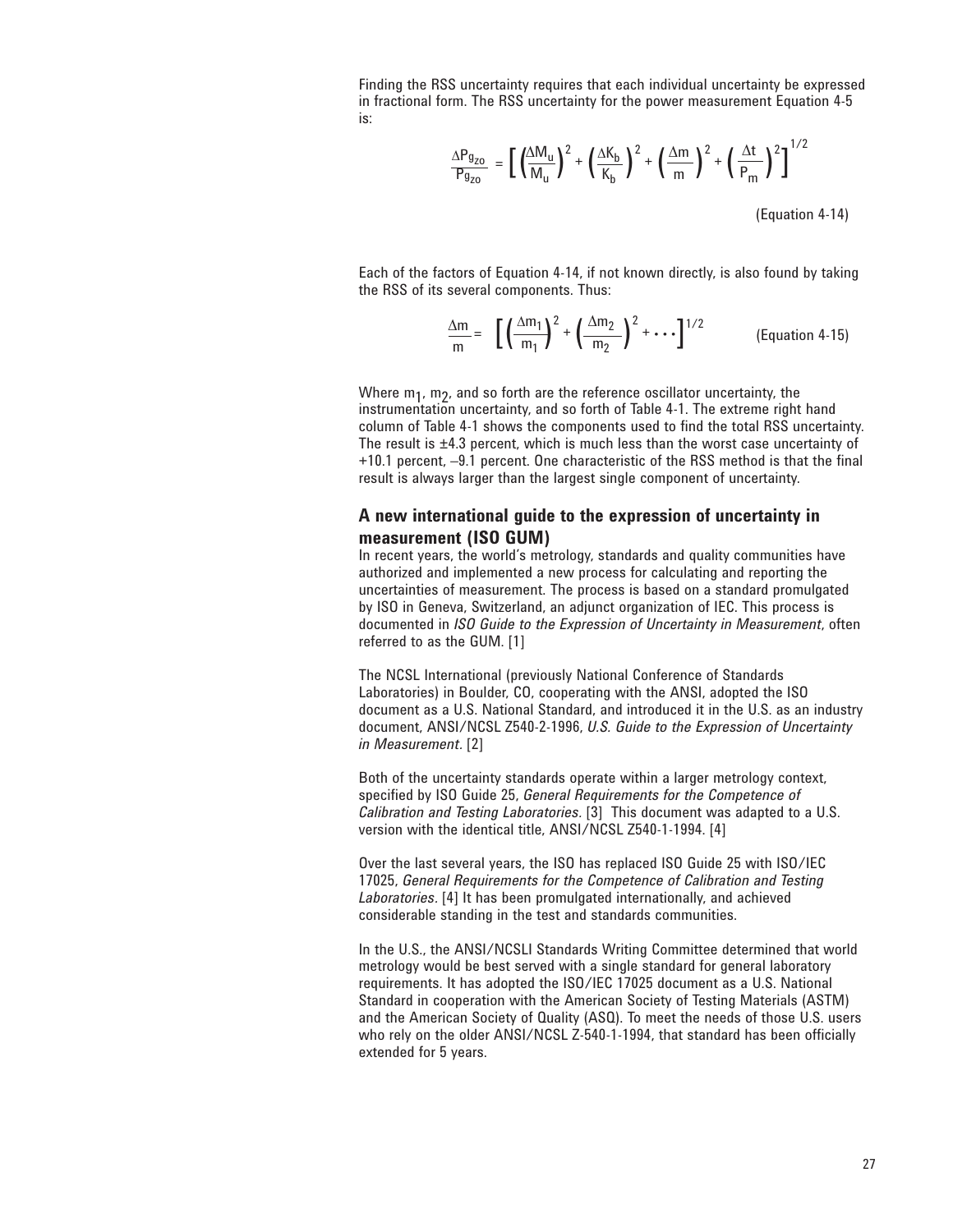Because of its international scope of operations, Agilent has moved quickly to adopt ISO/IEC 17025 in lieu of its previous commitment to ANSI/NCSL Z-540-1. As a result, most of Agilent's production and support operations are moving to offer optional product-specific test data reports compliant to 17025. Agilent has assigned Option 1A7 to all of its products which meet the ISO 17025-compliant processes. Option 1A7 will assure compliance with 17025 for new products shipped from the factory and Agilent will provide for support re-calibrations to the same 17025-compliant processes, data and testing.

Generally, the impact of the ISO GUM is to inject a little more rigor and standardization into the metrology analysis. Traditionally, an uncertainty was viewed as having two components, namely, a random component and a systematic component. Random uncertainty presumably arises from unpredictable or stochastic temporal and spatial variations of influence quantities. Systematic uncertainty arises from a recognized effect or an influence that can be quantified.

The ISO GUM groups uncertainty components into two categories based on their method of evaluation, Type A and Type B. These categories apply to uncertainty, and are not substitutes for the words "random" and "systematic." Some systematic effects may be obtained by a Type A evaluation while in other cases by a Type B evaluation. Both types of evaluation are based on probability distributions. The uncertainty components resulting from either type are quantified by variances or standard deviations.

Briefly, the estimated variance characterizing an uncertainty component obtained from a Type A evaluation is calculated from a series of repeated measurements and is the familiar statistically estimated variance. Since standards laboratories regularly maintain histories of measured variables data on their standards, such data would usually conform to the Type A definition.

For an uncertainty component obtained from a Type B evaluation, the estimated variance,  $u^2$ , is evaluated using available knowledge. Type B evaluation is obtained from an assumed probability density function based on the belief that an event will occur, often called subjective probability, and is usually based on a pool of comparatively reliable information. Others might call it "measurement experience." Published data sheet specifications from a manufacturer would commonly fit the Type B definition.

Readers who are embarking on computing measurement uncertainties according to the ISO GUM should recognize that the above-mentioned documents may seem relatively simple enough in concept, and they are. But for more complex instrumentation the written specification uncertainties can often depend on multiple control settings and interacting signal conditions.

Impedance bridges, for example, measure parameters in complex number format. Network and spectrum analyzers have multi-layered specifications. Considerable attention is being expended by test and measurement organizations to define and characterize these important extensions of the basic GUM. [5, 6, 7]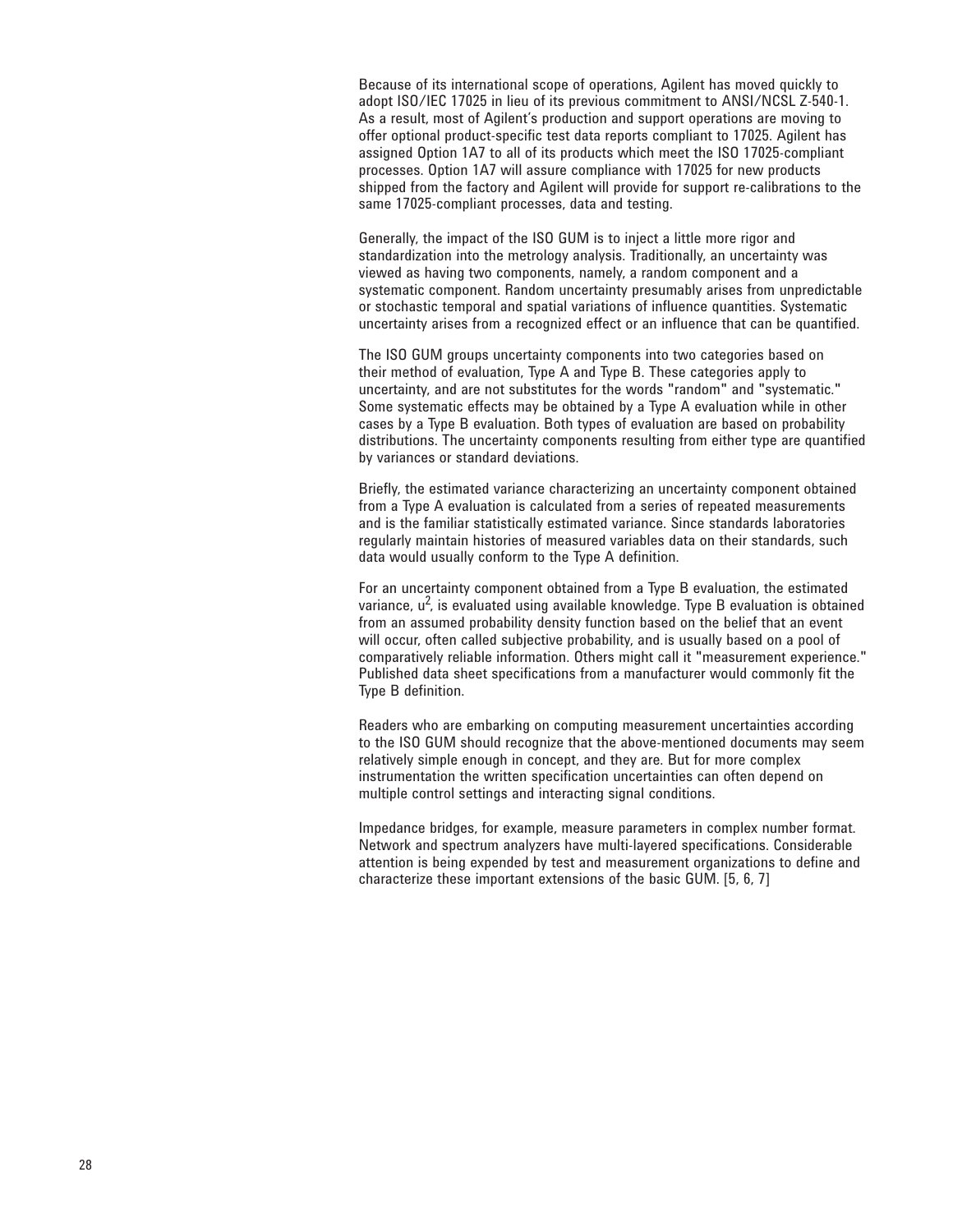## **Power measurement model for ISO process**

Beginning with the measurement Equation 4-5, and including power sensor linearity term  $P_{\ell}$ ,

$$
P_{g_{ZO}} = \frac{M_u (P_m - t)}{P_{\ell} K_b m}
$$
 (Equation 4-16)

The determination of m is through the calibration process. During calibration,  $P_{g_{ZO}}$  is set to the known power,  $P_{cal}$ . Substituting  $P_{cal}$  for  $P_{g_{ZO}}$  and rearranging Equation 4-16, the equation for m is:

$$
m = \frac{M_{uc} (P_{mc} - t)}{K_c P_{cal}} \tag{Equation 4-17}
$$

where:

- m = power meter gain term
- $M_{\text{uc}}$  = gain due to the mismatch between the sensor and the internal calibration power source

 $P_{\text{mc}}$  = power level indicated by the power meter during calibration t = power meter zero offset

 $=$  power meter zero offset

 $K_c$  = power sensor calibration factor at the calibration frequency

 $P_{\text{cal}}$  = power delivered to a Z<sub>o</sub> load by the power meter calibration output

In equations 4-16 and 4-17, t represents the power meter zero offset. In the glossary of *Fundamentals Part I*, t is described as the sum of the zero set value,  $\bar{Z}_s$ ; zero carryover,  $Z_c$ ; noise, N; and drift, D. However, assuming the zero procedure occurs just prior to calibration, D is zero during calibration, whereas D is non-zero during power meter measurements. To allow t to represent the same quantity in the equation for  $P_{qZo}$  and m, the equation for t is defined as:

$$
t = Z_s + Z_c + N \tag{Equation 4-18}
$$

where,

 $Z_{s}$  = power meter zero set value

 $Z_c$  = power meter zero carryover value

N = power meter noise

and the equation for  $P_{qZ0}$  is redefined as

$$
P_{gZo} = \frac{M_u (P_m - (t+D))}{P_{\ell} K_b m}
$$
 (Equation 4-19)

where  $D = power$  meter drift.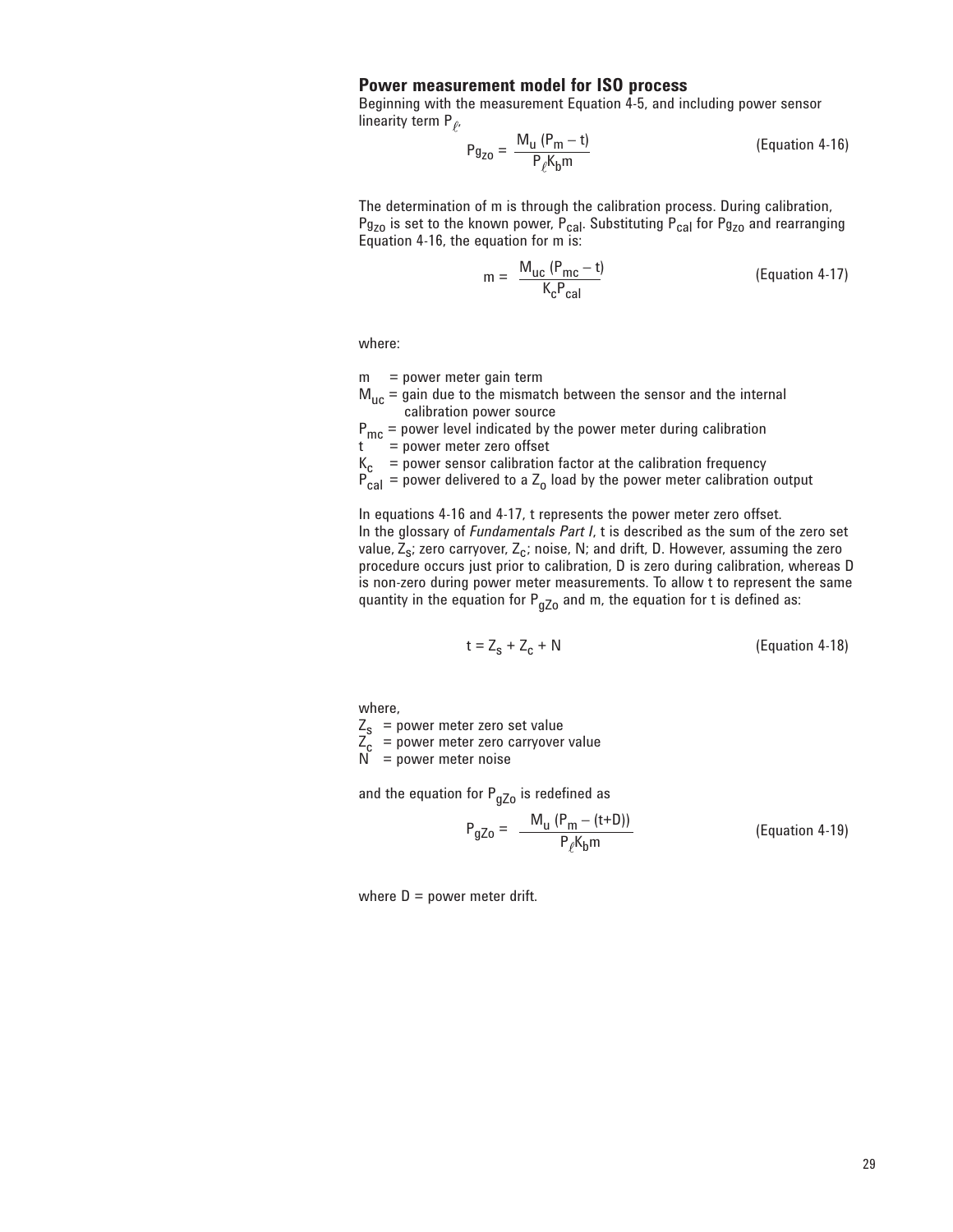Equation 4-19 is the measurement equation for a power meter measurement. There are eleven input quantities that ultimately determine the estimated value of  $P_{g_{ZO}}$ . These are  $M_u$ ,  $P_m$ , D,  $K_b$  from Equation 4-19;  $Z_s$ ,  $Z_c$ , N from Equation 4-18; and  $M_{\text{uc}}$ ,  $P_{\text{mc}}$ ,  $K_{\text{c}}$ , and P cal from Equation 4-17. It is possible to combine equations in order to represent  $Pg_{z0}$  in terms of the 11 defined input quantities. This is a relatively complicated derivation, but the result is the uncertainty in terms of the 11 quantities:

$$
u^{2}(Pg_{Z0}) = Pg_{Z0}^{2} \qquad \left[ \frac{u^{2}(M_{U})}{M_{U}^{2}} + \frac{u^{2}(P_{m})}{(P_{m} - (t + D))^{2}} + \frac{u^{2}(D)}{(P_{m} - (t + D))^{2}} + \frac{u^{2}(K_{b})}{K_{b}^{2}} + \frac{u^{2}(M_{UC})}{M_{UC}^{2}} + \frac{u^{2}(P_{mC})}{(P_{mC} - t)^{2}} + \frac{u^{2}(R_{C})}{K_{c}^{2}} + \frac{u^{2}(R_{C})}{K_{c}^{2}} + \frac{u^{2}(P_{cal})}{P_{cal}^{2}}
$$

$$
+ \left( \frac{1}{(P_{m} - (t + D))^{2}} + \frac{1}{(P_{mC} - t)^{2}} - \frac{2}{K_{c}P_{cal}(P_{me}(P_{m} - (t + D))} \right) \left( u^{2}(Z_{s}) + u^{2}(Z_{c}) + u^{2}(N) \right] \right)
$$

(Equation 4-20)

Solving with some nominal values of several input quantities simplifies Equation 4-20,

$$
M_{u} = 1
$$
  
\n
$$
M_{uc} = 1
$$
  
\n
$$
P_{mc} = P_{cal}
$$
  
\n
$$
Z_{s} = 0
$$
  
\n
$$
Z_{s} = 0
$$
  
\n
$$
Z_{c} = 0
$$
  
\n
$$
N = 0
$$
  
\n
$$
D = 0
$$
  
\n
$$
t = 0
$$
  
\n
$$
m = 1/K_{c}
$$
  
\n
$$
\frac{u^{2}(Pg_{zo})}{Pg_{zo}^{2}} = u^{2}(M_{u}) + \frac{u^{2}(P_{m})}{P_{m}^{2}} + \frac{u^{2}(D)}{P_{m}^{2}} + \frac{u^{2}(K_{b})}{K_{b}^{2}} + u^{2}(M_{uc}) + \frac{u^{2}(P_{mc})}{P_{mc}^{2}}
$$
  
\n
$$
+ \frac{u^{2}(K_{c})}{K_{c}^{2}} + \frac{u^{2}(P_{l})}{P_{l}^{2}} + \frac{u^{2}(P_{cal})}{P_{cal}^{2}} + (\frac{1}{P_{m}} - \frac{1}{P_{cal}})^{2}(u^{2}(Z_{s}) + u^{2}(Z_{c}) + u^{2}(N))
$$
  
\n(Equation 4-21)

The following Table 4-2 summarizes the various uncertainties shown in Equation 4-21.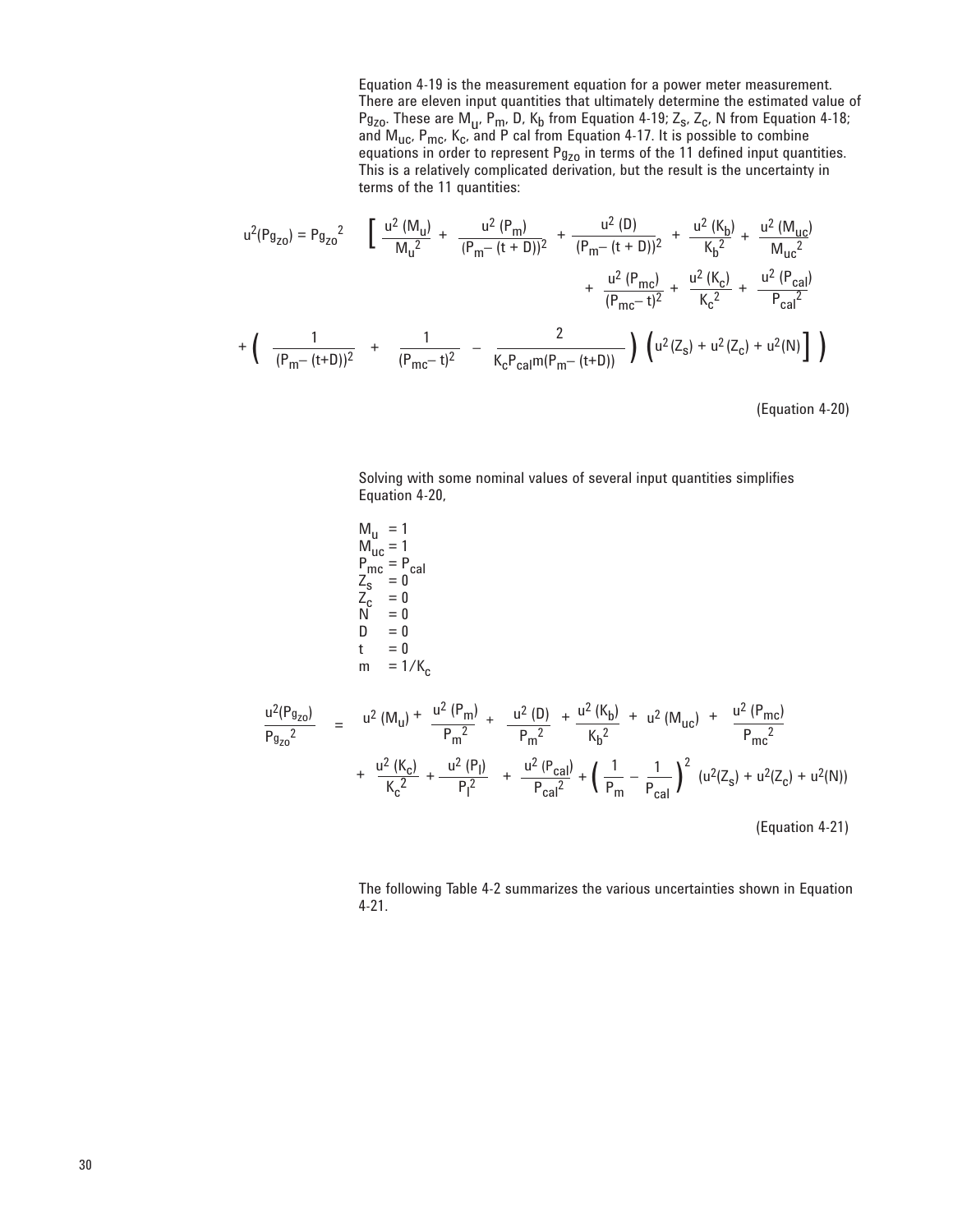| <b>Standard uncertainty</b> | <b>Source</b>                                                                                                                                                                                                                                                                                                                                                                                  |
|-----------------------------|------------------------------------------------------------------------------------------------------------------------------------------------------------------------------------------------------------------------------------------------------------------------------------------------------------------------------------------------------------------------------------------------|
| u(Mu)                       | Mismatch gain uncertainty between the sensor and the generator. The standard uncertainty<br>is dependent upon the reflection coefficients of the sensor and the generator. Refer to the<br>mismatch model. Reflection coefficients may have different distributions as shown in Figure 4-3.                                                                                                    |
| u(Muc)                      | Mismatch gain uncertainty between the sensor and the calibrator output of the power meter.<br>The standard uncertainty is dependent upon the reflection coefficients of the sensor and the<br>calibrator output. Refer to the mismatch model. Note: the calibrator output reflection coefficient<br>is not a specified parameter of the E4418A power meter. AN64-1 suggests $\rho_0 = 0.024$ . |
| u(Pm)                       | Power meter instrumentation uncertainty.                                                                                                                                                                                                                                                                                                                                                       |
| u(Pmc)                      | Power meter instrumentation uncertainty (during calibration)                                                                                                                                                                                                                                                                                                                                   |
| u(D)                        | Power meter drift uncertainty.                                                                                                                                                                                                                                                                                                                                                                 |
| u(Kb)                       | Sensor calibration factor uncertainty. Typically, the value of the uncertainty is reported along<br>with the calibration factor by the calibration laboratory or the manufacturer.                                                                                                                                                                                                             |
| u(Kc)                       | Sensor calibration factor uncertainty at the frequency of the power meter calibrator output.<br>If the sensor is calibrated relative to the associated calibrator output frequency, $K_c = 1$ and                                                                                                                                                                                              |

**Table 4-2. Standard uncertainties for the Z540-2 process.**

#### $u(P_1)$ ) Power sensor linearity, which is related to power range. Generally negligible on lower ranges but has higher uncertainty at high power levels.

u(Pcal) Calibrator output power level uncertainty.

 $u(K_c) = 0.$ 

u(Zs) Power meter zero set uncertainty.

u(Zc) Power meter zero carryover uncertainty.

u(N) Power meter and sensor noise uncertainty.

### **Standard uncertainty of the mismatch model**

The standard uncertainty of the mismatch expression,  $u(M_u)$ , assuming no knowledge of the phase, depends upon the statistical distribution that best represents the moduli of  $\Gamma_{\mathfrak{g}}$  and  $\Gamma_{\ell}$ .

Combining equations 2-21 and 2-22, the power dissipated in a load when  $\Gamma_\ell$  is not 0 is:

$$
P_d = P_{g_{ZO}} \frac{1 - |\Gamma_{\ell}|^2}{|1 - \Gamma_g \Gamma_{\ell}|^2}
$$
 (Equation 4-22)

The numerator in Equation 4-22 is known as mismatch loss, and the denominator represents the mismatch uncertainty:

$$
M_{u} = |1 - \Gamma_{g} \Gamma_{\ell}|^{2}
$$
 (Equation 4-23)

 $M_{\text{u}}$  is the gain or loss due to multiple reflections between the generator and the load. If both the moduli and phase angles of  $\Gamma_{\mathfrak{g}}$  and  $\Gamma_{\ell}$  are known, M<sub>u</sub> can be precisely determined from Equation 4-23. Generally, an estimate of the moduli exists, but the phase angles of  $\Gamma_{q}$  and  $\Gamma_{\ell}$  are not known.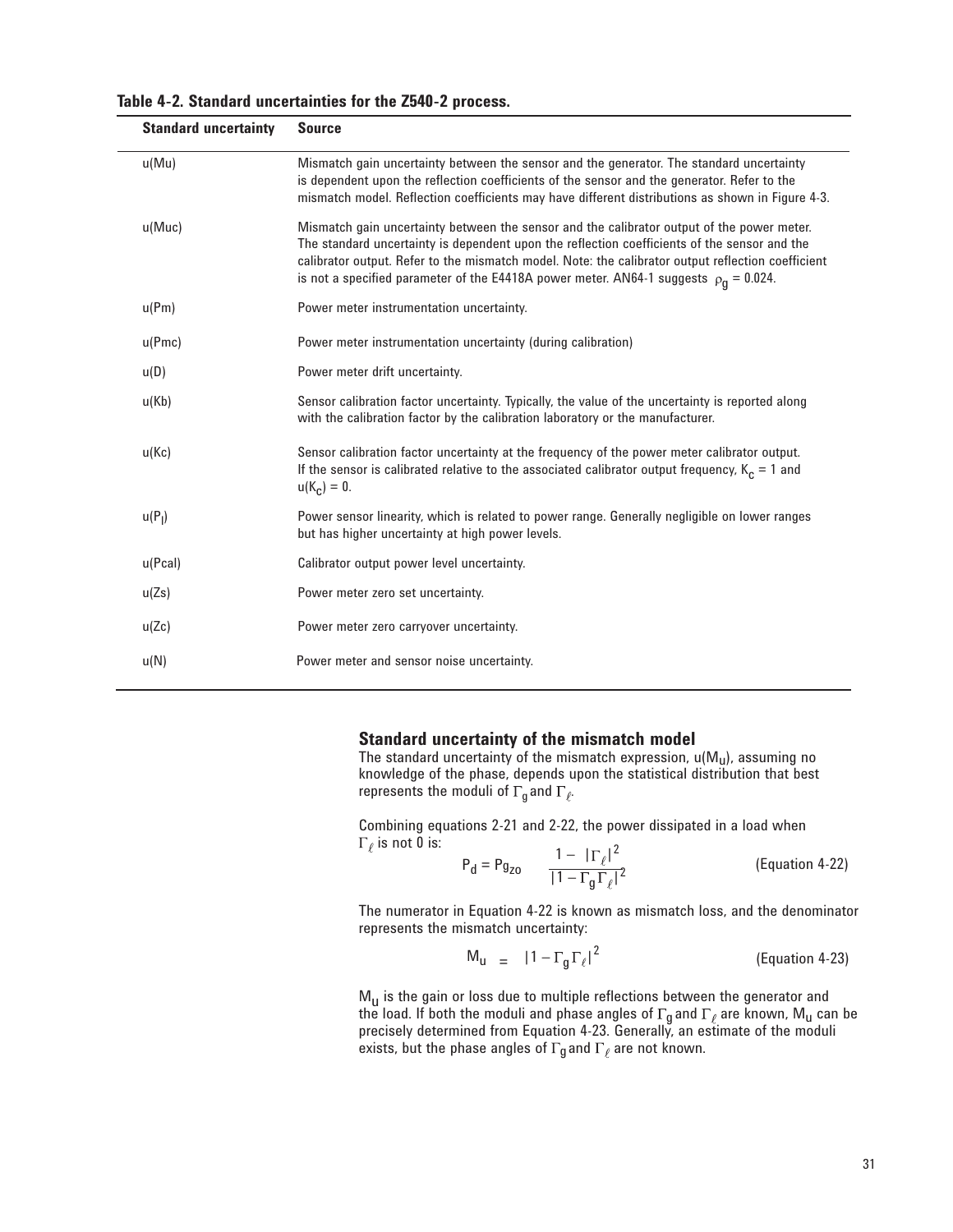

Figure 4-3. When the reflection coefficients of the generator and load are not known, the user may estimate probabilities of the mismatch uncertainty according to these cases:

Case A: Two disks distribution of  $\Gamma$  (also known as uniform inside circle).

Case B: Two rings distribution of  $\Gamma$  (also known as fixed).

Case C: Two Rayleigh distribution of  $|\Gamma|$ .

Case D: One disk and one ring distribution of  $\Gamma$ .

Case E: One ring distribution of  $\Gamma$  and one Rayleigh distribution of  $|\Gamma|$ .

Case F: Known magnitude of  $\Gamma$ , known phase (both generator and load)

| Case | $u(M_{\rm H})$                                                                                     | <b>Distribution</b> | <b>Type</b>                          |
|------|----------------------------------------------------------------------------------------------------|---------------------|--------------------------------------|
| A    | $\frac{1}{\sqrt{2}}$ x   $\Gamma$ max <sub>g</sub>   x   $\Gamma$ max <sub><math>\ell</math></sub> |                     | Disk/Disk (uniform<br>inside circle) |
| B    | $\sqrt{2}$ x   $\Gamma_q$   x   $\Gamma_\ell$                                                      | U-shape             | Ring/Ring (fixed)                    |
| C    | $\frac{\sqrt{2}}{\ln(20)}$ x $\Gamma$ 95 <sub>g</sub> x $\Gamma$ 95 <sub><math>\ell</math></sub>   | Bell-shape          | Rayleigh/Rayleigh                    |
| D    | $ \Gamma$ max <sub>q</sub>   x $ \Gamma_{\ell} $                                                   |                     | Disk/Ring                            |
| E    | $\sqrt{\frac{2}{\ln(20)}}$ x $\Gamma$ 95 <sub>1</sub> x $\Gamma_2$                                 |                     | Ring/Rayleigh                        |
| F    | Use ISO GUM equation                                                                               |                     |                                      |

**Table 4-3. Summary of the six different cases.**

#### **Case A: Two disks distribution of**

See Figure 4-3(a). Both the generator and the load have  $\Gamma$  of known maximum specified value of magnitude. For each component, the vector value of  $\Gamma$  has equal probability of lying anywhere within the circle bounded by that maximum magnitude. This distribution has an absolute phase that is uniformly distributed, as well as the relative phase between the two components. The PDF of the mismatch uncertainty from the combination of these two  $\Gamma$  is illustrated by the histogram from a Monte Carlo simulation for  $\Gamma$ 1max = 0.1 and  $\Gamma$ 2max = 0.05 in Figure 4-4. A closed-form evaluation of the standard deviation (standard uncertainty) of this distribution gives this equation:

$$
u(M_{\mathbf{u}}) = \frac{1}{\sqrt{2}} \times |\Gamma \text{max}_{\mathbf{g}}| \times |\Gamma \text{max}_{\ell}|
$$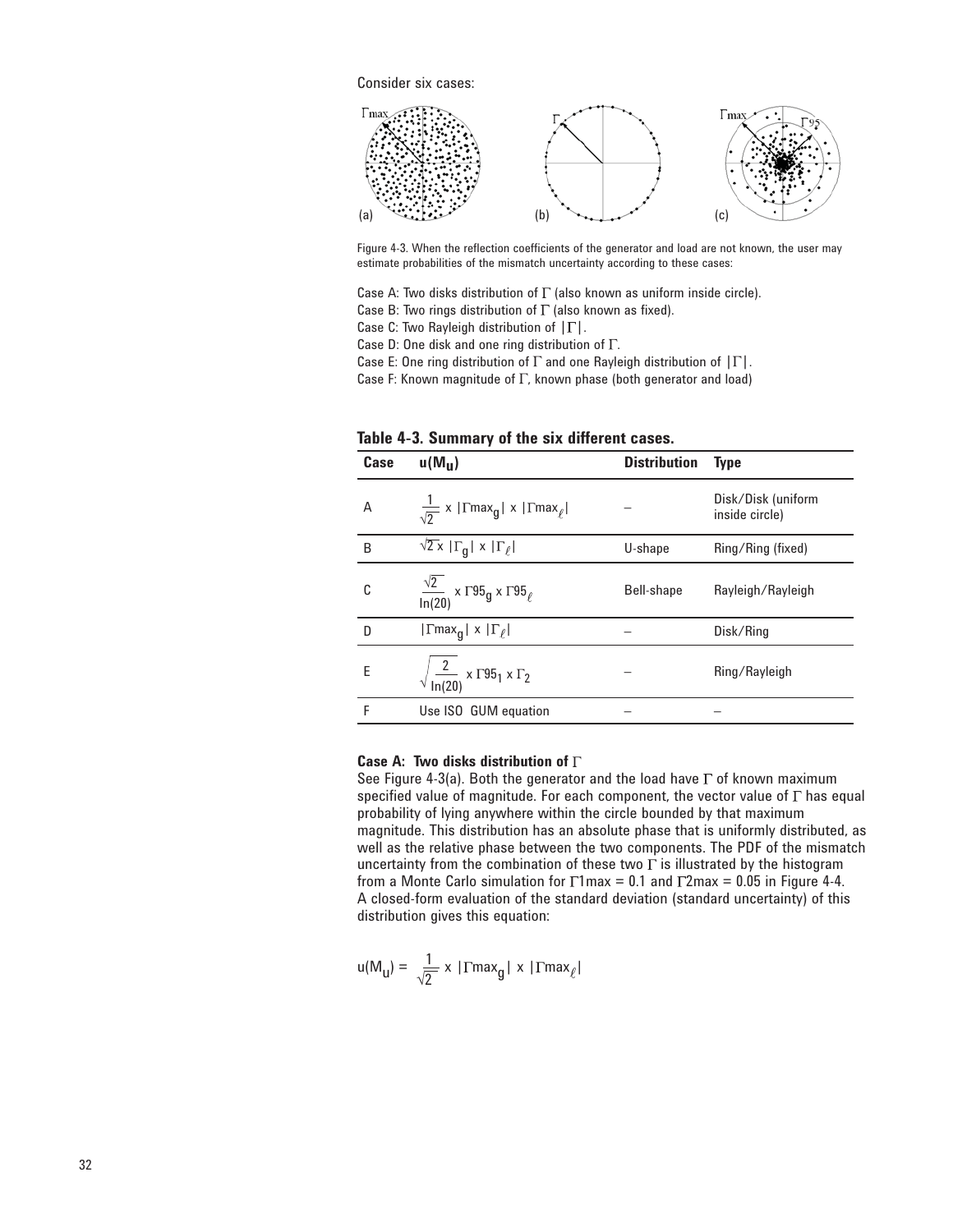

Figure 4-4. Histogram of  $M_U$  for case A, two disks distribution.

## **Case B: Two rings distribution of**

See Figure 4-3(b). Both the generator and the load have  $\Gamma$  of known magnitude. Both the generator and the load have an absolute phase that is uniformly distributed, as well as the relative phase between the two components. The PDF of the mismatch uncertainty from the combination of these two  $\Gamma$  is illustrated by the histogram from a Monte Carlo simulation for  $\Gamma$ 1 = 0.1 and  $\Gamma$ 2 = 0.05 in Figure 4-5, the well-known U-shaped distribution. A closed-form evaluation of the standard deviation (standard uncertainty) of this distribution gives this equation:

$$
u(M_{\mathbf{u}}) = \sqrt{2} \times |\Gamma_{\mathbf{g}}| \times |\Gamma_{\ell}|
$$



Figure 4-5. Histogram of *Mu* for case B, two rings distribution, showing the U-shaped distribution.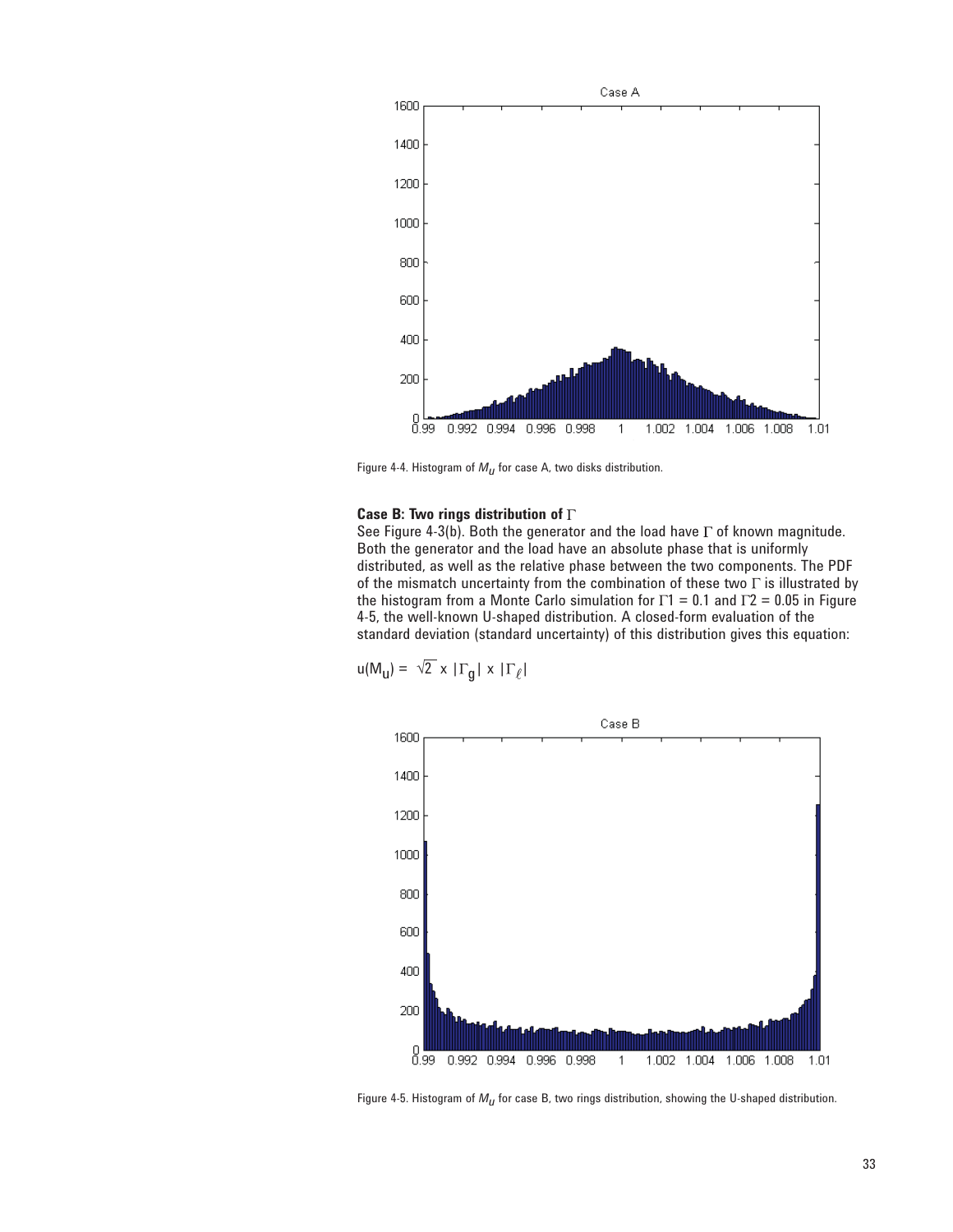#### **Case C: Two Rayleigh distribution of**  $|\Gamma|$

See Figure 4-3(c). Both  $\Gamma$  have Rayleigh magnitude distributions, with a known 95<sup>th</sup> percentile,  $\Gamma$ 95. Mismatch standard uncertainty is:

$$
u(M_{\mathbf{u}}) = \frac{\sqrt{2}}{\ln(20)} \times \Gamma 95_{\mathbf{g}} \times \Gamma 95_{\ell}
$$

Please note that  $\Gamma$ 95 is less than  $\Gamma$ max. If we assume that  $\Gamma$ max is actually the magnitude  $\Gamma$  that corresponds to a 0.27% yield loss in manufacturing (the equivalent of "3 sigma" performance in a Gaussian-distributed specification), then  $\Gamma$ 95 = 0.712 ×  $\Gamma$ max. In practice,  $\Gamma$ max is usually exceeds  $\Gamma$ 95 by a greater ratio than this, making this method still conservative, as described in the reference 9. Case C will usually give lower uncertainties than case A by a factor of three and lower than case B by a factor of six or more.



Figure 4-6. Histogram of *Mu* for case C, two Rayleigh distribution of magnitude, showing a bell shape.

#### **Case D: One disk and one ring distribution of**

One of the  $\Gamma$  has a known magnitude while the other has a known maximum specified value of magnitude. Both the generator and the load have an absolute phase that is uniformly distributed, as well as the relative phase between the two components. The PDF of the mismatch uncertainty from the combination of these two  $\Gamma$  is illustrated by the histogram from a Monte Carlo simulation for  $\Gamma$ 1 = 0.1 and  $\Gamma$ 2 = 0.05 in Figure 4-7. A closed-form evaluation of the standard deviation (standard uncertainty) of this distribution gives:

 $u(M_u) = |\Gamma max_{q}| \times |\Gamma_{\ell}|$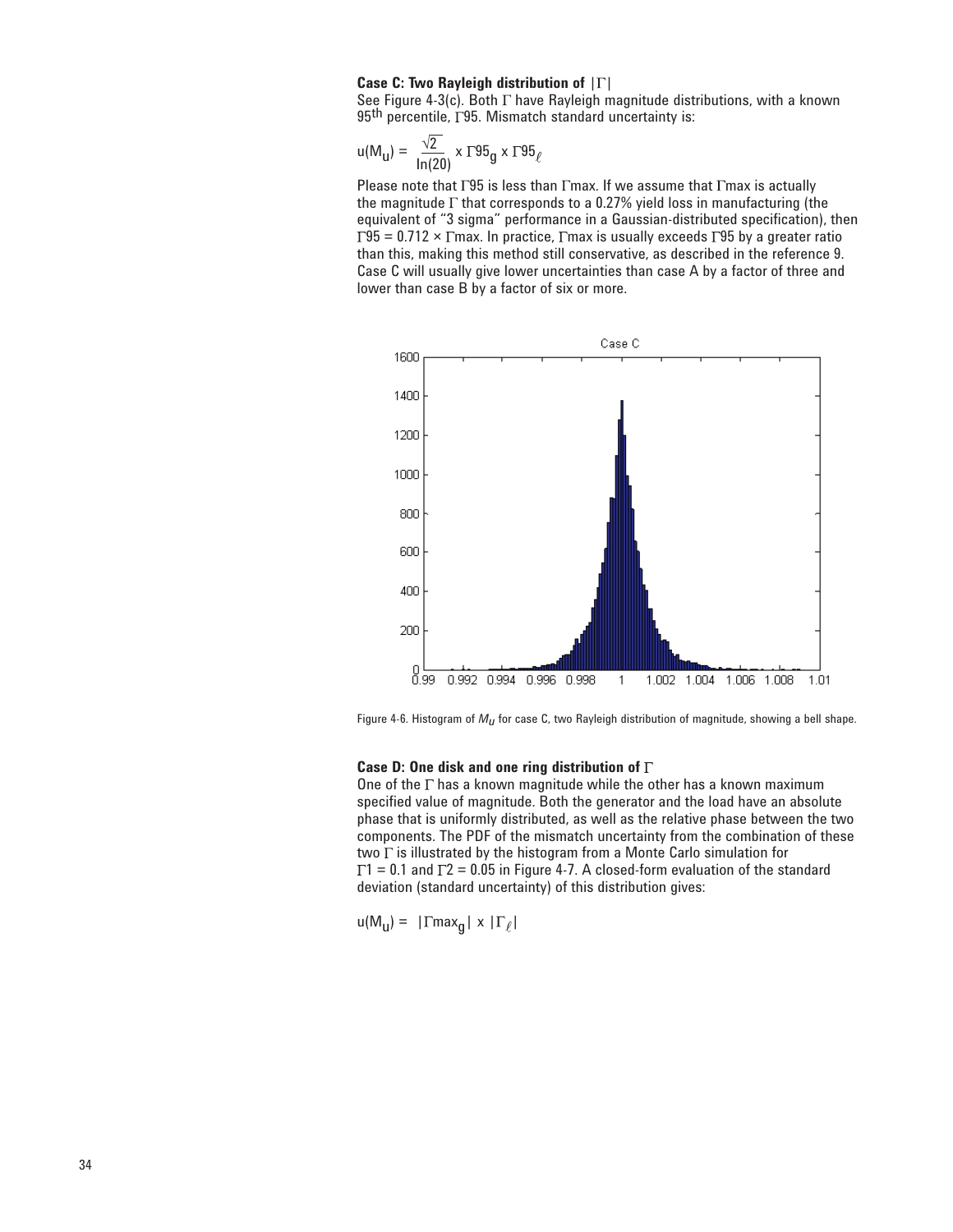

Figure 4-7. Histogram of *Mu* for case D, one disk and one ring distribution.

**Case E: One ring distribution of**  $\Gamma$  **and one Rayleigh distribution of**  $|\Gamma|$ One of the  $\Gamma$  has a known magnitude while the other has a known 95th percentile value of magnitude. Both the generator and the load have an absolute phase that is uniformly distributed, as well as the relative phase between the two components. The PDF of this mismatch uncertainty is illustrated by the histogram for  $\Gamma$ 1 = 0.1 and  $\Gamma$ 2 = 0.05 in Figure 4-8. The shape of this histogram will vary substantially with the ratio of the two  $\Gamma$  values. A closed-form evaluation of the standard deviation (standard uncertainty) of this distribution gives:

$$
u(M_{\mathbf{u}}) = \sqrt{\frac{2}{\ln(20)}} \times \Gamma 95_1 \times \Gamma_2
$$



Figure 4-8. Histogram of *Mu* for case E, one ring and one Rayleigh distribution.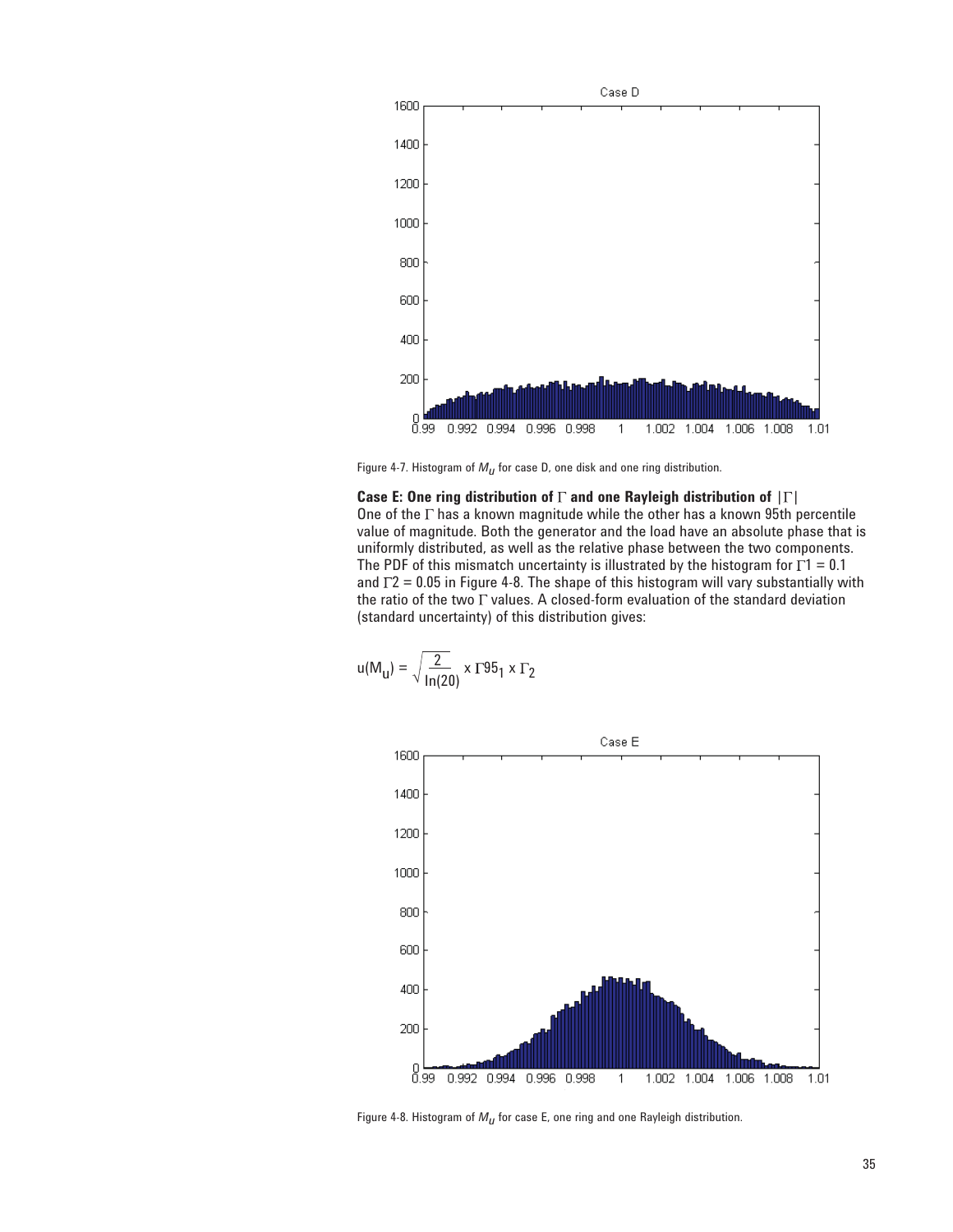#### Case F: Known magnitude of  $\Gamma$ , known phase (both generator and load)

In the case where both  $\rho$  and phase are known for the generator and the load, the mismatch correction can be applied to the measurement to obtain a more accurate result. There is no longer the need to assume certain distribution for the mismatch vectors and the uncertainty of the mismatch term can be determined using the ISO model (GUM).

Mismatch standard uncertainty is:

$$
M_{\mathbf{u}} = |1 - \Gamma_{\mathbf{g}} \Gamma_{\ell}|^2
$$

The mismatch uncertainty can be calculated as shown below, where  $u(M_{11})$  is the standard uncertainty

$$
u(M_{u})^{2} = (u(\Gamma_{g})|1 - \Gamma_{g}\Gamma_{\ell}|1 - \Gamma_{\ell}|)^{2} + (u(\Gamma_{\ell})|1 - \Gamma_{g}\Gamma_{\ell}|1 - \Gamma_{g}|)^{2}
$$
  

$$
u(M_{u}) = \sqrt{(u(\Gamma_{g})|1 - \Gamma_{g}\Gamma_{\ell}|1 - \Gamma_{\ell}|)^{2} + (u(\Gamma_{\ell})|1 - \Gamma_{g}\Gamma_{\ell}|1 - \Gamma_{g}|)^{2}}
$$

 $u(\Gamma) = \rho$  standard uncertainty of sensor which can be obtained from measurement report or operating manual.

Analyzing the mismatch uncertainty is a complex process. Historically, most users have adopted the U-shape distribution method. This results in overreporting of the uncertainty. For a user whose goal is to minimize risk of underreporting the uncertainty, this can be acceptable. But the GUM (subsection E.1) guides us to determine a realistic uncertainty, not a conservative uncertainty. Using the Rayleigh distribution will give a more realistic mismatch uncertainty.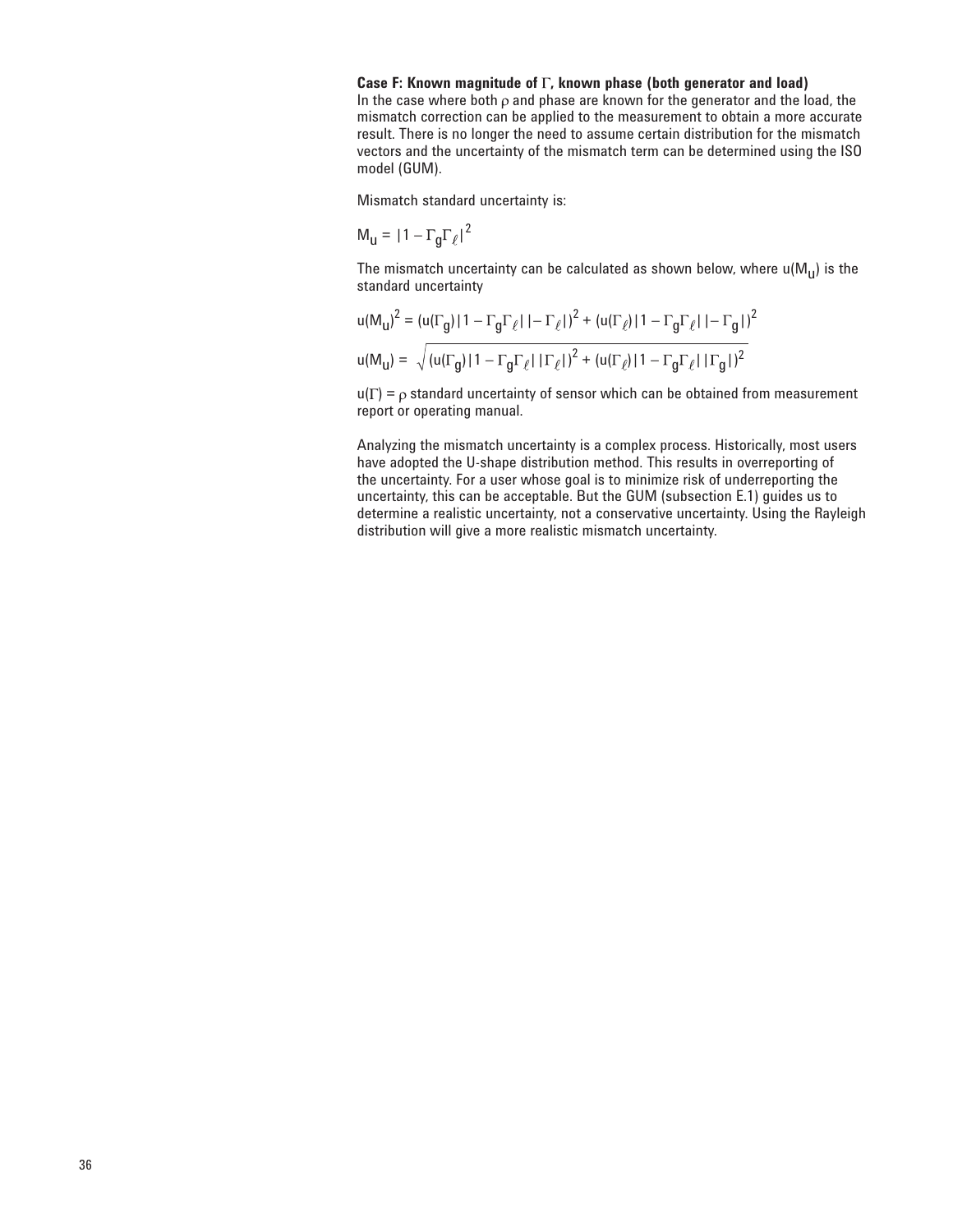## **Example of calculation of uncertainty using ISO model**

Recognizing that each uncertainty calculation must meet a particular measuring requirement, the user will need to structure their calculations for appropriate conditions. This following measurement situation reflects some assumed and stated conditions for each of the parameters. The power meter is assumed to be the Agilent E4418B power meter, and the power sensor is assumed to be the E9300A power sensor.

Measurement conditions for calculation: Unknown CW power, 2 GHz, 50 microwatt level (–13 dBm).

Calculation comments for each parameter:

 $u(M_{11})$  Uncertainty of mismatch gain between sensor and generator at 2 GHz. Use case (a) and assume generator reflection coefficient specification (from data sheet) is  $|\Gamma_g| = 0.1$ . Assume the E9300A sensor reflection coefficient specification from the datasheet is  $|\Gamma_\ell| = 0.087$  (Uniform inside circle).

Use mismatch gain equation of  $M_u = |1 \pm \Gamma_g \Gamma_\ell|^2$ 

$$
\frac{u(M_u)}{M_u} = \frac{1}{\sqrt{2}} \times 0.1 \times 0.087 = 0.61\% \text{ (1-sigma)}
$$

 $u(M_{\text{UC}})$  Uncertainty of mismatch gain between sensor and 50 MHz calibrator source. Use case (a) and assume source reflection coefficient specification (from data sheet) is  $|\Gamma_g| = 0.029$ . E9300A sensor reflection coefficient specification from the datasheet is  $|\Gamma_\ell| = 0.061$ at 50 MHz. Use mismatch gain equation as above.

$$
\frac{u(M_{\text{uc}})}{M_{\text{uc}}} = \frac{1}{\sqrt{2}} \times 0.029 \times 0.061 = 0.13\% \text{ (1-sigma)}
$$

 $u(P_m)$  E4418B power meter instrumentation uncertainty is specified at  $\pm$  0.5 percent (rectangular distribution). Use  $\sqrt{3}$  for divisor.

$$
\frac{u(P_m)}{P_m} = \frac{0.005}{\sqrt{3}} = 0.29\% \text{ (1-sigma)}
$$

 $u(P<sub>mc</sub>)$  E4418B power meter uncertainty during calibration. Specified at ±0.5 percent (rectangular distribution).

$$
\frac{u(P_{\text{mc}})}{P_{\text{mc}}} = \frac{0.005}{\sqrt{3}} = 0.29\% \text{ (1-sigma)}
$$

u(D) E4418B power meter drift uncertainty due to sensor drift. Assume constant temperature, measurement taken one hour after calibration. From data sheet E9300A sensors are ±150pW (rectangular distribution).

$$
\frac{u(D)}{P_m} = \frac{150 \times 10^{-12}}{50 \times 10^{-6}} \times \frac{1}{\sqrt{3}} = 0.00017\% \text{ (1-sigma)}
$$

 $u(K_b)$  E9300A power sensor calibration factor uncertainty at 2 GHz. From the calibration certificate, specification is  $\pm 1.7$  percent (Gaussian distribution, 2-sigma).

$$
\frac{u(K_b)}{K_b} = \frac{0.017}{2} = 0.85\% \text{ (1-sigma)}
$$

 In this example, the calibration factor uncertainty used is assumed to be relative. If absolute uncertainty is used as stated in the calibration certificate, relative uncertainty is obtained by dividing the absolute uncertainty with the calibration factor.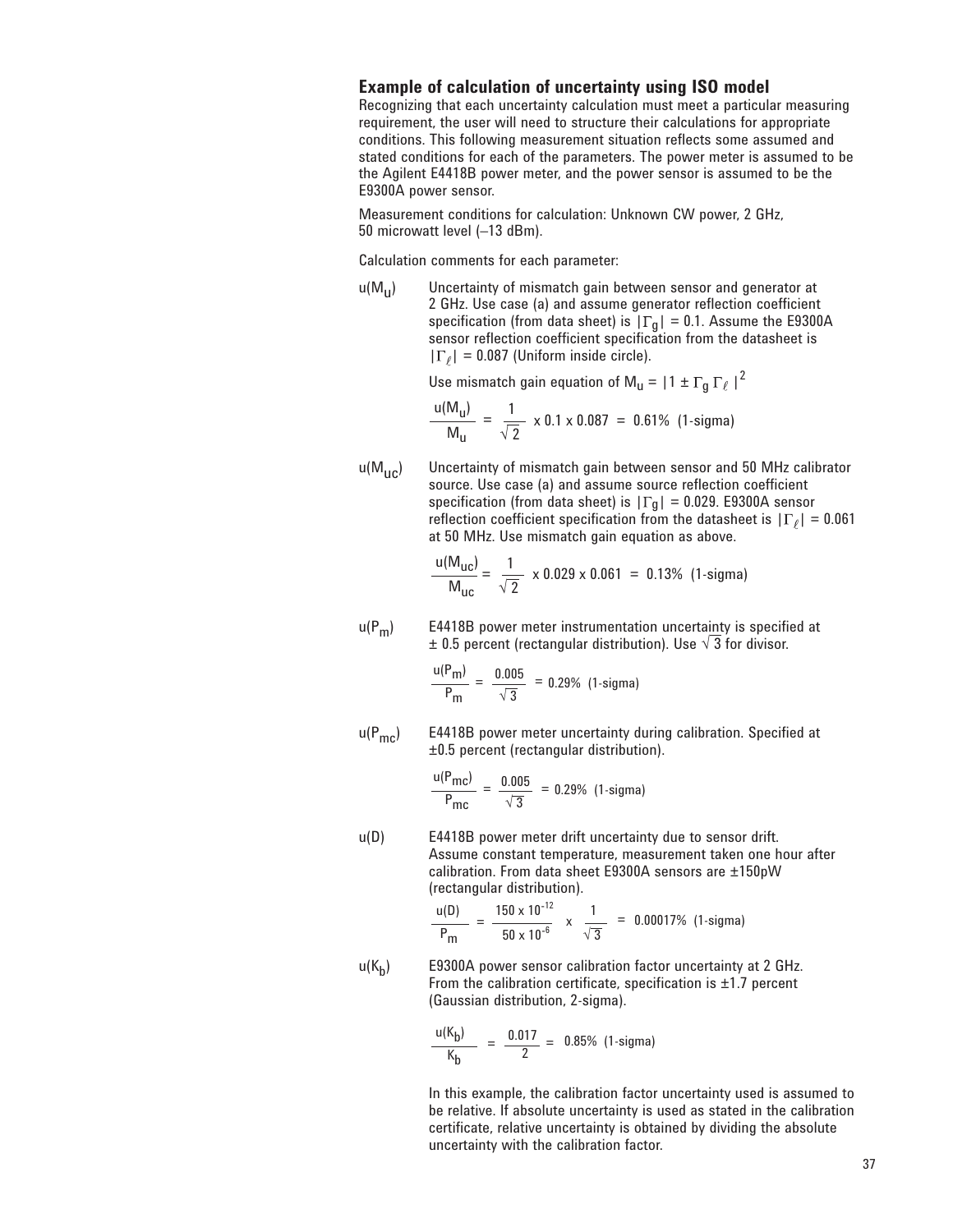$u(K_c)$  E9300A power sensor cal factor uncertainty at 50 MHz is assumed to be 0 since it is referred to the internal calibration source.

$$
\frac{u(K_c)}{K_c} = 0
$$

 $\sim$ 

 $u(P_1)$ E9300A power sensor linearity uncertainty. For the 100 µW assumed range, this is specified for  $25 \pm 10$  °C as  $\pm 3$  percent (assume Gaussian distribution is 2−sigma).

$$
\frac{u(P_1)}{P_1} = \frac{0.03}{2} = 1.5\% \text{ (1-sigma)}
$$

 $u(P_{cal})$  50 MHz calibrator power reference output uncertainty is specified at 0.5 percent, RSS, for 2 years (25  $\pm$ 10 °C). Gaussian distribution is 2-sigma. (new specification)

$$
\frac{u(P_{\text{cal}})}{P_{\text{cal}}}= \frac{0.005}{2} = 0.25\% \text{ (2-sigma)}
$$

 $u(Z<sub>s</sub>)$  E4418B power meter zero set uncertainty is specified at  $\pm 500$ pW (rectangular distribution).

$$
u(Z_S) \left( \frac{1}{P_m} - \frac{1}{P_{\text{cal}}} \right) = \left( \frac{1}{50 \times 10^{-6}} - \frac{1}{10^{-3}} \right) \times \frac{500 \times 10^{-12}}{\sqrt{3}} = 0.0005\% \text{ (1-sigma)}
$$

 $u(Z_c)$  E4418B power meter zero carryover is included in the overall instrument uncertainty specification, since there are no ranges as such in this meter. For other power meters this would need to be considered.

$$
u(Z_{c}) \left( \frac{1}{P_{m}} - \frac{1}{P_{cal}} \right) = 0
$$

 $u(N)$  E4418B power meter noise uncertainty is  $\pm 700$  pW and negligible at the 50 mW power level.

$$
u(N) \left(\frac{1}{P_{\text{m}}} - \frac{1}{P_{\text{cal}}}\right) = \left(\frac{1}{50 \times 10^{-6}} - \frac{1}{10^{-3}}\right) \times \frac{700 \times 10^{-12}}{\sqrt{3}} = 0.0007\% \text{ (1-sigma)}
$$

Using the above comments, Table 4-4 summarizes the various uncertainty factors. Each factor is normalized to a one sigma value. In the case of a data sheet specification, the divisor factor used to convert to one sigma is square root of three. These sigma values are added in RSS fashion and then multiplied with the coverage factor. The coverage factor is a guard band number, typically two is used, but experience and knowledge of the measurement process allows for the user to establish any other value.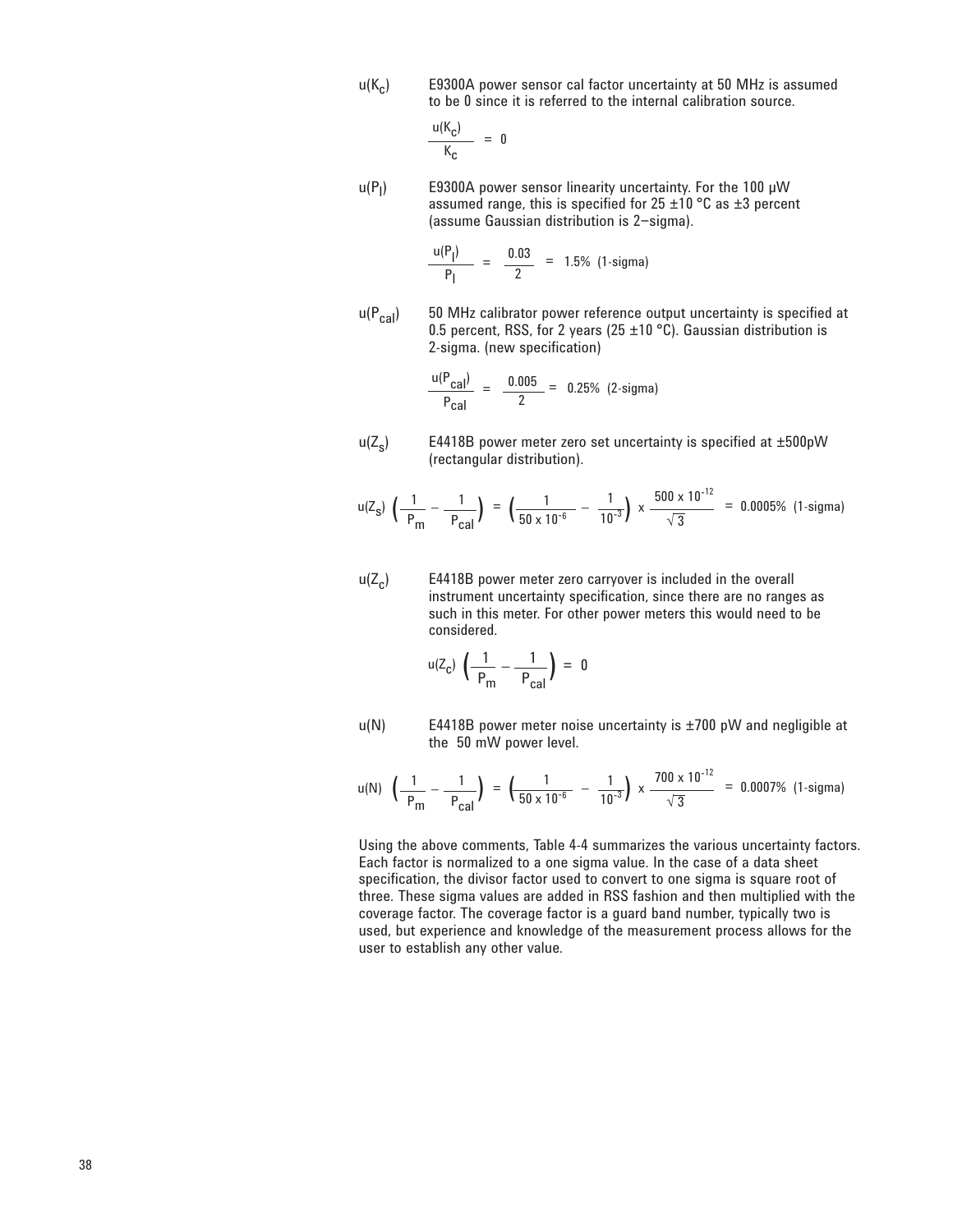| <b>Symbol</b> | <b>Source of uncertainty</b>                           | Value $\pm\%$                                | <b>Probability distribution</b> | <b>Divisor</b>           | D(Kx)    |
|---------------|--------------------------------------------------------|----------------------------------------------|---------------------------------|--------------------------|----------|
| Mu            | Mismatch gain between<br>generator and sensor          | $ \Gamma_g  = 0.1$<br>$ \Gamma_g  = 0.087$   |                                 | $\sqrt{2}$               | 0.61%    |
| Muc           | Mismatch gain between<br>calibration source and sensor | $ \Gamma_g  = 0.029$<br>$ \Gamma_g  = 0.061$ |                                 | $\sqrt{2}$               | 0.13%    |
| Pm            | Power meter instrumentation                            | 0.5%                                         | rectangular                     | $\sqrt{3}$               | 0.29%    |
| Pmc           | Power meter instrumentation<br>during calibration      | 0.5%                                         | rectangular                     | $\sqrt{3}$               | 0.29%    |
| D             | Power meter drift                                      | ±150 pW                                      | rectangular                     | $\sqrt{3}$               | 0.00017% |
| Kb            | Sensor calibration factor                              | 1.7%                                         | Gaussian                        | $\overline{2}$           | 0.85%    |
| Кc            | Sensor calibration factor at 50 MHz                    | 0                                            | rectangular                     | $\overline{\phantom{0}}$ | 0        |
| PI            | Power sensor linearity                                 | 3.0%                                         | Gaussian                        | $\overline{2}$           | 1.5%     |
| Pcal          | Calibrator output power                                | 0.6%                                         | Gaussian                        | $\overline{2}$           | 0.25%    |
| Zs            | Power meter zero set                                   | ±500 pW                                      | rectangular                     | $\sqrt{3}$               | 0.0005%  |
| Zc            | Power meter zero carryover                             | 0                                            | rectangular                     | $\sqrt{3}$               | 0        |
| N             | Power meter and sensor noise                           | ±700 pW                                      | rectangular                     | $\sqrt{3}$               | 0.0007%  |
|               | Combined uncertainty-RSSed                             |                                              |                                 |                          | 1.90%    |
|               | <b>Expanded uncertainty</b>                            |                                              | Coverage factor $K = 2$         |                          | 3.79%    |

|  |  |  | Table 4-4. Worksheet for uncertainties calculation using ISO process. |  |  |  |  |
|--|--|--|-----------------------------------------------------------------------|--|--|--|--|
|--|--|--|-----------------------------------------------------------------------|--|--|--|--|

(1) Monte Carlo simulation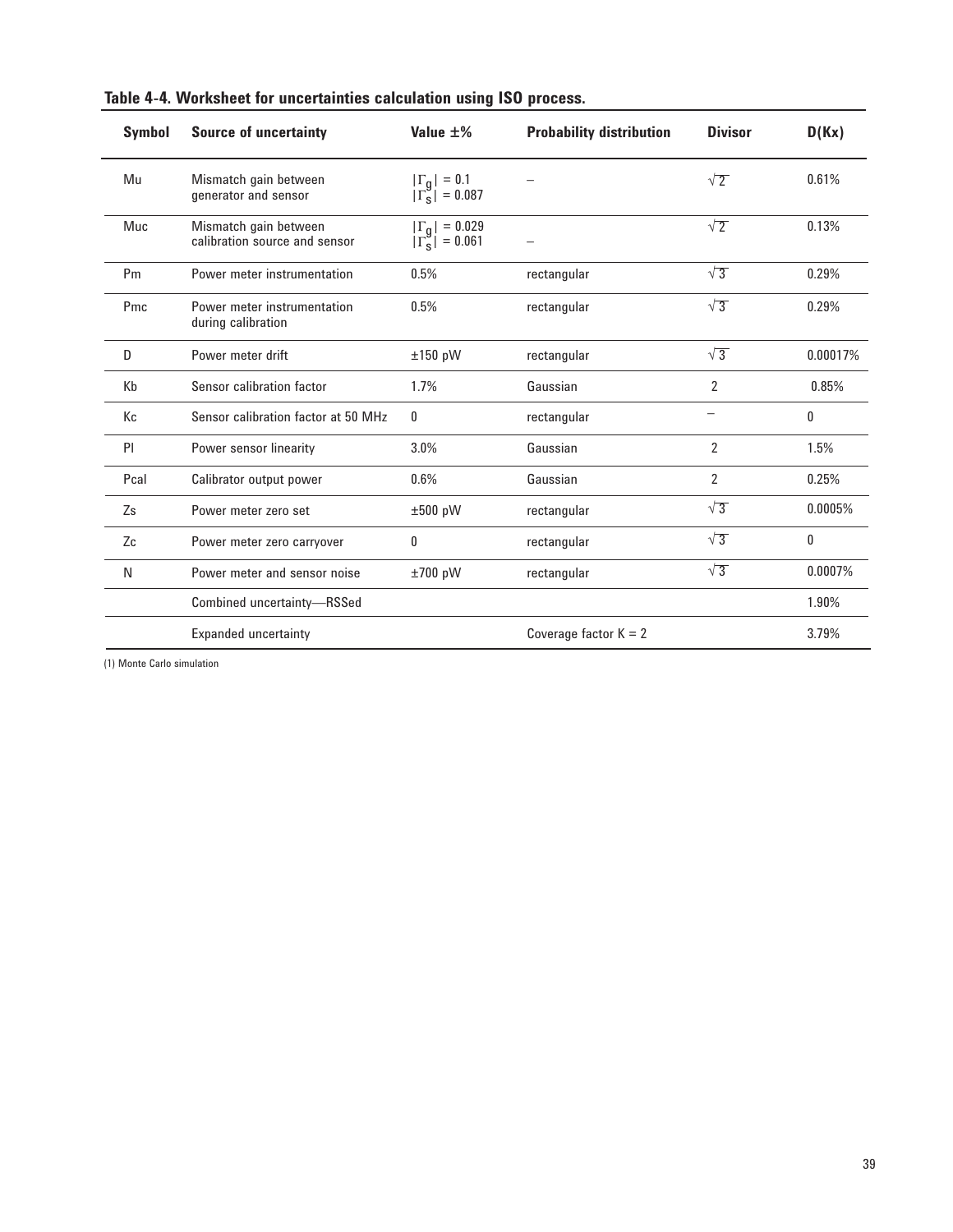## **Example of calculation of uncertainty of USB sensor using ISO model**

There will be some differences in measurement uncertainty calculations when using the U2000A series USB power sensors instead of the usual power meter and power sensor combination as shown in the following example.

Let us assume the power sensor to be a U2000A power sensor, taking the same measurement conditions for the following calculations: Unknown CW power, 2 GHz, 50 microwatt level (–13 dBm).

Calculation comments for each parameter:

 $u(M_{\rm u})$  Uncertainty of mismatch gain between sensor and generator at 2 GHz. Assume generator reflection coefficient specification (from data sheet) is  $|\Gamma_{\alpha}| = 0.111$  (Uniform inside circle). The U2000A sensor datasheet shows a value of  $|\Gamma_\ell| = 0.087$  (Uniform inside circle).

$$
\frac{u(M_{\rm U})}{M_{\rm U}} = 0.111 \times 0.087 \times \frac{1}{\sqrt{2}} = 0.68\%
$$

- $u(M_{\text{uc}})$  Uncertainty of mismatch gain between sensor and 50 MHz calibrator source is not applicable in this case because of the absence of the 50 MHz calibrator.
- $u(P_m)$  U2000A power sensor will measure power without involving power meter. Therefore, power meter instrumentation uncertainty is irrelevant and not applicable.
- $u(P_{\text{mc}})$  U2000A power meter uncertainty calibration does not apply for similar reason.
- u(D) U2000A power sensor drift uncertainty. Let us assume constant temperature, measurement taken within one hour after zero set and after 24-hour warm-up of the power sensor. Then from the datasheet, U2000A sensor zero drift is ±1.5 nW (rectangular distribution).

$$
\frac{u(D)}{P_m} = \frac{1.5 \times 10^{-9}}{50 \times 10^{-6}} \times \frac{1}{\sqrt{3}} = 0.0017\%
$$

 $u(K_h)$  U2000A power sensor calibration factor uncertainty at 2 GHz. From the datasheet, the specification is ±2.0 percent (Gaussian distribution, 2-sigma).

$$
\frac{u(K_b)}{K_b} = \frac{0.02}{2} = 1.0000\%
$$

 In this example, the calibration factor uncertainty used is assumed to be relative. If absolute uncertainty is used as stated in the calibration certificate, relative uncertainty is obtained by dividing the absolute uncertainty with the calibration factor.

- $u(K<sub>c</sub>)$  No calibration is required for the U2000A as there will not be any sensor-meter path loss calibration.
- $u(P_a)$  U2000A power sensor absolute power uncertainty. This uncertainty includes calibration uncertainties of reference power and linearity. The specification at  $-13$  dBm is  $\pm 3$  percent when operated within 25 ±10 °C (assume Gaussian distribution is 2−sigma).

$$
\frac{u(P_a)}{P_a} = \frac{0.03}{2} = 1.5000\%
$$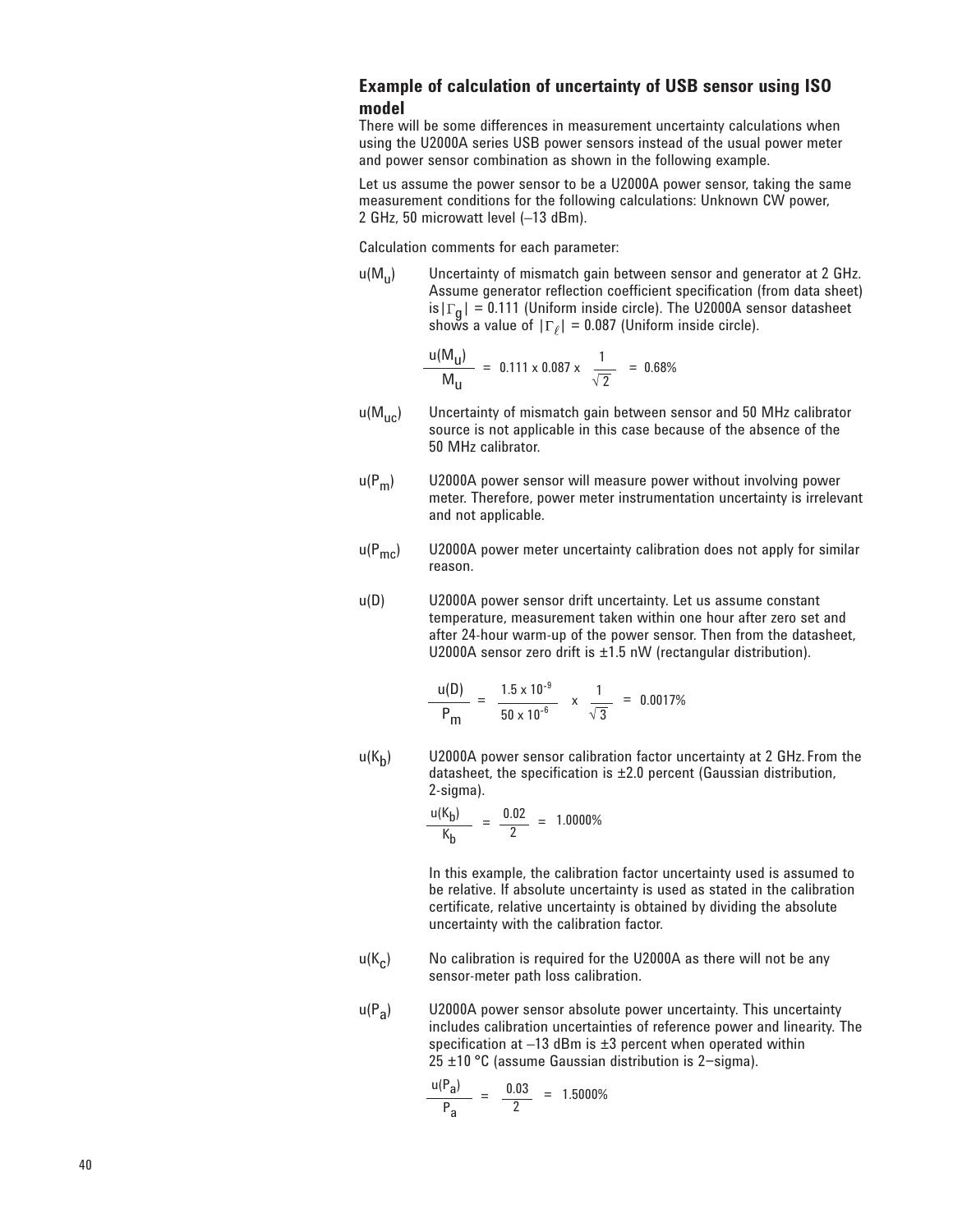- $u(P_{cal})$  There is no 50 MHz calibration for the U2000A. Therefore, there is no uncertainty contributed.
- $u(Z<sub>s</sub>)$  U2000A power sensor internal zero set uncertainty is specified at ±12nW (rectangular distribution).

$$
u(Z_{\rm s})\,\left(\frac{1}{P_{\rm m}}\,\right)=\frac{1}{50\times10^{-6}}\,\times\,\frac{12\times10^{-9}}{\sqrt{3}}\quad=\quad0.0138\%
$$

- $u(Z_c)$  Usage of U2000A does not require a power meter. Therefore, there is no power meter zero carry over.
- $u(N)$  U2000A power sensor noise uncertainty is  $\pm 15$  nW (rectangular distribution). Assume number of averages is set to 16 and hence, the noise multiplier is one.

$$
u(N) \left(\frac{1}{P_m}\right) = \frac{1}{50 \times 10^{-6}} \times \frac{15 \times 10^{-9}}{\sqrt{3}} = 0.0173\%
$$

Using the above comments, Table 4-5 summarizes the various uncertainty factors.

| Symbol | <b>Source of uncertainty</b>                  | Value $\pm\%$                                | <b>Probability distribution</b> | <b>Divisor</b> | D(Kx)   |
|--------|-----------------------------------------------|----------------------------------------------|---------------------------------|----------------|---------|
| Mu     | Mismatch gain between<br>generator and sensor | $ \Gamma_g  = 0.111$<br>$ \Gamma_s  = 0.087$ |                                 | $\sqrt{2}$     | 0.68%   |
| D      | Power meter drift                             | $±1.5$ nW                                    | rectangular                     | $\sqrt{3}$     | 0.0017% |
| Kb     | Sensor calibration factor                     | 2.0%                                         | Gaussian                        | 2              | 1.00%   |
| Pa     | Power sensor absolute power                   | $3.0\%$                                      | Gaussian                        | $\overline{2}$ | 1.5%    |
| Zs     | Power meter zero set                          | $±12$ nW                                     | rectangular                     | $\sqrt{3}$     | 0.0138% |
| N      | Power meter and sensor noise                  | $±15$ nW                                     | rectangular                     | $\sqrt{3}$     | 0.0173% |
|        | Combined uncertainty-RSSed                    |                                              |                                 |                | 1.93%   |
|        | <b>Expanded uncertainty</b>                   |                                              | Coverage factor $K = 2$         |                | 3.85%   |

**Table 4-5. Worksheet for uncertainties calculation of USB sensor using ISO process.**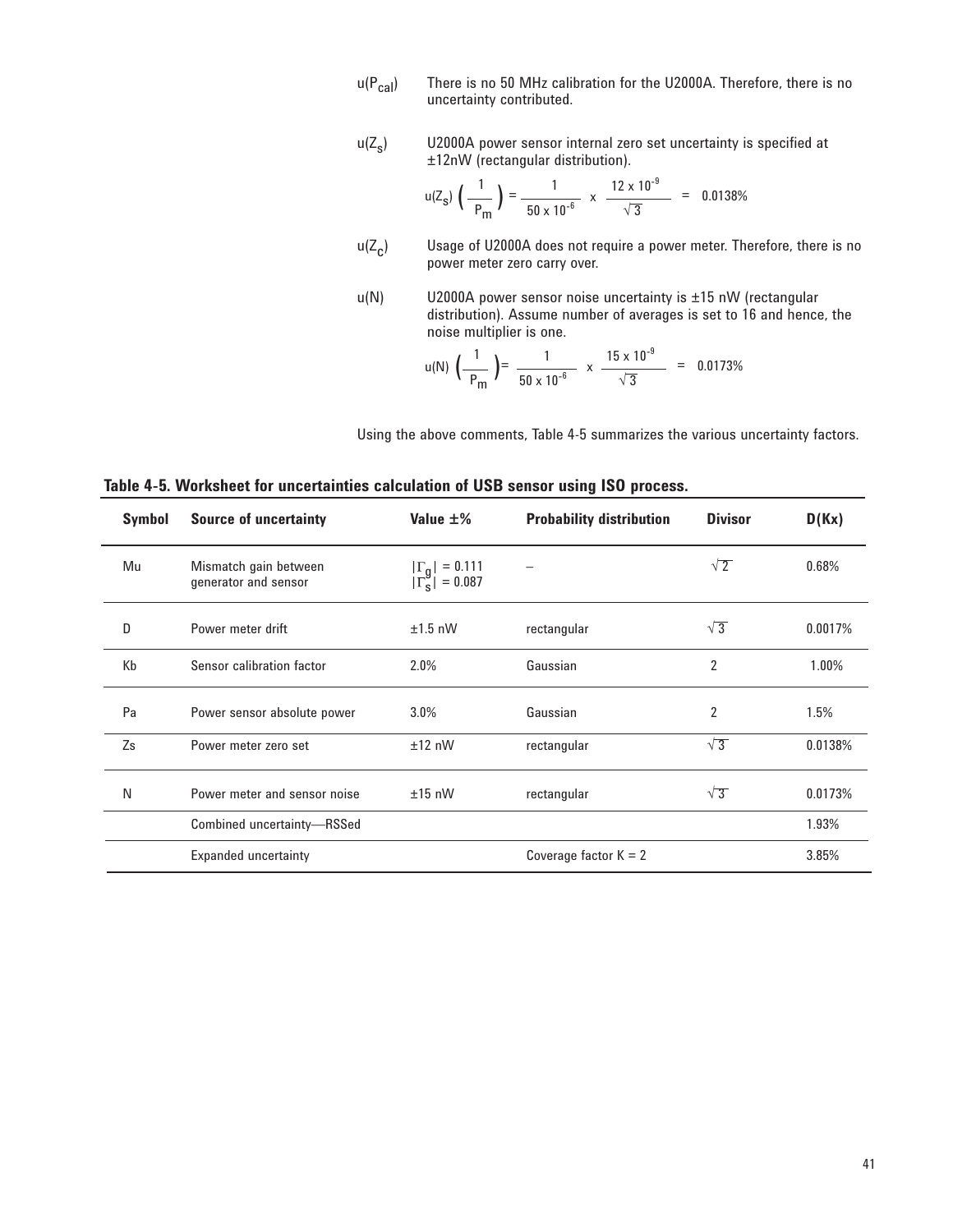- [2] "U.S. Guide to the Expression of Uncertainty in Measurement," ANSI/NCSL Z540-2-1996, NCSL International, Boulder, CO.
- [3] ISO Guide 2, "General Requirements for the Competence of Calibration and Testing Laboratories," ISO Guide 25, International Organization for Standardization, Geneva, Switzerland. This same title now applies to ISO/IEC EN 17025.
- [4] "General Requirements for the Competence of Calibration and Testing Laboratories," ANSI/NCSL Z540-1-1994, NCSL International, Boulder, CO.
- [5] Moens, Jon C. "Software Technology to Support Measurement Uncertainty for Complex Electronic Test Equipment," NCSLI 2002 San Diego Conference, NCSL International, Boulder, CO.
- [6] Kasuga, Makoto, "Adapting The ISO GUM For A Practical Approach To Uncertainty Calculation Of Complex Numbers," NCSLI 2002 San Diego Conference, NCSL International, Boulder, CO.
- [7] Abell, David and Moens, Jon C., "Meeting ISO 17025 Requirements for Complex Electronic Test Equipment," Cal Lab Magazine, Oct/Dec, 2002.
- [8] Harris, I.A., and Warner, F.L., "Re-examination of Mismatch Uncertainty when Measuring Microwave Power and Attenuation," Proceedings of the British IEE, Vol. 128, pp 35-41, Feb 1981.

[9] Dobbert, Michael and Gorin, Joe, "Revisiting Mismatch Uncertainty with the Rayleigh Distribution." To be published approximately July, 2011.

[10] Hall, Blair (via internet), "Mismatch Uncertainty: representations for complex calculations." 29<sup>th</sup> ANAMET, March 2008.

#### **General References**

- NAMAS NIS 3003, "The Expression of Uncertainty and confidence in Measurement for Calibrations," Edition 8, NAMAS Executive, National Physical Laboratory, Teddington, TW11 0LW, England, 1995.
- B. N. Taylor and C. E. Kuyatt, "Guidelines for Evaluating and Expressing the Uncertainty of NIST Measurement Results," NIST Technical Note 1297, National Institute of Standards and Technology.

NCSL Recommended Practice RP-12, "Determining and Reporting Measurement Uncertainties," National Conference of Standards Laboratories.

<sup>[1] &</sup>quot;ISO Guide to the Expression of Uncertainty in Measurement," International Organization for Standardization, Geneva, Switzerland, ISBN 92-67-10188-9, 1995.